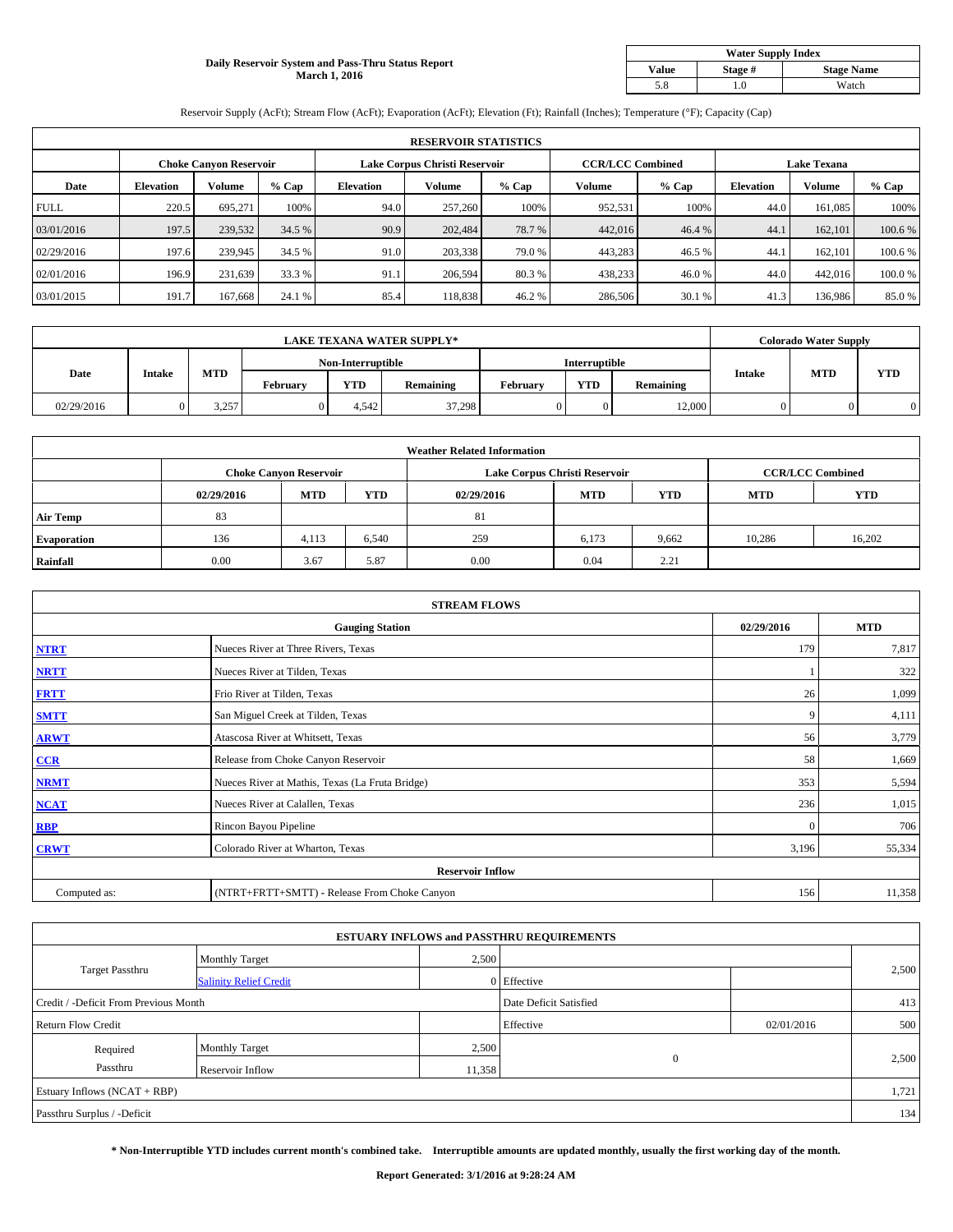# **Daily Reservoir System and Pass-Thru Status Report March 2, 2016**

| <b>Water Supply Index</b> |         |                   |  |  |  |  |  |  |
|---------------------------|---------|-------------------|--|--|--|--|--|--|
| <b>Value</b>              | Stage # | <b>Stage Name</b> |  |  |  |  |  |  |
| 5.8                       | .0      | Watch             |  |  |  |  |  |  |

Reservoir Supply (AcFt); Stream Flow (AcFt); Evaporation (AcFt); Elevation (Ft); Rainfall (Inches); Temperature (°F); Capacity (Cap)

|             | <b>RESERVOIR STATISTICS</b> |                               |         |                  |                               |         |                         |         |                    |               |         |  |
|-------------|-----------------------------|-------------------------------|---------|------------------|-------------------------------|---------|-------------------------|---------|--------------------|---------------|---------|--|
|             |                             | <b>Choke Canyon Reservoir</b> |         |                  | Lake Corpus Christi Reservoir |         | <b>CCR/LCC Combined</b> |         | <b>Lake Texana</b> |               |         |  |
| Date        | <b>Elevation</b>            | Volume                        | $%$ Cap | <b>Elevation</b> | Volume                        | $%$ Cap | Volume                  | $%$ Cap | <b>Elevation</b>   | <b>Volume</b> | % Cap   |  |
| <b>FULL</b> | 220.5                       | 695.271                       | 100%    | 94.0             | 257,260                       | 100%    | 952,531                 | 100%    | 44.0               | 161,085       | 100%    |  |
| 03/02/2016  | 197.6                       | 240,634                       | 34.6 %  | 90.9             | 202,655                       | 78.8%   | 443,289                 | 46.5 %  | 44.0               | 162,101       | 100.6 % |  |
| 03/01/2016  | 197.5                       | 239,532                       | 34.5 %  | 90.9             | 202.484                       | 78.7%   | 442,016                 | 46.4 %  | 44.1               | 162,101       | 100.6 % |  |
| 02/02/2016  | 196.9                       | 231,506                       | 33.3 %  | 91.2             | 208,313                       | 81.0%   | 439,819                 | 46.2%   | 44.0               | 443,289       | 100.0%  |  |
| 03/02/2015  | 191.7                       | 167,778                       | 24.1 %  | 85.5             | 119,096                       | 46.3%   | 286,874                 | 30.1 %  | 41.3               | 136,986       | 85.0%   |  |

| <b>LAKE TEXANA WATER SUPPLY*</b> |               |            |                 |                   |           |               | <b>Colorado Water Supply</b> |           |               |            |            |
|----------------------------------|---------------|------------|-----------------|-------------------|-----------|---------------|------------------------------|-----------|---------------|------------|------------|
|                                  |               |            |                 | Non-Interruptible |           | Interruptible |                              |           |               |            |            |
| Date                             | <b>Intake</b> | <b>MTD</b> | <b>February</b> | <b>YTD</b>        | Remaining | February      | <b>YTD</b>                   | Remaining | <b>Intake</b> | <b>MTD</b> | <b>YTD</b> |
| 03/01/2016                       |               |            |                 | .285              | 40.555    |               |                              | 12.000    |               |            |            |

|                    | <b>Weather Related Information</b> |                               |            |            |                               |                         |            |            |  |  |  |  |
|--------------------|------------------------------------|-------------------------------|------------|------------|-------------------------------|-------------------------|------------|------------|--|--|--|--|
|                    |                                    | <b>Choke Canyon Reservoir</b> |            |            | Lake Corpus Christi Reservoir | <b>CCR/LCC Combined</b> |            |            |  |  |  |  |
|                    | 03/01/2016                         | <b>MTD</b>                    | <b>YTD</b> | 03/01/2016 | <b>MTD</b>                    | <b>YTD</b>              | <b>MTD</b> | <b>YTD</b> |  |  |  |  |
| <b>Air Temp</b>    | 82                                 |                               |            | 85         |                               |                         |            |            |  |  |  |  |
| <b>Evaporation</b> | 209                                | 209                           | 6.749      | 368        | 368                           | 10,030                  | 577        | 16,779     |  |  |  |  |
| Rainfall           | 0.00                               | 0.00                          | 5.87       | 0.00       | 0.00                          | 2.21                    |            |            |  |  |  |  |

| <b>STREAM FLOWS</b> |                                                 |              |                  |  |  |  |  |  |  |
|---------------------|-------------------------------------------------|--------------|------------------|--|--|--|--|--|--|
|                     | <b>Gauging Station</b>                          |              |                  |  |  |  |  |  |  |
| <b>NTRT</b>         | Nueces River at Three Rivers, Texas             | 161          | 161              |  |  |  |  |  |  |
| <b>NRTT</b>         | Nueces River at Tilden, Texas                   | $\mathbf{0}$ | $\mathbf{0}$     |  |  |  |  |  |  |
| <b>FRTT</b>         | Frio River at Tilden, Texas                     | 18           | 18               |  |  |  |  |  |  |
| <b>SMTT</b>         | San Miguel Creek at Tilden, Texas               | 6            | 6                |  |  |  |  |  |  |
| <b>ARWT</b>         | Atascosa River at Whitsett, Texas               | 44           | 44               |  |  |  |  |  |  |
| CCR                 | Release from Choke Canyon Reservoir             | 58           | 58               |  |  |  |  |  |  |
| <b>NRMT</b>         | Nueces River at Mathis, Texas (La Fruta Bridge) | 357          | 357              |  |  |  |  |  |  |
| <b>NCAT</b>         | Nueces River at Calallen, Texas                 | 254          | 254              |  |  |  |  |  |  |
| <b>RBP</b>          | Rincon Bayou Pipeline                           | $\Omega$     | $\boldsymbol{0}$ |  |  |  |  |  |  |
| <b>CRWT</b>         | Colorado River at Wharton, Texas                | 2,164        | 2,164            |  |  |  |  |  |  |
|                     | <b>Reservoir Inflow</b>                         |              |                  |  |  |  |  |  |  |
| Computed as:        | (NTRT+FRTT+SMTT) - Release From Choke Canyon    | 127          | 127              |  |  |  |  |  |  |

| <b>ESTUARY INFLOWS and PASSTHRU REQUIREMENTS</b> |                               |       |                        |            |                |  |  |  |  |  |
|--------------------------------------------------|-------------------------------|-------|------------------------|------------|----------------|--|--|--|--|--|
|                                                  | <b>Monthly Target</b>         | 3,500 |                        |            |                |  |  |  |  |  |
| <b>Target Passthru</b>                           | <b>Salinity Relief Credit</b> |       | 0 Effective            |            | 3,500          |  |  |  |  |  |
| Credit / -Deficit From Previous Month            |                               |       | Date Deficit Satisfied |            | 134            |  |  |  |  |  |
| <b>Return Flow Credit</b>                        |                               |       | Effective              | 03/01/2016 | 500            |  |  |  |  |  |
| Required                                         | <b>Monthly Target</b>         | 3,500 |                        |            |                |  |  |  |  |  |
| Passthru                                         | Reservoir Inflow              | 127   | $\mathbf{0}$           |            | 127            |  |  |  |  |  |
| Estuary Inflows (NCAT + RBP)                     |                               |       |                        |            |                |  |  |  |  |  |
| Passthru Surplus / -Deficit                      |                               |       |                        |            | $\overline{0}$ |  |  |  |  |  |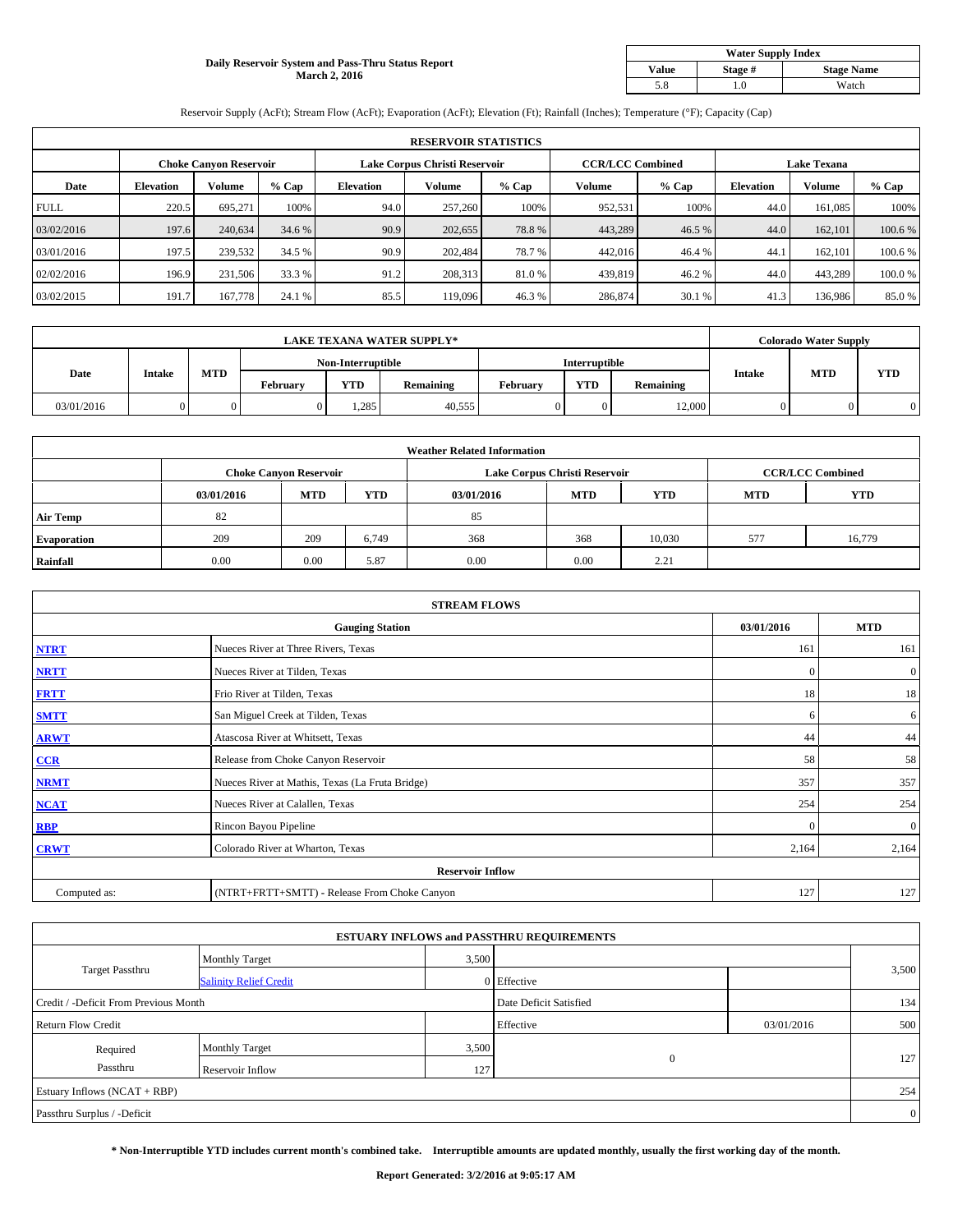# **Daily Reservoir System and Pass-Thru Status Report March 3, 2016**

| <b>Water Supply Index</b> |         |                   |  |  |  |  |  |  |
|---------------------------|---------|-------------------|--|--|--|--|--|--|
| Value                     | Stage # | <b>Stage Name</b> |  |  |  |  |  |  |
| 5.8                       | .0      | Watch             |  |  |  |  |  |  |

Reservoir Supply (AcFt); Stream Flow (AcFt); Evaporation (AcFt); Elevation (Ft); Rainfall (Inches); Temperature (°F); Capacity (Cap)

|             | <b>RESERVOIR STATISTICS</b> |                               |         |                               |         |        |                         |         |                    |         |         |  |
|-------------|-----------------------------|-------------------------------|---------|-------------------------------|---------|--------|-------------------------|---------|--------------------|---------|---------|--|
|             |                             | <b>Choke Canyon Reservoir</b> |         | Lake Corpus Christi Reservoir |         |        | <b>CCR/LCC Combined</b> |         | <b>Lake Texana</b> |         |         |  |
| Date        | <b>Elevation</b>            | Volume                        | $%$ Cap | <b>Elevation</b>              | Volume  | % Cap  | Volume                  | $%$ Cap | <b>Elevation</b>   | Volume  | % Cap   |  |
| <b>FULL</b> | 220.5                       | 695.271                       | 100%    | 94.0                          | 257,260 | 100%   | 952,531                 | 100%    | 44.0               | 161,085 | 100%    |  |
| 03/03/2016  | 197.5                       | 238,843                       | 34.4 %  | 90.9                          | 202,313 | 78.6 % | 441,156                 | 46.3%   | 44.0               | 161,085 | 100.0%  |  |
| 03/02/2016  | 197.6                       | 240,634                       | 34.6 %  | 90.9                          | 202,655 | 78.8%  | 443,289                 | 46.5 %  | 44.0               | 162,101 | 100.6 % |  |
| 02/03/2016  | 196.9                       | 231,240                       | 33.3 %  | 91.2                          | 207,969 | 80.8%  | 439,209                 | 46.1 %  | 44.0               | 441,156 | 100.0%  |  |
| 03/03/2015  | 191.7                       | 167.668                       | 24.1 %  | 85.4                          | 118.838 | 46.2 % | 286,506                 | 30.1 %  | 41.2               | 136,132 | 84.5 %  |  |

| <b>LAKE TEXANA WATER SUPPLY*</b> |               |            |                   |            |               |          | <b>Colorado Water Supply</b> |           |               |            |            |
|----------------------------------|---------------|------------|-------------------|------------|---------------|----------|------------------------------|-----------|---------------|------------|------------|
|                                  |               |            | Non-Interruptible |            | Interruptible |          |                              |           |               |            |            |
| Date                             | <b>Intake</b> | <b>MTD</b> | <b>February</b>   | <b>YTD</b> | Remaining     | February | <b>YTD</b>                   | Remaining | <b>Intake</b> | <b>MTD</b> | <b>YTD</b> |
| 03/02/2016                       |               |            |                   | .285       | 40.555        |          |                              | 12.000    |               |            |            |

|                    |            |                               |            | <b>Weather Related Information</b> |                               |                         |            |            |
|--------------------|------------|-------------------------------|------------|------------------------------------|-------------------------------|-------------------------|------------|------------|
|                    |            | <b>Choke Canyon Reservoir</b> |            |                                    | Lake Corpus Christi Reservoir | <b>CCR/LCC Combined</b> |            |            |
|                    | 03/02/2016 | <b>MTD</b>                    | <b>YTD</b> | 03/02/2016                         | <b>MTD</b>                    | <b>YTD</b>              | <b>MTD</b> | <b>YTD</b> |
| <b>Air Temp</b>    | 81         |                               |            | 81                                 |                               |                         |            |            |
| <b>Evaporation</b> | 144        | 353                           | 6,893      | 239                                | 607                           | 10,269                  | 960        | 17,162     |
| Rainfall           | 0.00       | 0.00                          | 5.87       | 0.00                               | 0.00                          | 2.21                    |            |            |

| <b>STREAM FLOWS</b> |                                                 |              |              |  |  |  |  |  |  |
|---------------------|-------------------------------------------------|--------------|--------------|--|--|--|--|--|--|
|                     | <b>Gauging Station</b>                          | 03/02/2016   | <b>MTD</b>   |  |  |  |  |  |  |
| <b>NTRT</b>         | Nueces River at Three Rivers, Texas             | 145          | 306          |  |  |  |  |  |  |
| <b>NRTT</b>         | Nueces River at Tilden, Texas                   | $\mathbf{0}$ |              |  |  |  |  |  |  |
| <b>FRTT</b>         | Frio River at Tilden, Texas                     | 14           | 32           |  |  |  |  |  |  |
| <b>SMTT</b>         | San Miguel Creek at Tilden, Texas               | 4            | 10           |  |  |  |  |  |  |
| <b>ARWT</b>         | Atascosa River at Whitsett, Texas               | 34           | 77           |  |  |  |  |  |  |
| CCR                 | Release from Choke Canyon Reservoir             | 58           | 115          |  |  |  |  |  |  |
| <b>NRMT</b>         | Nueces River at Mathis, Texas (La Fruta Bridge) | 298          | 655          |  |  |  |  |  |  |
| <b>NCAT</b>         | Nueces River at Calallen, Texas                 | 173          | 427          |  |  |  |  |  |  |
| <b>RBP</b>          | Rincon Bayou Pipeline                           | $\Omega$     | $\mathbf{0}$ |  |  |  |  |  |  |
| <b>CRWT</b>         | Colorado River at Wharton, Texas                | 1,927        | 4,091        |  |  |  |  |  |  |
|                     | <b>Reservoir Inflow</b>                         |              |              |  |  |  |  |  |  |
| Computed as:        | (NTRT+FRTT+SMTT) - Release From Choke Canyon    | 105          | 232          |  |  |  |  |  |  |

| <b>ESTUARY INFLOWS and PASSTHRU REQUIREMENTS</b> |                               |                        |             |     |                |  |  |  |  |  |
|--------------------------------------------------|-------------------------------|------------------------|-------------|-----|----------------|--|--|--|--|--|
|                                                  | <b>Monthly Target</b>         | 3,500                  |             |     |                |  |  |  |  |  |
| <b>Target Passthru</b>                           | <b>Salinity Relief Credit</b> |                        | 0 Effective |     | 3,500          |  |  |  |  |  |
| Credit / -Deficit From Previous Month            |                               | Date Deficit Satisfied |             | 134 |                |  |  |  |  |  |
| <b>Return Flow Credit</b>                        |                               | Effective              | 03/01/2016  | 500 |                |  |  |  |  |  |
| Required                                         | <b>Monthly Target</b>         | 3,500                  |             |     |                |  |  |  |  |  |
| Passthru                                         | Reservoir Inflow              | $\mathbf{0}$<br>2321   |             |     | 232            |  |  |  |  |  |
| Estuary Inflows (NCAT + RBP)                     |                               |                        |             |     |                |  |  |  |  |  |
| Passthru Surplus / -Deficit                      |                               |                        |             |     | $\overline{0}$ |  |  |  |  |  |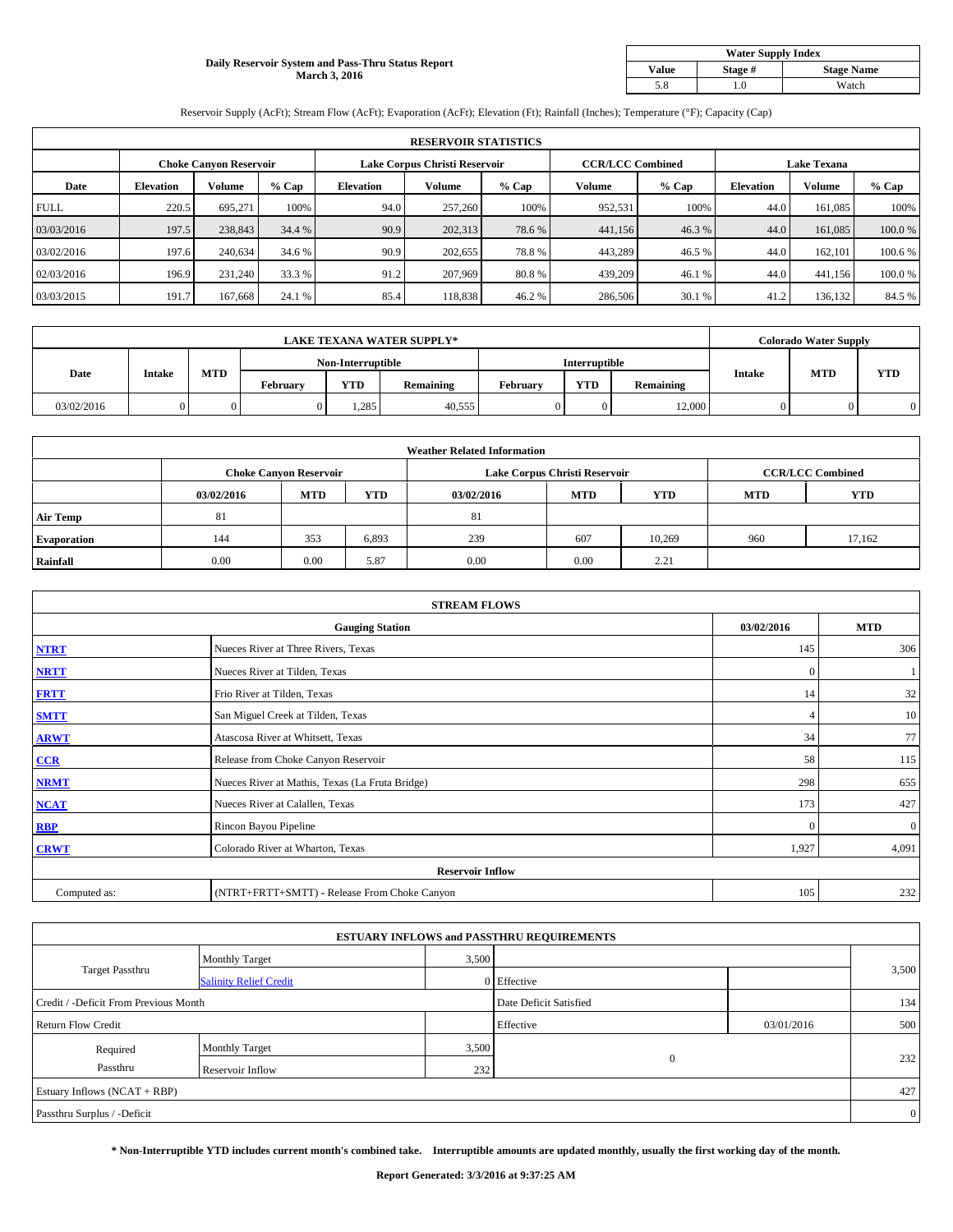### **Daily Reservoir System and Pass-Thru Status Report March 4, 2016**

| <b>Water Supply Index</b> |         |                   |  |  |  |  |  |  |
|---------------------------|---------|-------------------|--|--|--|--|--|--|
| Value                     | Stage # | <b>Stage Name</b> |  |  |  |  |  |  |
| 5.8                       | .0      | Watch             |  |  |  |  |  |  |

Reservoir Supply (AcFt); Stream Flow (AcFt); Evaporation (AcFt); Elevation (Ft); Rainfall (Inches); Temperature (°F); Capacity (Cap)

|             | <b>RESERVOIR STATISTICS</b> |                               |         |                               |         |         |                         |         |                    |               |        |  |
|-------------|-----------------------------|-------------------------------|---------|-------------------------------|---------|---------|-------------------------|---------|--------------------|---------------|--------|--|
|             |                             | <b>Choke Canyon Reservoir</b> |         | Lake Corpus Christi Reservoir |         |         | <b>CCR/LCC Combined</b> |         | <b>Lake Texana</b> |               |        |  |
| Date        | <b>Elevation</b>            | Volume                        | $%$ Cap | <b>Elevation</b>              | Volume  | $%$ Cap | Volume                  | $%$ Cap | <b>Elevation</b>   | <b>Volume</b> | % Cap  |  |
| <b>FULL</b> | 220.5                       | 695.271                       | 100%    | 94.0                          | 257,260 | 100%    | 952,531                 | 100%    | 44.0               | 161,085       | 100%   |  |
| 03/04/2016  | 197.6                       | 240,496                       | 34.6 %  | 90.9                          | 202,142 | 78.6 %  | 442,638                 | 46.5 %  | 44.0               | 161,085       | 100.0% |  |
| 03/03/2016  | 197.5                       | 238,843                       | 34.4 %  | 90.9                          | 202,313 | 78.6%   | 441,156                 | 46.3 %  | 44.0               | 161,085       | 100.0% |  |
| 02/04/2016  | 196.9                       | 230,972                       | 33.2 %  | 91.2                          | 206,766 | 80.4 %  | 437,738                 | 46.0%   | 44.0               | 442,638       | 100.0% |  |
| 03/04/2015  | 191.8                       | 168,547                       | 24.2 %  | 85.4                          | 118.192 | 45.9%   | 286,739                 | 30.1 %  | 41.1               | 135,282       | 84.0%  |  |

| <b>LAKE TEXANA WATER SUPPLY*</b> |               |            |                   |            |           |               | <b>Colorado Water Supply</b> |           |               |            |            |
|----------------------------------|---------------|------------|-------------------|------------|-----------|---------------|------------------------------|-----------|---------------|------------|------------|
|                                  |               |            | Non-Interruptible |            |           | Interruptible |                              |           |               |            |            |
| Date                             | <b>Intake</b> | <b>MTD</b> | <b>February</b>   | <b>YTD</b> | Remaining | February      | <b>YTD</b>                   | Remaining | <b>Intake</b> | <b>MTD</b> | <b>YTD</b> |
| 03/03/2016                       | 132           | 271        |                   | . . 556    | 40.284    |               |                              | 12.000    |               |            |            |

|                    |            |                               |            | <b>Weather Related Information</b> |                               |                         |            |            |
|--------------------|------------|-------------------------------|------------|------------------------------------|-------------------------------|-------------------------|------------|------------|
|                    |            | <b>Choke Canyon Reservoir</b> |            |                                    | Lake Corpus Christi Reservoir | <b>CCR/LCC Combined</b> |            |            |
|                    | 03/03/2016 | <b>MTD</b>                    | <b>YTD</b> | 03/03/2016                         | <b>MTD</b>                    | <b>YTD</b>              | <b>MTD</b> | <b>YTD</b> |
| <b>Air Temp</b>    | 84         |                               |            | 83                                 |                               |                         |            |            |
| <b>Evaporation</b> | 217        | 570                           | 7.110      | 258                                | 865                           | 10,527                  | 1,435      | 17,637     |
| Rainfall           | 0.00       | 0.00                          | 5.87       | 0.00                               | 0.00                          | 2.21                    |            |            |

| <b>STREAM FLOWS</b> |                                                 |          |                  |  |  |  |  |  |  |
|---------------------|-------------------------------------------------|----------|------------------|--|--|--|--|--|--|
|                     | <b>Gauging Station</b>                          |          |                  |  |  |  |  |  |  |
| <b>NTRT</b>         | Nueces River at Three Rivers, Texas             | 135      | 441              |  |  |  |  |  |  |
| <b>NRTT</b>         | Nueces River at Tilden, Texas                   | $\Omega$ |                  |  |  |  |  |  |  |
| <b>FRTT</b>         | Frio River at Tilden, Texas                     | 11       | 43               |  |  |  |  |  |  |
| <b>SMTT</b>         | San Miguel Creek at Tilden, Texas               | 3        | 13               |  |  |  |  |  |  |
| <b>ARWT</b>         | Atascosa River at Whitsett, Texas               | 28       | 105              |  |  |  |  |  |  |
| CCR                 | Release from Choke Canyon Reservoir             | 58       | 173              |  |  |  |  |  |  |
| <b>NRMT</b>         | Nueces River at Mathis, Texas (La Fruta Bridge) | 204      | 860              |  |  |  |  |  |  |
| <b>NCAT</b>         | Nueces River at Calallen, Texas                 | 199      | 625              |  |  |  |  |  |  |
| <b>RBP</b>          | Rincon Bayou Pipeline                           | $\Omega$ | $\boldsymbol{0}$ |  |  |  |  |  |  |
| <b>CRWT</b>         | Colorado River at Wharton, Texas                | 1,735    | 5,826            |  |  |  |  |  |  |
|                     | <b>Reservoir Inflow</b>                         |          |                  |  |  |  |  |  |  |
| Computed as:        | (NTRT+FRTT+SMTT) - Release From Choke Canyon    | 91       | 324              |  |  |  |  |  |  |

| <b>ESTUARY INFLOWS and PASSTHRU REQUIREMENTS</b> |                               |                        |              |            |                |  |  |  |  |  |
|--------------------------------------------------|-------------------------------|------------------------|--------------|------------|----------------|--|--|--|--|--|
|                                                  | <b>Monthly Target</b>         |                        | 3,500        |            |                |  |  |  |  |  |
| <b>Target Passthru</b>                           | <b>Salinity Relief Credit</b> |                        | 0 Effective  |            | 3,500          |  |  |  |  |  |
| Credit / -Deficit From Previous Month            |                               | Date Deficit Satisfied |              | 134        |                |  |  |  |  |  |
| <b>Return Flow Credit</b>                        |                               |                        | Effective    | 03/01/2016 | 500            |  |  |  |  |  |
| Required                                         | <b>Monthly Target</b>         | 3,500                  |              |            |                |  |  |  |  |  |
| Passthru                                         | Reservoir Inflow              | 324                    | $\mathbf{0}$ |            | 324            |  |  |  |  |  |
| Estuary Inflows (NCAT + RBP)                     |                               |                        |              |            | 625            |  |  |  |  |  |
| Passthru Surplus / -Deficit                      |                               |                        |              |            | $\overline{0}$ |  |  |  |  |  |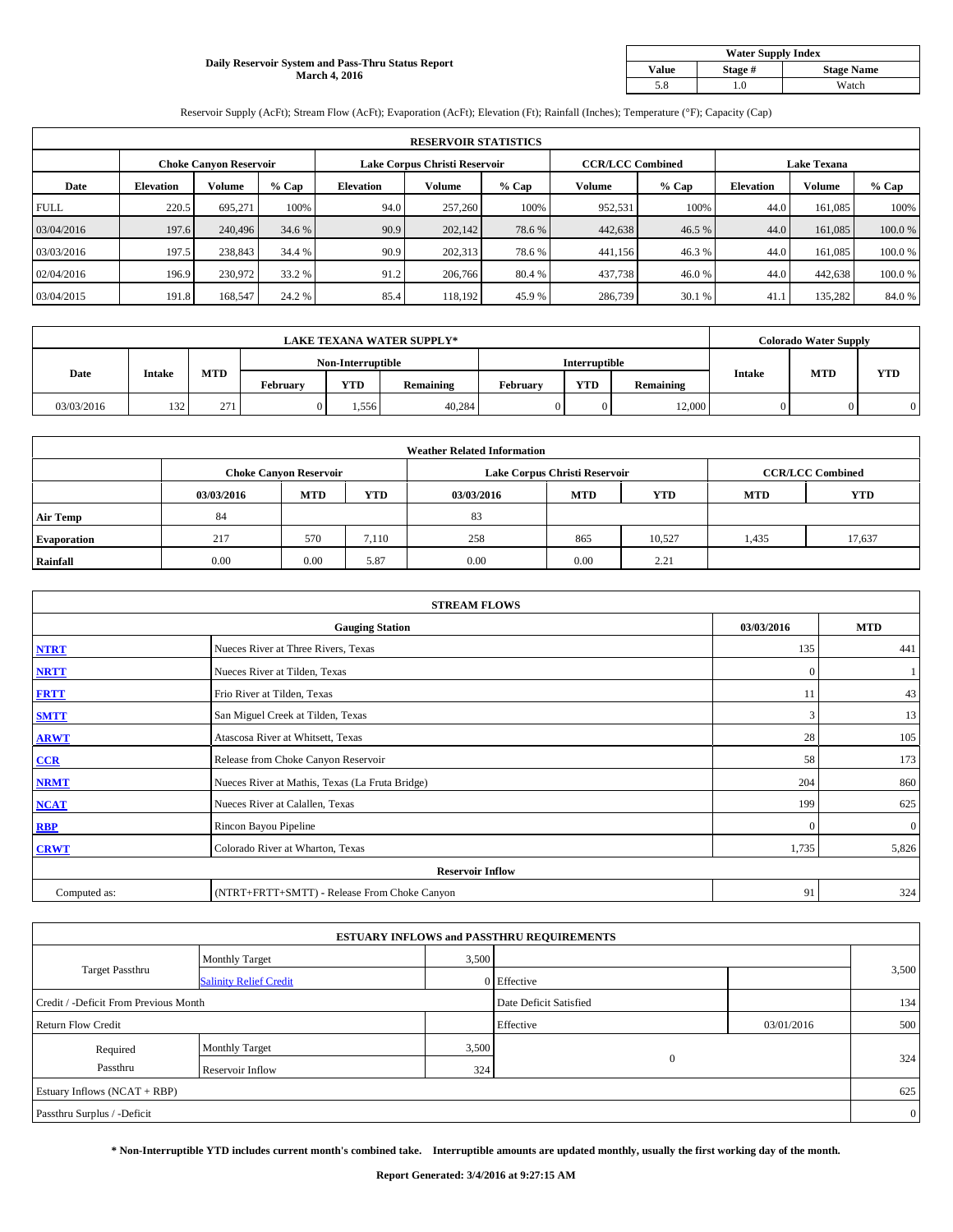# **Daily Reservoir System and Pass-Thru Status Report March 5, 2016**

| <b>Water Supply Index</b> |         |                   |  |  |  |  |  |  |
|---------------------------|---------|-------------------|--|--|--|--|--|--|
| <b>Value</b>              | Stage # | <b>Stage Name</b> |  |  |  |  |  |  |
|                           | .0      | Watch             |  |  |  |  |  |  |

Reservoir Supply (AcFt); Stream Flow (AcFt); Evaporation (AcFt); Elevation (Ft); Rainfall (Inches); Temperature (°F); Capacity (Cap)

|             | <b>RESERVOIR STATISTICS</b> |                               |         |                               |         |         |                         |         |                    |               |        |  |
|-------------|-----------------------------|-------------------------------|---------|-------------------------------|---------|---------|-------------------------|---------|--------------------|---------------|--------|--|
|             |                             | <b>Choke Canyon Reservoir</b> |         | Lake Corpus Christi Reservoir |         |         | <b>CCR/LCC Combined</b> |         | <b>Lake Texana</b> |               |        |  |
| Date        | <b>Elevation</b>            | Volume                        | $%$ Cap | <b>Elevation</b>              | Volume  | $%$ Cap | Volume                  | $%$ Cap | <b>Elevation</b>   | <b>Volume</b> | % Cap  |  |
| <b>FULL</b> | 220.5                       | 695.271                       | 100%    | 94.0                          | 257,260 | 100%    | 952,531                 | 100%    | 44.0               | 161,085       | 100%   |  |
| 03/05/2016  | 197.6                       | 240,358                       | 34.6 %  | 90.9                          | 201,801 | 78.4 %  | 442,159                 | 46.4 %  | 44.0               | 161,085       | 100.0% |  |
| 03/04/2016  | 197.6                       | 240,496                       | 34.6 %  | 90.9                          | 202,142 | 78.6%   | 442,638                 | 46.5 %  | 44.0               | 161,085       | 100.0% |  |
| 02/05/2016  | 196.9                       | 231.373                       | 33.3 %  | 91.1                          | 206,594 | 80.3 %  | 437,967                 | 46.0%   | 43.9               | 442,159       | 99.4 % |  |
| 03/05/2015  | 191.7                       | 167,778                       | 24.1 %  | 85.5                          | 120,135 | 46.7%   | 287,913                 | 30.2 %  | 41.1               | 135,282       | 84.0%  |  |

| <b>LAKE TEXANA WATER SUPPLY*</b> |               |            |                   |            |           |          |               | <b>Colorado Water Supply</b> |               |            |            |
|----------------------------------|---------------|------------|-------------------|------------|-----------|----------|---------------|------------------------------|---------------|------------|------------|
|                                  |               |            | Non-Interruptible |            |           |          | Interruptible |                              |               |            |            |
| Date                             | <b>Intake</b> | <b>MTD</b> | <b>February</b>   | <b>YTD</b> | Remaining | February | <b>YTD</b>    | Remaining                    | <b>Intake</b> | <b>MTD</b> | <b>YTD</b> |
| 03/04/2016                       | 131           | 402        | 3.736             | 5.424      | 36,416    |          |               | 12.000                       |               |            |            |

|                    |            |                               |            | <b>Weather Related Information</b> |                               |                         |            |            |
|--------------------|------------|-------------------------------|------------|------------------------------------|-------------------------------|-------------------------|------------|------------|
|                    |            | <b>Choke Canyon Reservoir</b> |            |                                    | Lake Corpus Christi Reservoir | <b>CCR/LCC Combined</b> |            |            |
|                    | 03/04/2016 | <b>MTD</b>                    | <b>YTD</b> | 03/04/2016                         | <b>MTD</b>                    | <b>YTD</b>              | <b>MTD</b> | <b>YTD</b> |
| <b>Air Temp</b>    | 79         |                               |            | 80                                 |                               |                         |            |            |
| <b>Evaporation</b> | 193        | 763                           | 7,303      | 288                                | 1,153                         | 10,815                  | 1,916      | 18,118     |
| Rainfall           | 0.00       | 0.00                          | 5.87       | 0.00                               | 0.00                          | 2.21                    |            |            |

| <b>STREAM FLOWS</b> |                                                 |                |              |  |  |  |  |  |  |
|---------------------|-------------------------------------------------|----------------|--------------|--|--|--|--|--|--|
|                     | <b>Gauging Station</b>                          | 03/04/2016     | <b>MTD</b>   |  |  |  |  |  |  |
| <b>NTRT</b>         | Nueces River at Three Rivers, Texas             | 129            | 570          |  |  |  |  |  |  |
| <b>NRTT</b>         | Nueces River at Tilden, Texas                   | $\mathbf{0}$   | 2            |  |  |  |  |  |  |
| <b>FRTT</b>         | Frio River at Tilden, Texas                     | 9              | 52           |  |  |  |  |  |  |
| <b>SMTT</b>         | San Miguel Creek at Tilden, Texas               | $\overline{2}$ | 14           |  |  |  |  |  |  |
| <b>ARWT</b>         | Atascosa River at Whitsett, Texas               | 26             | 131          |  |  |  |  |  |  |
| CCR                 | Release from Choke Canyon Reservoir             | 58             | 230          |  |  |  |  |  |  |
| <b>NRMT</b>         | Nueces River at Mathis, Texas (La Fruta Bridge) | 145            | 1,004        |  |  |  |  |  |  |
| <b>NCAT</b>         | Nueces River at Calallen, Texas                 | 103            | 728          |  |  |  |  |  |  |
| <b>RBP</b>          | Rincon Bayou Pipeline                           | $\mathbf{0}$   | $\mathbf{0}$ |  |  |  |  |  |  |
| <b>CRWT</b>         | Colorado River at Wharton, Texas                | 1,588          | 7,414        |  |  |  |  |  |  |
|                     | <b>Reservoir Inflow</b>                         |                |              |  |  |  |  |  |  |
| Computed as:        | (NTRT+FRTT+SMTT) - Release From Choke Canyon    | 82             | 406          |  |  |  |  |  |  |

|                                       |                               |                        | <b>ESTUARY INFLOWS and PASSTHRU REQUIREMENTS</b> |            |                |
|---------------------------------------|-------------------------------|------------------------|--------------------------------------------------|------------|----------------|
|                                       | <b>Monthly Target</b>         | 3,500                  |                                                  |            |                |
| <b>Target Passthru</b>                | <b>Salinity Relief Credit</b> |                        | 0 Effective                                      |            | 3,500          |
| Credit / -Deficit From Previous Month |                               | Date Deficit Satisfied |                                                  | 134        |                |
| <b>Return Flow Credit</b>             |                               |                        | Effective                                        | 03/01/2016 | 500            |
| Required                              | Monthly Target                | 3,500                  |                                                  |            |                |
| Passthru                              | Reservoir Inflow              | 406                    | $\mathbf{0}$                                     |            | 406            |
| Estuary Inflows (NCAT + RBP)          |                               |                        |                                                  |            | 728            |
| Passthru Surplus / -Deficit           |                               |                        |                                                  |            | $\overline{0}$ |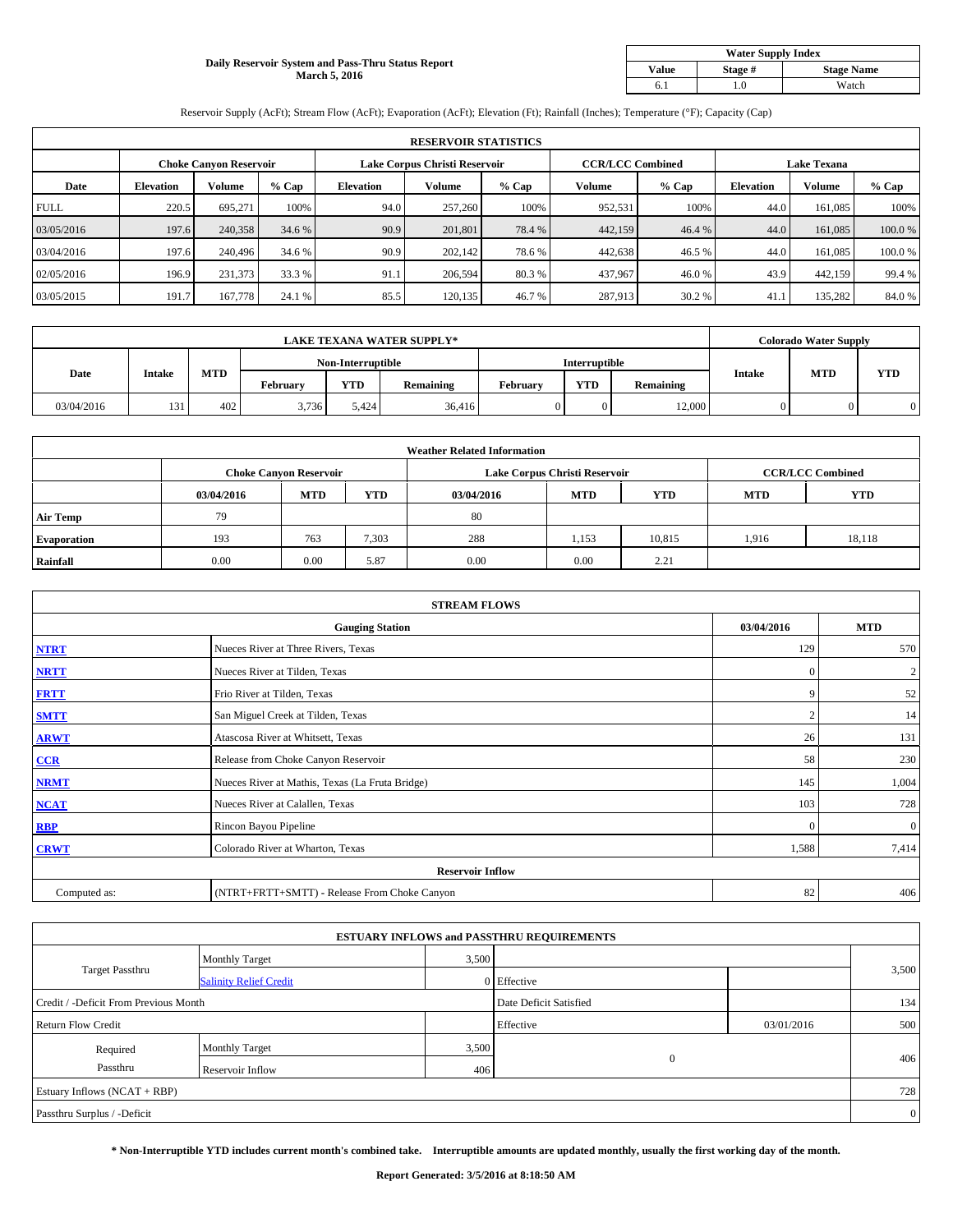# **Daily Reservoir System and Pass-Thru Status Report March 6, 2016**

| <b>Water Supply Index</b> |         |                   |  |  |  |  |  |  |
|---------------------------|---------|-------------------|--|--|--|--|--|--|
| <b>Value</b>              | Stage # | <b>Stage Name</b> |  |  |  |  |  |  |
|                           | .0      | Watch             |  |  |  |  |  |  |

Reservoir Supply (AcFt); Stream Flow (AcFt); Evaporation (AcFt); Elevation (Ft); Rainfall (Inches); Temperature (°F); Capacity (Cap)

|             | <b>RESERVOIR STATISTICS</b> |                        |         |                  |                               |         |                         |         |                    |               |        |  |
|-------------|-----------------------------|------------------------|---------|------------------|-------------------------------|---------|-------------------------|---------|--------------------|---------------|--------|--|
|             |                             | Choke Canvon Reservoir |         |                  | Lake Corpus Christi Reservoir |         | <b>CCR/LCC Combined</b> |         | <b>Lake Texana</b> |               |        |  |
| Date        | <b>Elevation</b>            | Volume                 | $%$ Cap | <b>Elevation</b> | <b>Volume</b>                 | $%$ Cap | Volume                  | $%$ Cap | <b>Elevation</b>   | <b>Volume</b> | % Cap  |  |
| <b>FULL</b> | 220.5                       | 695.271                | 100%    | 94.0             | 257,260                       | 100%    | 952,531                 | 100%    | 44.0               | 161.085       | 100%   |  |
| 03/06/2016  | 197.5                       | 239,807                | 34.5 %  | 90.8             | 201,460                       | 78.3%   | 441,267                 | 46.3%   | 44.0               | 161,085       | 100.0% |  |
| 03/05/2016  | 197.6                       | 240,358                | 34.6 %  | 90.9             | 201.801                       | 78.4%   | 442,159                 | 46.4 %  | 44.0               | 161.085       | 100.0% |  |
| 02/06/2016  | 196.9                       | 230,701                | 33.2 %  | 91.1             | 205,907                       | 80.0%   | 436,608                 | 45.8%   | 43.8               | 441.267       | 98.8%  |  |
| 03/06/2015  | 191.8                       | 168,218                | 24.2 %  | 85.4             | 118,838                       | 46.2%   | 287,056                 | 30.1 %  | 41.2               | 136,132       | 84.5 % |  |

| <b>LAKE TEXANA WATER SUPPLY*</b> |               |                   |          |            |               |          |            | <b>Colorado Water Supply</b> |        |            |            |
|----------------------------------|---------------|-------------------|----------|------------|---------------|----------|------------|------------------------------|--------|------------|------------|
|                                  |               | Non-Interruptible |          |            | Interruptible |          |            |                              |        |            |            |
| Date                             | <b>Intake</b> | <b>MTD</b>        | February | <b>YTD</b> | Remaining     | February | <b>YTD</b> | Remaining                    | Intake | <b>MTD</b> | <b>YTD</b> |
| 03/05/2016                       | 130           | 532               | 3.736    | 5.554      | 36,286        |          |            | 12,000                       |        |            |            |

|                    |            |                               |            | <b>Weather Related Information</b> |                               |                         |            |            |
|--------------------|------------|-------------------------------|------------|------------------------------------|-------------------------------|-------------------------|------------|------------|
|                    |            | <b>Choke Canyon Reservoir</b> |            |                                    | Lake Corpus Christi Reservoir | <b>CCR/LCC Combined</b> |            |            |
|                    | 03/05/2016 | <b>MTD</b>                    | <b>YTD</b> | 03/05/2016                         | <b>MTD</b>                    | <b>YTD</b>              | <b>MTD</b> | <b>YTD</b> |
| <b>Air Temp</b>    | 81         |                               |            | 78                                 |                               |                         |            |            |
| <b>Evaporation</b> | 177        | 940                           | 7,480      | 189                                | 1,342                         | 11,004                  | 2,282      | 18,484     |
| Rainfall           | 0.00       | 0.00                          | 5.87       | 0.00                               | 0.00                          | 2.21                    |            |            |

| <b>STREAM FLOWS</b> |                                                 |              |              |  |  |  |  |  |  |
|---------------------|-------------------------------------------------|--------------|--------------|--|--|--|--|--|--|
|                     | <b>Gauging Station</b>                          | 03/05/2016   | <b>MTD</b>   |  |  |  |  |  |  |
| <b>NTRT</b>         | Nueces River at Three Rivers, Texas             | 125          | 695          |  |  |  |  |  |  |
| <b>NRTT</b>         | Nueces River at Tilden, Texas                   | $\mathbf{0}$ | 2            |  |  |  |  |  |  |
| <b>FRTT</b>         | Frio River at Tilden, Texas                     | 54           | 105          |  |  |  |  |  |  |
| <b>SMTT</b>         | San Miguel Creek at Tilden, Texas               |              | 16           |  |  |  |  |  |  |
| <b>ARWT</b>         | Atascosa River at Whitsett, Texas               | 24           | 155          |  |  |  |  |  |  |
| CCR                 | Release from Choke Canyon Reservoir             | 58           | 288          |  |  |  |  |  |  |
| <b>NRMT</b>         | Nueces River at Mathis, Texas (La Fruta Bridge) | 143          | 1,147        |  |  |  |  |  |  |
| <b>NCAT</b>         | Nueces River at Calallen, Texas                 | 40           | 768          |  |  |  |  |  |  |
| <b>RBP</b>          | Rincon Bayou Pipeline                           | $\mathbf{0}$ | $\mathbf{0}$ |  |  |  |  |  |  |
| <b>CRWT</b>         | Colorado River at Wharton, Texas                | 1,477        | 8,891        |  |  |  |  |  |  |
|                     | <b>Reservoir Inflow</b>                         |              |              |  |  |  |  |  |  |
| Computed as:        | (NTRT+FRTT+SMTT) - Release From Choke Canyon    | 122          | 528          |  |  |  |  |  |  |

| <b>ESTUARY INFLOWS and PASSTHRU REQUIREMENTS</b> |                               |                        |              |            |       |  |  |  |  |  |
|--------------------------------------------------|-------------------------------|------------------------|--------------|------------|-------|--|--|--|--|--|
|                                                  | <b>Monthly Target</b>         | 3,500                  |              |            |       |  |  |  |  |  |
| <b>Target Passthru</b>                           | <b>Salinity Relief Credit</b> |                        | 0 Effective  |            | 3,500 |  |  |  |  |  |
| Credit / -Deficit From Previous Month            |                               | Date Deficit Satisfied |              | 134        |       |  |  |  |  |  |
| <b>Return Flow Credit</b>                        |                               |                        | Effective    | 03/01/2016 | 500   |  |  |  |  |  |
| Required                                         | <b>Monthly Target</b>         | 3,500                  |              |            |       |  |  |  |  |  |
| Passthru                                         | Reservoir Inflow              | 528                    | $\mathbf{0}$ |            | 528   |  |  |  |  |  |
| Estuary Inflows (NCAT + RBP)                     |                               |                        |              |            | 768   |  |  |  |  |  |
| Passthru Surplus / -Deficit                      |                               |                        |              |            | 874   |  |  |  |  |  |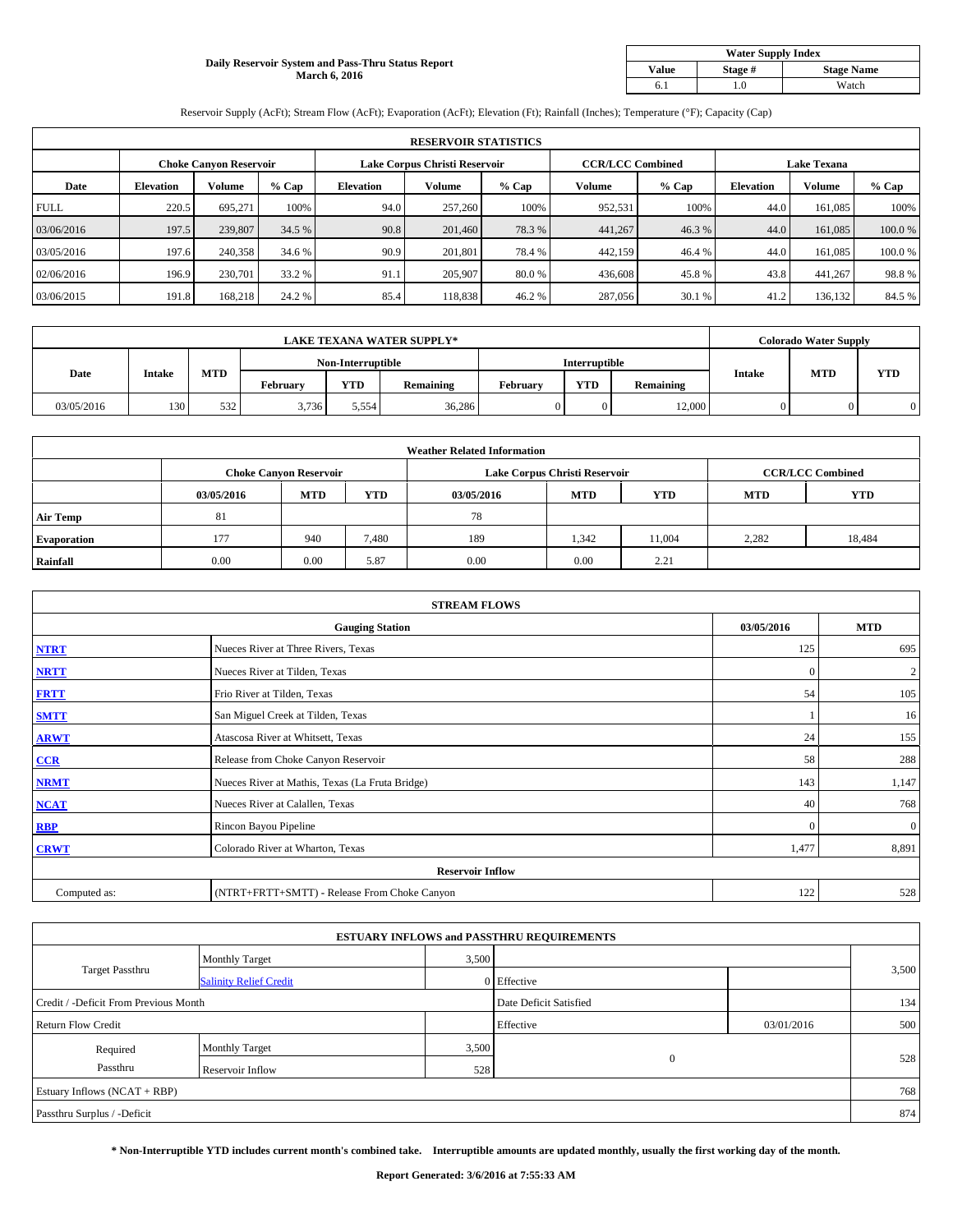### **Daily Reservoir System and Pass-Thru Status Report March 7, 2016**

| <b>Water Supply Index</b> |         |                   |  |  |  |  |  |  |
|---------------------------|---------|-------------------|--|--|--|--|--|--|
| <b>Value</b>              | Stage # | <b>Stage Name</b> |  |  |  |  |  |  |
| 6.0                       | .0      | Watch             |  |  |  |  |  |  |

Reservoir Supply (AcFt); Stream Flow (AcFt); Evaporation (AcFt); Elevation (Ft); Rainfall (Inches); Temperature (°F); Capacity (Cap)

|             | <b>RESERVOIR STATISTICS</b> |                               |         |                               |         |         |                         |         |                    |               |        |  |
|-------------|-----------------------------|-------------------------------|---------|-------------------------------|---------|---------|-------------------------|---------|--------------------|---------------|--------|--|
|             |                             | <b>Choke Canyon Reservoir</b> |         | Lake Corpus Christi Reservoir |         |         | <b>CCR/LCC Combined</b> |         | <b>Lake Texana</b> |               |        |  |
| Date        | <b>Elevation</b>            | Volume                        | $%$ Cap | <b>Elevation</b>              | Volume  | $%$ Cap | Volume                  | $%$ Cap | <b>Elevation</b>   | <b>Volume</b> | % Cap  |  |
| <b>FULL</b> | 220.5                       | 695.271                       | 100%    | 94.0                          | 257,260 | 100%    | 952,531                 | 100%    | 44.0               | 161,085       | 100%   |  |
| 03/07/2016  | 197.4                       | 238,430                       | 34.3 %  | 90.7                          | 199.587 | 77.6 %  | 438,017                 | 46.0%   | 44.0               | 161,085       | 100.0% |  |
| 03/06/2016  | 197.5                       | 239,807                       | 34.5 %  | 90.8                          | 201,460 | 78.3 %  | 441,267                 | 46.3 %  | 44.0               | 161,085       | 100.0% |  |
| 02/07/2016  | 196.9                       | 230,836                       | 33.2 %  | 91.1                          | 205,393 | 79.8%   | 436,229                 | 45.8%   | 43.8               | 438,017       | 98.8%  |  |
| 03/07/2015  | 191.7                       | 167,998                       | 24.2 %  | 85.3                          | 117,677 | 45.7 %  | 285,675                 | 30.0%   | 41.0               | 134,434       | 83.5%  |  |

| <b>LAKE TEXANA WATER SUPPLY*</b> |               |            |                   |            |           |                 | <b>Colorado Water Supply</b> |           |               |            |            |
|----------------------------------|---------------|------------|-------------------|------------|-----------|-----------------|------------------------------|-----------|---------------|------------|------------|
|                                  |               |            | Non-Interruptible |            |           | Interruptible   |                              |           |               |            |            |
| Date                             | <b>Intake</b> | <b>MTD</b> | <b>February</b>   | <b>YTD</b> | Remaining | <b>February</b> | <b>YTD</b>                   | Remaining | <b>Intake</b> | <b>MTD</b> | <b>YTD</b> |
| 03/06/2016                       | 130           | 662        | 3.736             | 5.684      | 36,156    |                 |                              | 12.000    |               |            |            |

|                    |            |                               |            | <b>Weather Related Information</b> |                               |                         |            |            |
|--------------------|------------|-------------------------------|------------|------------------------------------|-------------------------------|-------------------------|------------|------------|
|                    |            | <b>Choke Canvon Reservoir</b> |            |                                    | Lake Corpus Christi Reservoir | <b>CCR/LCC Combined</b> |            |            |
|                    | 03/06/2016 | MTD                           | <b>YTD</b> | 03/06/2016                         | <b>MTD</b>                    | <b>YTD</b>              | <b>MTD</b> | <b>YTD</b> |
| <b>Air Temp</b>    | 79         |                               |            | 78                                 |                               |                         |            |            |
| <b>Evaporation</b> | 152        | 1,092                         | 7,632      | 248                                | 1,590                         | 11,252                  | 2,682      | 18,884     |
| Rainfall           | 0.00       | 0.00                          | 5.87       | 0.00                               | 0.00                          | 2.21                    |            |            |

|              | <b>STREAM FLOWS</b>                             |              |                |  |  |  |  |  |  |  |  |
|--------------|-------------------------------------------------|--------------|----------------|--|--|--|--|--|--|--|--|
|              | <b>Gauging Station</b>                          | 03/06/2016   | <b>MTD</b>     |  |  |  |  |  |  |  |  |
| <b>NTRT</b>  | Nueces River at Three Rivers, Texas             | 123          | 818            |  |  |  |  |  |  |  |  |
| <b>NRTT</b>  | Nueces River at Tilden, Texas                   | $\mathbf{0}$ | $\overline{c}$ |  |  |  |  |  |  |  |  |
| <b>FRTT</b>  | Frio River at Tilden, Texas                     | 73           | 179            |  |  |  |  |  |  |  |  |
| <b>SMTT</b>  | San Miguel Creek at Tilden, Texas               |              | 17             |  |  |  |  |  |  |  |  |
| <b>ARWT</b>  | Atascosa River at Whitsett, Texas               | 26           | 181            |  |  |  |  |  |  |  |  |
| CCR          | Release from Choke Canyon Reservoir             | 58           | 345            |  |  |  |  |  |  |  |  |
| <b>NRMT</b>  | Nueces River at Mathis, Texas (La Fruta Bridge) | 115          | 1,262          |  |  |  |  |  |  |  |  |
| <b>NCAT</b>  | Nueces River at Calallen, Texas                 | 73           | 842            |  |  |  |  |  |  |  |  |
| <b>RBP</b>   | Rincon Bayou Pipeline                           | $\Omega$     | $\mathbf{0}$   |  |  |  |  |  |  |  |  |
| <b>CRWT</b>  | Colorado River at Wharton, Texas                | 1,419        | 10,310         |  |  |  |  |  |  |  |  |
|              | <b>Reservoir Inflow</b>                         |              |                |  |  |  |  |  |  |  |  |
| Computed as: | (NTRT+FRTT+SMTT) - Release From Choke Canyon    | 140          | 668            |  |  |  |  |  |  |  |  |

|                                       |                               |                        | <b>ESTUARY INFLOWS and PASSTHRU REQUIREMENTS</b> |            |       |  |
|---------------------------------------|-------------------------------|------------------------|--------------------------------------------------|------------|-------|--|
|                                       | <b>Monthly Target</b>         |                        | 3,500                                            |            |       |  |
| Target Passthru                       | <b>Salinity Relief Credit</b> |                        | 0 Effective                                      |            | 3,500 |  |
| Credit / -Deficit From Previous Month |                               | Date Deficit Satisfied |                                                  | 134        |       |  |
| <b>Return Flow Credit</b>             |                               |                        | Effective                                        | 03/01/2016 | 500   |  |
| Required                              | Monthly Target                | 3,500                  |                                                  |            |       |  |
| Passthru                              | Reservoir Inflow              | 668                    | $\mathbf{0}$                                     |            | 668   |  |
| Estuary Inflows (NCAT + RBP)          |                               |                        |                                                  |            | 842   |  |
| Passthru Surplus / -Deficit           |                               |                        |                                                  |            | 808   |  |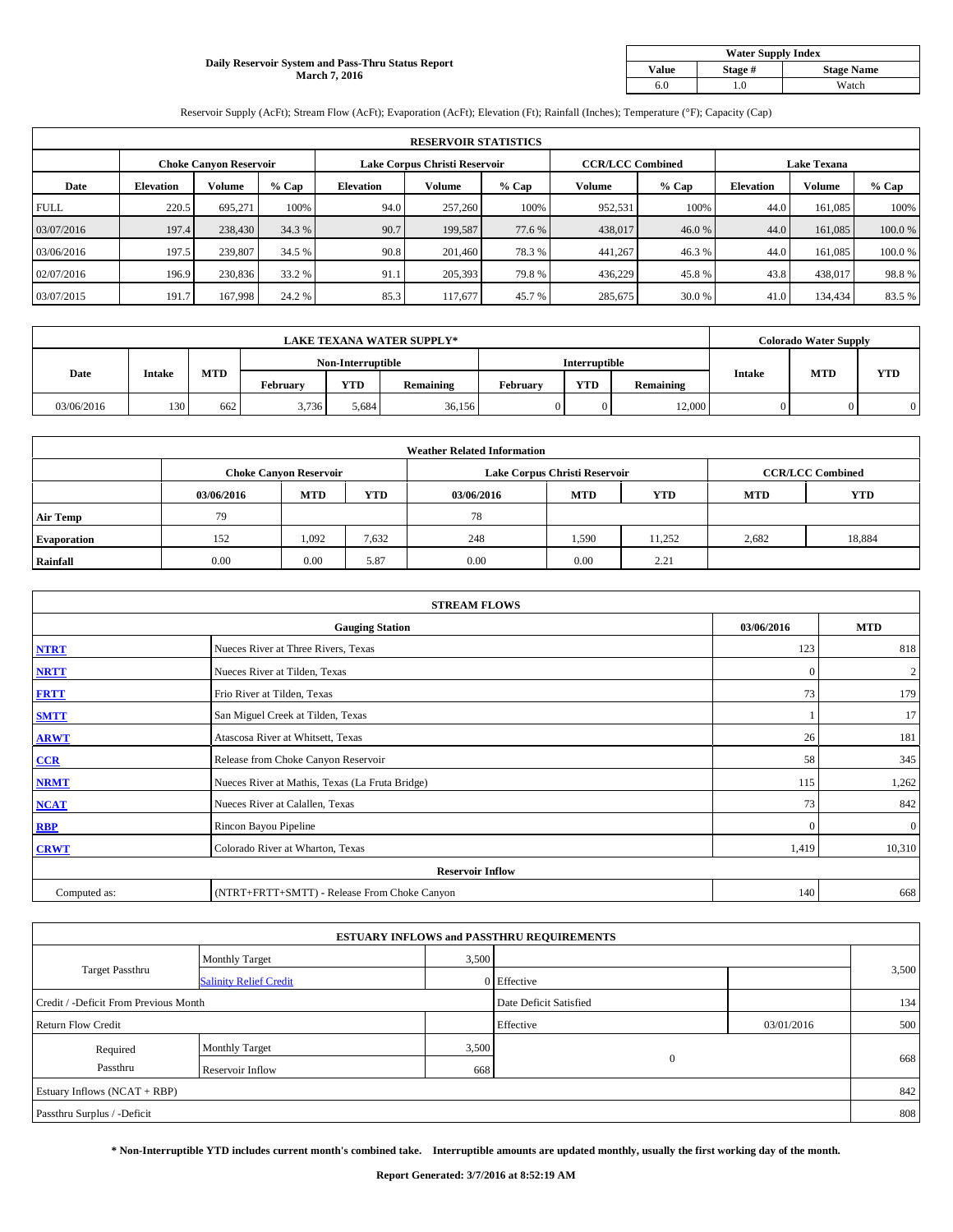### **Daily Reservoir System and Pass-Thru Status Report March 8, 2016**

| <b>Water Supply Index</b> |         |                   |  |  |  |  |  |  |
|---------------------------|---------|-------------------|--|--|--|--|--|--|
| <b>Value</b>              | Stage # | <b>Stage Name</b> |  |  |  |  |  |  |
| 6.0                       | .0      | Watch             |  |  |  |  |  |  |

Reservoir Supply (AcFt); Stream Flow (AcFt); Evaporation (AcFt); Elevation (Ft); Rainfall (Inches); Temperature (°F); Capacity (Cap)

|             | <b>RESERVOIR STATISTICS</b> |                               |         |                               |         |         |                         |         |                    |               |        |  |
|-------------|-----------------------------|-------------------------------|---------|-------------------------------|---------|---------|-------------------------|---------|--------------------|---------------|--------|--|
|             |                             | <b>Choke Canyon Reservoir</b> |         | Lake Corpus Christi Reservoir |         |         | <b>CCR/LCC Combined</b> |         | <b>Lake Texana</b> |               |        |  |
| Date        | <b>Elevation</b>            | Volume                        | $%$ Cap | <b>Elevation</b>              | Volume  | $%$ Cap | Volume                  | $%$ Cap | <b>Elevation</b>   | <b>Volume</b> | % Cap  |  |
| <b>FULL</b> | 220.5                       | 695.271                       | 100%    | 94.0                          | 257,260 | 100%    | 952,531                 | 100%    | 44.0               | 161,085       | 100%   |  |
| 03/08/2016  | 197.4                       | 238,292                       | 34.3 %  | 90.7                          | 199.587 | 77.6 %  | 437,879                 | 46.0%   | 44.0               | 161,085       | 100.0% |  |
| 03/07/2016  | 197.4                       | 238,430                       | 34.3 %  | 90.7                          | 199.587 | 77.6 %  | 438,017                 | 46.0 %  | 44.0               | 161,085       | 100.0% |  |
| 02/08/2016  | 196.8                       | 229,888                       | 33.1 %  | 91.1                          | 206,594 | 80.3 %  | 436,482                 | 45.8%   | 43.8               | 437,879       | 98.8%  |  |
| 03/08/2015  | 191.6                       | 167,011                       | 24.0 %  | 85.3                          | 117,677 | 45.7 %  | 284,688                 | 29.9 %  | 41.0               | 134,434       | 83.5%  |  |

| <b>LAKE TEXANA WATER SUPPLY*</b> |                   |     |          |               |           |          | <b>Colorado Water Supply</b> |           |               |            |            |
|----------------------------------|-------------------|-----|----------|---------------|-----------|----------|------------------------------|-----------|---------------|------------|------------|
|                                  | Non-Interruptible |     |          | Interruptible |           |          |                              |           |               |            |            |
| Date                             | <b>Intake</b>     | MTD | Februarv | <b>YTD</b>    | Remaining | Februarv | <b>YTD</b>                   | Remaining | <b>Intake</b> | <b>MTD</b> | <b>YTD</b> |
| 03/07/2016                       | 129               | 791 | 3,736    | 5.812         | 36,028    |          |                              | 12,000    |               |            |            |

|                    |            |                               |            | <b>Weather Related Information</b> |                               |                         |            |            |
|--------------------|------------|-------------------------------|------------|------------------------------------|-------------------------------|-------------------------|------------|------------|
|                    |            | <b>Choke Canyon Reservoir</b> |            |                                    | Lake Corpus Christi Reservoir | <b>CCR/LCC Combined</b> |            |            |
|                    | 03/07/2016 | <b>MTD</b>                    | <b>YTD</b> | 03/07/2016                         | <b>MTD</b>                    | <b>YTD</b>              | <b>MTD</b> | <b>YTD</b> |
| <b>Air Temp</b>    | 80         |                               |            | 80                                 |                               |                         |            |            |
| <b>Evaporation</b> | 128        | 1,220                         | 7,760      | 159                                | 1,749                         | 11,411                  | 2,969      | 19,171     |
| Rainfall           | 0.00       | 0.00                          | 5.87       | 0.00                               | 0.00                          | 2.21                    |            |            |

|              | <b>STREAM FLOWS</b>                             |              |              |  |  |  |  |  |  |  |
|--------------|-------------------------------------------------|--------------|--------------|--|--|--|--|--|--|--|
|              | <b>Gauging Station</b>                          | 03/07/2016   | <b>MTD</b>   |  |  |  |  |  |  |  |
| <b>NTRT</b>  | Nueces River at Three Rivers, Texas             | 123          | 941          |  |  |  |  |  |  |  |
| <b>NRTT</b>  | Nueces River at Tilden, Texas                   | $\mathbf{0}$ | 2            |  |  |  |  |  |  |  |
| <b>FRTT</b>  | Frio River at Tilden, Texas                     | 48           | 226          |  |  |  |  |  |  |  |
| <b>SMTT</b>  | San Miguel Creek at Tilden, Texas               |              | 18           |  |  |  |  |  |  |  |
| <b>ARWT</b>  | Atascosa River at Whitsett, Texas               | 24           | 204          |  |  |  |  |  |  |  |
| CCR          | Release from Choke Canyon Reservoir             | 58           | 403          |  |  |  |  |  |  |  |
| <b>NRMT</b>  | Nueces River at Mathis, Texas (La Fruta Bridge) | 93           | 1,356        |  |  |  |  |  |  |  |
| <b>NCAT</b>  | Nueces River at Calallen, Texas                 | 38           | 879          |  |  |  |  |  |  |  |
| <b>RBP</b>   | Rincon Bayou Pipeline                           | $\mathbf{0}$ | $\mathbf{0}$ |  |  |  |  |  |  |  |
| <b>CRWT</b>  | Colorado River at Wharton, Texas                | 1,344        | 11,654       |  |  |  |  |  |  |  |
|              | <b>Reservoir Inflow</b>                         |              |              |  |  |  |  |  |  |  |
| Computed as: | (NTRT+FRTT+SMTT) - Release From Choke Canyon    | 114          | 782          |  |  |  |  |  |  |  |

|                                       |                               |                        | <b>ESTUARY INFLOWS and PASSTHRU REQUIREMENTS</b> |            |       |
|---------------------------------------|-------------------------------|------------------------|--------------------------------------------------|------------|-------|
|                                       | <b>Monthly Target</b>         | 3,500                  |                                                  |            |       |
| <b>Target Passthru</b>                | <b>Salinity Relief Credit</b> |                        | 0 Effective                                      |            | 3,500 |
| Credit / -Deficit From Previous Month |                               | Date Deficit Satisfied |                                                  | 134        |       |
| <b>Return Flow Credit</b>             |                               |                        | Effective                                        | 03/01/2016 | 500   |
| Required                              | <b>Monthly Target</b>         | 3,500                  |                                                  |            |       |
| Passthru                              | Reservoir Inflow              | 782                    | $\mathbf{0}$                                     |            | 782   |
| Estuary Inflows (NCAT + RBP)          |                               |                        |                                                  |            | 879   |
| Passthru Surplus / -Deficit           |                               |                        |                                                  |            | 731   |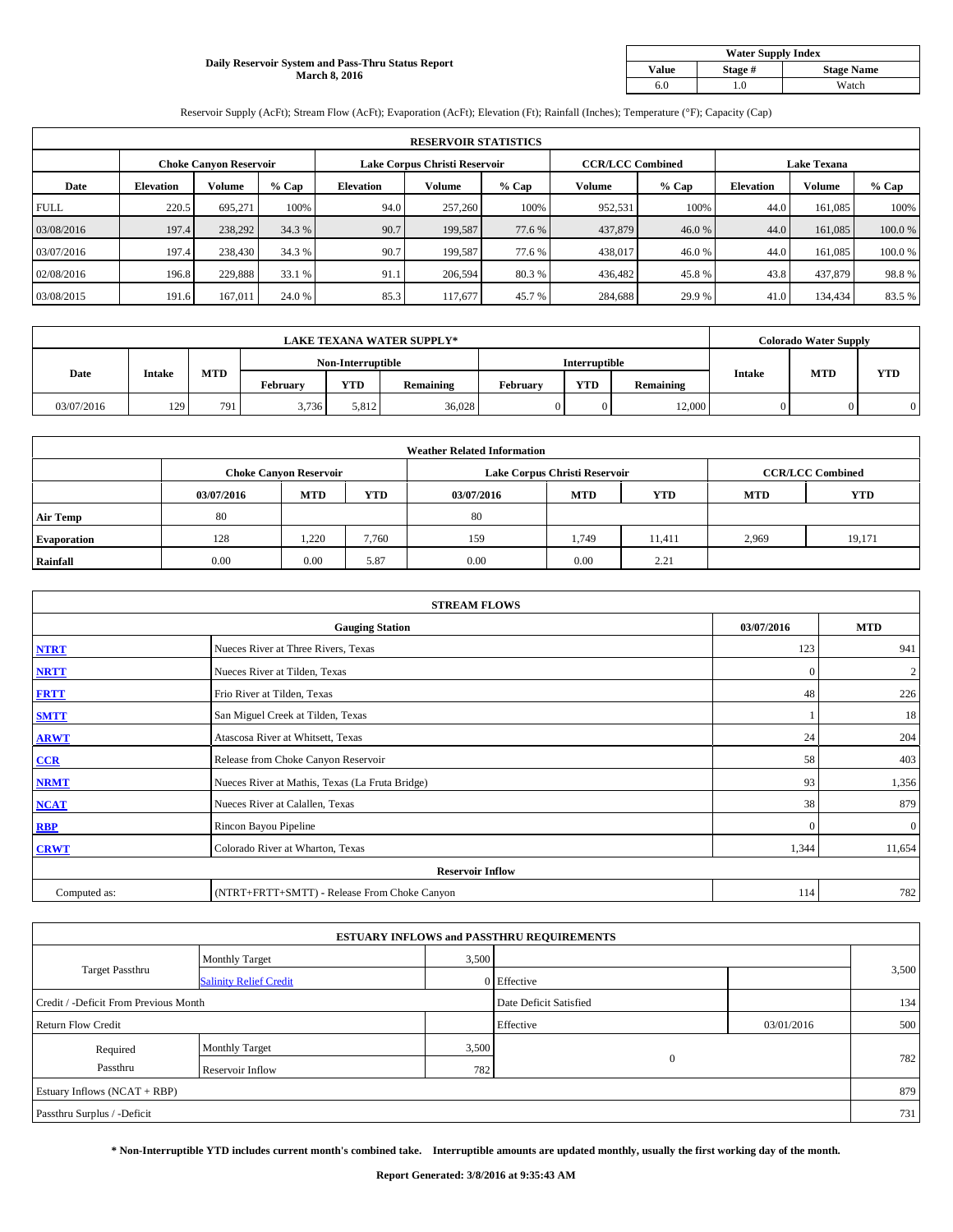### **Daily Reservoir System and Pass-Thru Status Report March 9, 2016**

| <b>Water Supply Index</b> |         |                   |  |  |  |  |  |  |
|---------------------------|---------|-------------------|--|--|--|--|--|--|
| <b>Value</b>              | Stage # | <b>Stage Name</b> |  |  |  |  |  |  |
| 6.0                       | .0      | Watch             |  |  |  |  |  |  |

Reservoir Supply (AcFt); Stream Flow (AcFt); Evaporation (AcFt); Elevation (Ft); Rainfall (Inches); Temperature (°F); Capacity (Cap)

|             | <b>RESERVOIR STATISTICS</b> |                               |         |                               |         |         |                         |         |                    |         |        |  |
|-------------|-----------------------------|-------------------------------|---------|-------------------------------|---------|---------|-------------------------|---------|--------------------|---------|--------|--|
|             |                             | <b>Choke Canyon Reservoir</b> |         | Lake Corpus Christi Reservoir |         |         | <b>CCR/LCC Combined</b> |         | <b>Lake Texana</b> |         |        |  |
| Date        | <b>Elevation</b>            | Volume                        | $%$ Cap | <b>Elevation</b>              | Volume  | $%$ Cap | Volume                  | $%$ Cap | <b>Elevation</b>   | Volume  | % Cap  |  |
| <b>FULL</b> | 220.5                       | 695.271                       | 100%    | 94.0                          | 257,260 | 100%    | 952,531                 | 100%    | 44.0               | 161,085 | 100%   |  |
| 03/09/2016  | 197.4                       | 238,430                       | 34.3 %  | 90.8                          | 201,631 | 78.4%   | 440,061                 | 46.2%   | 43.7               | 158,306 | 98.3%  |  |
| 03/08/2016  | 197.4                       | 238.292                       | 34.3 %  | 90.7                          | 199.587 | 77.6 %  | 437,879                 | 46.0 %  | 44.0               | 161,085 | 100.0% |  |
| 02/09/2016  | 196.8                       | 229.888                       | 33.1 %  | 91.1                          | 205.221 | 79.8%   | 435,109                 | 45.7 %  | 43.8               | 440,061 | 98.8%  |  |
| 03/09/2015  | 191.8                       | 168,547                       | 24.2 %  | 85.5                          | 119,745 | 46.5 %  | 288,292                 | 30.3 %  | 41.0               | 134,434 | 83.5%  |  |

| <b>LAKE TEXANA WATER SUPPLY*</b> |               |            |                 |                   |           |                 | <b>Colorado Water Supply</b> |           |               |            |            |
|----------------------------------|---------------|------------|-----------------|-------------------|-----------|-----------------|------------------------------|-----------|---------------|------------|------------|
|                                  |               |            |                 | Non-Interruptible |           |                 | Interruptible                |           |               |            |            |
| Date                             | <b>Intake</b> | <b>MTD</b> | <b>February</b> | <b>YTD</b>        | Remaining | <b>February</b> | <b>YTD</b>                   | Remaining | <b>Intake</b> | <b>MTD</b> | <b>YTD</b> |
| 03/08/2016                       | 110           | 901        | 3.736           | 5.922             | 35.918    |                 |                              | 12.000    |               |            |            |

|                    |            |                               |            | <b>Weather Related Information</b> |                               |                         |            |            |
|--------------------|------------|-------------------------------|------------|------------------------------------|-------------------------------|-------------------------|------------|------------|
|                    |            | <b>Choke Canyon Reservoir</b> |            |                                    | Lake Corpus Christi Reservoir | <b>CCR/LCC Combined</b> |            |            |
|                    | 03/08/2016 | <b>MTD</b>                    | <b>YTD</b> | 03/08/2016                         | <b>MTD</b>                    | <b>YTD</b>              | <b>MTD</b> | <b>YTD</b> |
| <b>Air Temp</b>    | 85         |                               |            | 84                                 |                               |                         |            |            |
| <b>Evaporation</b> | 128        | 1,348                         | 7,888      | 199                                | 1,948                         | 11,610                  | 3,296      | 19,498     |
| Rainfall           | 0.14       | 0.14                          | 6.01       | 0.17                               | 0.17                          | 2.38                    |            |            |

| <b>STREAM FLOWS</b> |                                                 |              |                |  |  |  |  |  |  |
|---------------------|-------------------------------------------------|--------------|----------------|--|--|--|--|--|--|
|                     | <b>Gauging Station</b>                          | 03/08/2016   | <b>MTD</b>     |  |  |  |  |  |  |
| <b>NTRT</b>         | Nueces River at Three Rivers, Texas             | 123          | 1,064          |  |  |  |  |  |  |
| <b>NRTT</b>         | Nueces River at Tilden, Texas                   | $\mathbf{0}$ | $\overline{c}$ |  |  |  |  |  |  |
| <b>FRTT</b>         | Frio River at Tilden, Texas                     | 30           | 256            |  |  |  |  |  |  |
| <b>SMTT</b>         | San Miguel Creek at Tilden, Texas               |              | 18             |  |  |  |  |  |  |
| <b>ARWT</b>         | Atascosa River at Whitsett, Texas               | 22           | 226            |  |  |  |  |  |  |
| CCR                 | Release from Choke Canyon Reservoir             | 58           | 461            |  |  |  |  |  |  |
| <b>NRMT</b>         | Nueces River at Mathis, Texas (La Fruta Bridge) | 81           | 1,437          |  |  |  |  |  |  |
| <b>NCAT</b>         | Nueces River at Calallen, Texas                 | 16           | 896            |  |  |  |  |  |  |
| <b>RBP</b>          | Rincon Bayou Pipeline                           | $\mathbf{0}$ | $\mathbf{0}$   |  |  |  |  |  |  |
| <b>CRWT</b>         | Colorado River at Wharton, Texas                | 1,292        | 12,946         |  |  |  |  |  |  |
|                     | <b>Reservoir Inflow</b>                         |              |                |  |  |  |  |  |  |
| Computed as:        | (NTRT+FRTT+SMTT) - Release From Choke Canyon    | 96           | 878            |  |  |  |  |  |  |

| <b>ESTUARY INFLOWS and PASSTHRU REQUIREMENTS</b> |                               |       |                        |            |       |  |  |  |  |  |
|--------------------------------------------------|-------------------------------|-------|------------------------|------------|-------|--|--|--|--|--|
|                                                  | <b>Monthly Target</b>         | 3,500 |                        |            |       |  |  |  |  |  |
| <b>Target Passthru</b>                           | <b>Salinity Relief Credit</b> |       | 0 Effective            |            | 3,500 |  |  |  |  |  |
| Credit / -Deficit From Previous Month            |                               |       | Date Deficit Satisfied |            | 134   |  |  |  |  |  |
| <b>Return Flow Credit</b>                        |                               |       | Effective              | 03/01/2016 | 500   |  |  |  |  |  |
| Required                                         | <b>Monthly Target</b>         | 3,500 |                        |            |       |  |  |  |  |  |
| Passthru                                         | Reservoir Inflow              | 878   | $\mathbf{0}$           |            | 878   |  |  |  |  |  |
| Estuary Inflows (NCAT + RBP)                     |                               |       |                        |            |       |  |  |  |  |  |
| Passthru Surplus / -Deficit                      |                               |       |                        |            |       |  |  |  |  |  |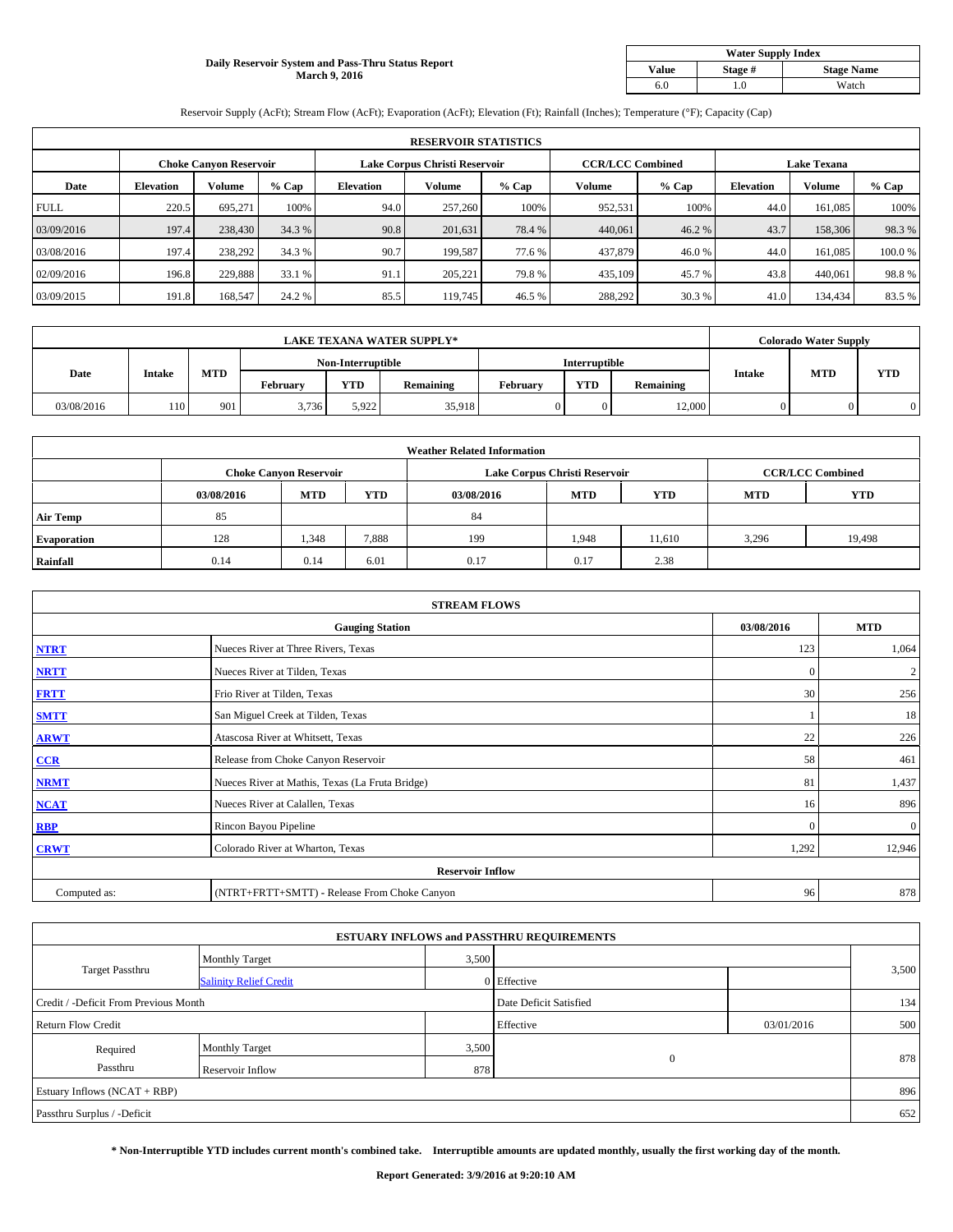#### **Daily Reservoir System and Pass-Thru Status Report March 10, 2016**

| <b>Water Supply Index</b> |         |                   |  |  |  |  |  |  |
|---------------------------|---------|-------------------|--|--|--|--|--|--|
| <b>Value</b>              | Stage # | <b>Stage Name</b> |  |  |  |  |  |  |
|                           | .0      | Watch             |  |  |  |  |  |  |

Reservoir Supply (AcFt); Stream Flow (AcFt); Evaporation (AcFt); Elevation (Ft); Rainfall (Inches); Temperature (°F); Capacity (Cap)

|             | <b>RESERVOIR STATISTICS</b> |                               |        |                               |         |         |                         |         |                    |         |        |  |
|-------------|-----------------------------|-------------------------------|--------|-------------------------------|---------|---------|-------------------------|---------|--------------------|---------|--------|--|
|             |                             | <b>Choke Canvon Reservoir</b> |        | Lake Corpus Christi Reservoir |         |         | <b>CCR/LCC Combined</b> |         | <b>Lake Texana</b> |         |        |  |
| Date        | <b>Elevation</b>            | Volume                        | % Cap  | <b>Elevation</b>              | Volume  | $%$ Cap | Volume                  | $%$ Cap | <b>Elevation</b>   | Volume  | % Cap  |  |
| <b>FULL</b> | 220.5                       | 695.271                       | 100%   | 94.0                          | 257,260 | 100%    | 952,531                 | 100%    | 44.0               | 161.085 | 100%   |  |
| 03/10/2016  | 197.5                       | 239,807                       | 34.5 % | 91.0                          | 203,852 | 79.2 %  | 443,659                 | 46.6 %  | 43.9               | 160,156 | 99.4 % |  |
| 03/09/2016  | 197.4                       | 238,430                       | 34.3 % | 90.8                          | 201,631 | 78.4 %  | 440,061                 | 46.2 %  | 43.7               | 158,306 | 98.3%  |  |
| 02/10/2016  | 196.8                       | 230,294                       | 33.1 % | 91.0                          | 204,879 | 79.6 %  | 435,173                 | 45.7 %  | 43.7               | 443,659 | 98.3%  |  |
| 03/10/2015  | 191.8                       | 168,657                       | 24.3 % | 85.6                          | 120,787 | 47.0 %  | 289,444                 | 30.4 %  | 41.0               | 134,434 | 83.5%  |  |

| <b>LAKE TEXANA WATER SUPPLY*</b> |               |       |          |            |                                    |          | <b>Colorado Water Supply</b> |           |               |            |            |
|----------------------------------|---------------|-------|----------|------------|------------------------------------|----------|------------------------------|-----------|---------------|------------|------------|
|                                  |               |       |          |            | Interruptible<br>Non-Interruptible |          |                              |           |               |            |            |
| Date                             | <b>Intake</b> | MTD   | Februarv | <b>YTD</b> | Remaining                          | Februarv | <b>YTD</b>                   | Remaining | <b>Intake</b> | <b>MTD</b> | <b>YTD</b> |
| 03/09/2016                       | 121           | 1,022 | 3,736    | 6.044      | 35,796                             |          | $\Omega$                     | 12,000    | 0             |            |            |

|                    |            |                               |            | <b>Weather Related Information</b> |                               |                         |            |            |
|--------------------|------------|-------------------------------|------------|------------------------------------|-------------------------------|-------------------------|------------|------------|
|                    |            | <b>Choke Canyon Reservoir</b> |            |                                    | Lake Corpus Christi Reservoir | <b>CCR/LCC Combined</b> |            |            |
|                    | 03/09/2016 | <b>MTD</b>                    | <b>YTD</b> | 03/09/2016                         | <b>MTD</b>                    | <b>YTD</b>              | <b>MTD</b> | <b>YTD</b> |
| <b>Air Temp</b>    | 66         |                               |            | 66                                 |                               |                         |            |            |
| <b>Evaporation</b> | 64         | 1,412                         | 7,952      |                                    | 1,948                         | 11,610                  | 3,360      | 19,562     |
| Rainfall           | 1.70       | 1.84                          | 7.71       | 1.03                               | 1.20                          | 3.41                    |            |            |

| <b>STREAM FLOWS</b> |                                                 |                |              |  |  |  |  |  |  |
|---------------------|-------------------------------------------------|----------------|--------------|--|--|--|--|--|--|
|                     | <b>Gauging Station</b>                          | 03/09/2016     | <b>MTD</b>   |  |  |  |  |  |  |
| <b>NTRT</b>         | Nueces River at Three Rivers, Texas             | 131            | 1,195        |  |  |  |  |  |  |
| <b>NRTT</b>         | Nueces River at Tilden, Texas                   | $\overline{2}$ | 4            |  |  |  |  |  |  |
| <b>FRTT</b>         | Frio River at Tilden, Texas                     | 26             | 282          |  |  |  |  |  |  |
| <b>SMTT</b>         | San Miguel Creek at Tilden, Texas               |                | 19           |  |  |  |  |  |  |
| <b>ARWT</b>         | Atascosa River at Whitsett, Texas               | 22             | 248          |  |  |  |  |  |  |
| CCR                 | Release from Choke Canyon Reservoir             | 58             | 518          |  |  |  |  |  |  |
| <b>NRMT</b>         | Nueces River at Mathis, Texas (La Fruta Bridge) | 60             | 1,497        |  |  |  |  |  |  |
| <b>NCAT</b>         | Nueces River at Calallen, Texas                 | 89             | 985          |  |  |  |  |  |  |
| <b>RBP</b>          | Rincon Bayou Pipeline                           | $\Omega$       | $\mathbf{0}$ |  |  |  |  |  |  |
| <b>CRWT</b>         | Colorado River at Wharton, Texas                | 1,372          | 14,318       |  |  |  |  |  |  |
|                     | <b>Reservoir Inflow</b>                         |                |              |  |  |  |  |  |  |
| Computed as:        | (NTRT+FRTT+SMTT) - Release From Choke Canyon    | 100            | 978          |  |  |  |  |  |  |

| <b>ESTUARY INFLOWS and PASSTHRU REQUIREMENTS</b> |                               |                        |              |            |       |  |  |  |  |  |
|--------------------------------------------------|-------------------------------|------------------------|--------------|------------|-------|--|--|--|--|--|
|                                                  | <b>Monthly Target</b>         | 3,500                  |              |            |       |  |  |  |  |  |
| <b>Target Passthru</b>                           | <b>Salinity Relief Credit</b> |                        | 0 Effective  |            | 3,500 |  |  |  |  |  |
| Credit / -Deficit From Previous Month            |                               | Date Deficit Satisfied |              | 134        |       |  |  |  |  |  |
| <b>Return Flow Credit</b>                        |                               |                        | Effective    | 03/01/2016 | 500   |  |  |  |  |  |
| Required                                         | <b>Monthly Target</b>         | 3,500                  |              |            |       |  |  |  |  |  |
| Passthru                                         | Reservoir Inflow              | 978                    | $\mathbf{0}$ |            | 978   |  |  |  |  |  |
| Estuary Inflows (NCAT + RBP)                     |                               |                        |              |            |       |  |  |  |  |  |
| Passthru Surplus / -Deficit                      |                               |                        |              |            | 641   |  |  |  |  |  |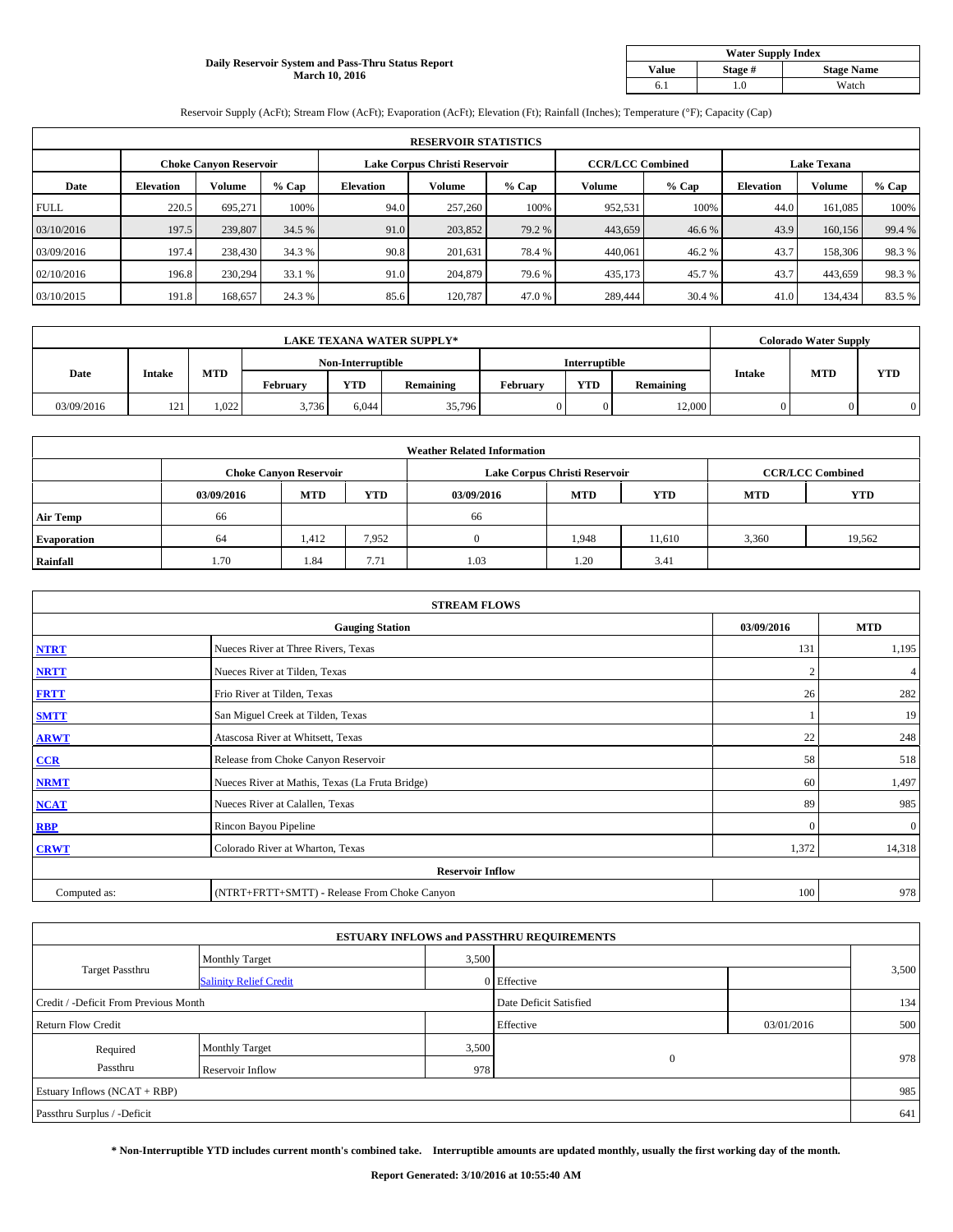#### **Daily Reservoir System and Pass-Thru Status Report March 11, 2016**

| <b>Water Supply Index</b> |         |                   |  |  |  |  |  |  |
|---------------------------|---------|-------------------|--|--|--|--|--|--|
| <b>Value</b>              | Stage # | <b>Stage Name</b> |  |  |  |  |  |  |
|                           | .0      | Watch             |  |  |  |  |  |  |

Reservoir Supply (AcFt); Stream Flow (AcFt); Evaporation (AcFt); Elevation (Ft); Rainfall (Inches); Temperature (°F); Capacity (Cap)

| <b>RESERVOIR STATISTICS</b> |                  |                               |         |                               |         |         |                         |         |                    |               |        |
|-----------------------------|------------------|-------------------------------|---------|-------------------------------|---------|---------|-------------------------|---------|--------------------|---------------|--------|
|                             |                  | <b>Choke Canyon Reservoir</b> |         | Lake Corpus Christi Reservoir |         |         | <b>CCR/LCC Combined</b> |         | <b>Lake Texana</b> |               |        |
| Date                        | <b>Elevation</b> | Volume                        | $%$ Cap | <b>Elevation</b>              | Volume  | $%$ Cap | Volume                  | $%$ Cap | <b>Elevation</b>   | <b>Volume</b> | % Cap  |
| <b>FULL</b>                 | 220.5            | 695.271                       | 100%    | 94.0                          | 257,260 | 100%    | 952,531                 | 100%    | 44.0               | 161,085       | 100%   |
| 03/11/2016                  | 197.8            | 242,711                       | 34.9 %  | 90.9                          | 202,826 | 78.8%   | 445,537                 | 46.8%   | 44.3               | 164,106       | 101.9% |
| 03/10/2016                  | 197.5            | 239,807                       | 34.5 %  | 91.0                          | 203.852 | 79.2 %  | 443,659                 | 46.6 %  | 43.9               | 160,156       | 99.4 % |
| 02/11/2016                  | 196.8            | 229,752                       | 33.0 %  | 91.0                          | 204,365 | 79.4 %  | 434,117                 | 45.6 %  | 43.6               | 445,537       | 97.7 % |
| 03/11/2015                  | 191.9            | 169,540                       | 24.4 %  | 85.6                          | 120,918 | 47.0 %  | 290,458                 | 30.5 %  | 43.6               | 157,385       | 97.7 % |

| <b>LAKE TEXANA WATER SUPPLY*</b> |               |       |          |                   |                  |                      | <b>Colorado Water Supply</b> |           |               |            |            |
|----------------------------------|---------------|-------|----------|-------------------|------------------|----------------------|------------------------------|-----------|---------------|------------|------------|
|                                  |               |       |          | Non-Interruptible |                  | <b>Interruptible</b> |                              |           |               |            |            |
| Date                             | <b>Intake</b> | MTD   | February | <b>YTD</b>        | <b>Remaining</b> | February             | <b>YTD</b>                   | Remaining | <b>Intake</b> | <b>MTD</b> | <b>YTD</b> |
| 03/10/2016                       | 121           | 1.143 | 3,736    | 6,165             | 35,675           |                      | $\Omega$                     | 12,000    | 0             |            |            |

|                    | <b>Weather Related Information</b> |                               |            |            |                               |                         |            |            |  |  |  |  |
|--------------------|------------------------------------|-------------------------------|------------|------------|-------------------------------|-------------------------|------------|------------|--|--|--|--|
|                    |                                    | <b>Choke Canyon Reservoir</b> |            |            | Lake Corpus Christi Reservoir | <b>CCR/LCC Combined</b> |            |            |  |  |  |  |
|                    | 03/10/2016                         | <b>MTD</b>                    | <b>YTD</b> | 03/10/2016 | <b>MTD</b>                    | <b>YTD</b>              | <b>MTD</b> | <b>YTD</b> |  |  |  |  |
| <b>Air Temp</b>    | 68                                 |                               |            | 72         |                               |                         |            |            |  |  |  |  |
| <b>Evaporation</b> | 40                                 | 1,452                         | 7,992      | 149        | 2,097                         | 11,759                  | 3,549      | 19,751     |  |  |  |  |
| Rainfall           | 1.00                               | 2.84                          | 8.71       | 0.04       | 1.24                          | 3.45                    |            |            |  |  |  |  |

| <b>STREAM FLOWS</b> |                                                 |                |                |  |  |  |  |  |  |
|---------------------|-------------------------------------------------|----------------|----------------|--|--|--|--|--|--|
|                     | <b>Gauging Station</b>                          | 03/10/2016     | <b>MTD</b>     |  |  |  |  |  |  |
| <b>NTRT</b>         | Nueces River at Three Rivers, Texas             | 177            | 1,372          |  |  |  |  |  |  |
| <b>NRTT</b>         | Nueces River at Tilden, Texas                   |                | 8              |  |  |  |  |  |  |
| <b>FRTT</b>         | Frio River at Tilden, Texas                     | 32             | 314            |  |  |  |  |  |  |
| <b>SMTT</b>         | San Miguel Creek at Tilden, Texas               | $\overline{c}$ | 21             |  |  |  |  |  |  |
| <b>ARWT</b>         | Atascosa River at Whitsett, Texas               | 103            | 351            |  |  |  |  |  |  |
| CCR                 | Release from Choke Canyon Reservoir             | 58             | 576            |  |  |  |  |  |  |
| <b>NRMT</b>         | Nueces River at Mathis, Texas (La Fruta Bridge) | 60             | 1,556          |  |  |  |  |  |  |
| <b>NCAT</b>         | Nueces River at Calallen, Texas                 | 95             | 1,080          |  |  |  |  |  |  |
| <b>RBP</b>          | Rincon Bayou Pipeline                           | $\Omega$       | $\overline{0}$ |  |  |  |  |  |  |
| <b>CRWT</b>         | Colorado River at Wharton, Texas                | 6,987          | 21,305         |  |  |  |  |  |  |
|                     | <b>Reservoir Inflow</b>                         |                |                |  |  |  |  |  |  |
| Computed as:        | (NTRT+FRTT+SMTT) - Release From Choke Canyon    | 153            | 1,131          |  |  |  |  |  |  |

| <b>ESTUARY INFLOWS and PASSTHRU REQUIREMENTS</b> |                               |                        |              |            |       |  |  |  |  |  |
|--------------------------------------------------|-------------------------------|------------------------|--------------|------------|-------|--|--|--|--|--|
|                                                  | <b>Monthly Target</b>         | 3,500                  |              |            |       |  |  |  |  |  |
| Target Passthru                                  | <b>Salinity Relief Credit</b> |                        | 0 Effective  |            | 3,500 |  |  |  |  |  |
| Credit / -Deficit From Previous Month            |                               | Date Deficit Satisfied |              | 134        |       |  |  |  |  |  |
| <b>Return Flow Credit</b>                        |                               |                        | Effective    | 03/01/2016 | 500   |  |  |  |  |  |
| Required                                         | Monthly Target                | 3,500                  |              |            |       |  |  |  |  |  |
| Passthru                                         | Reservoir Inflow              | 1,131                  | $\mathbf{0}$ |            | 1,131 |  |  |  |  |  |
| Estuary Inflows (NCAT + RBP)                     |                               |                        |              |            | 1,080 |  |  |  |  |  |
| Passthru Surplus / -Deficit                      |                               |                        |              |            | 584   |  |  |  |  |  |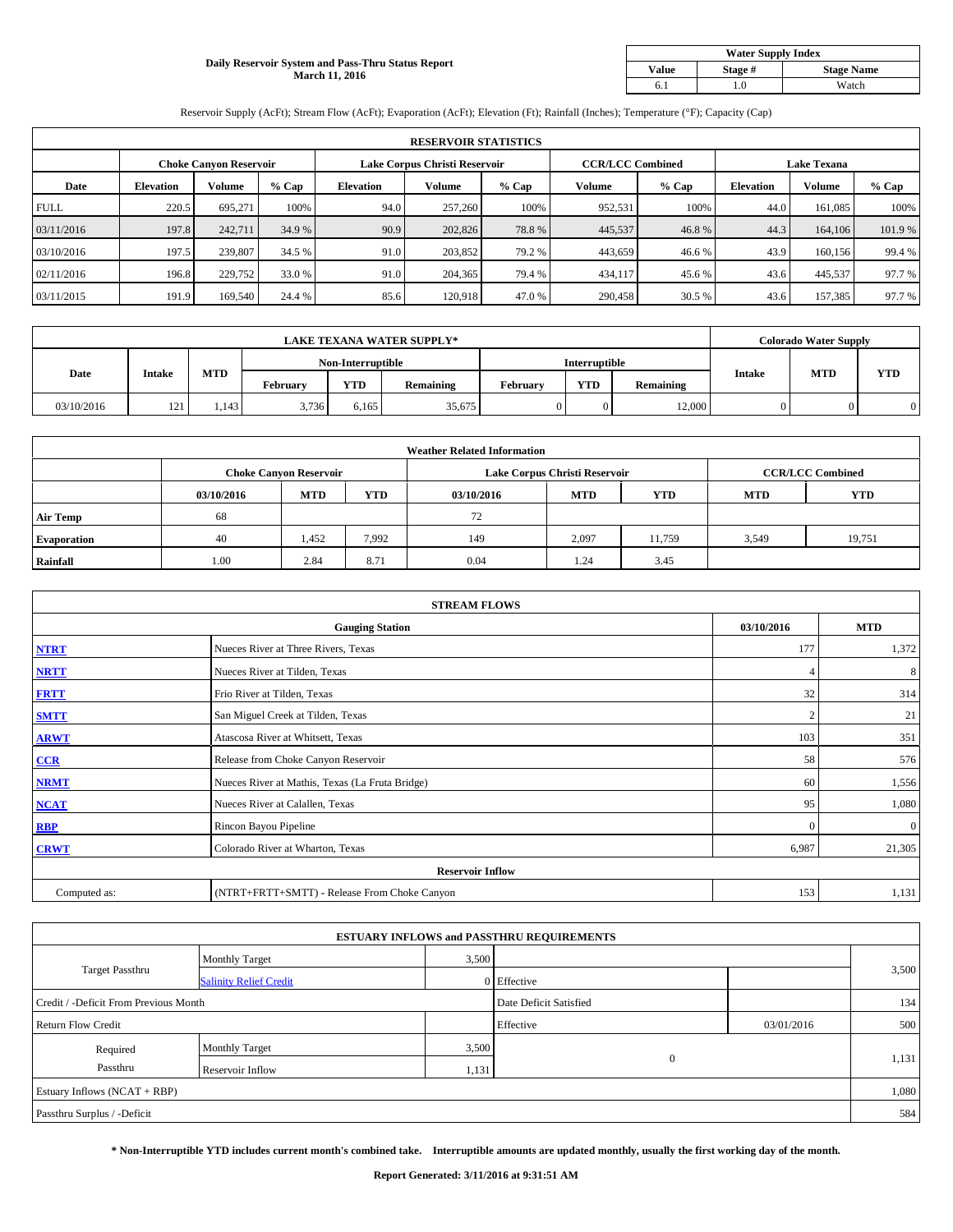#### **Daily Reservoir System and Pass-Thru Status Report March 12, 2016**

| <b>Water Supply Index</b> |         |                   |  |  |  |  |  |  |
|---------------------------|---------|-------------------|--|--|--|--|--|--|
| <b>Value</b>              | Stage # | <b>Stage Name</b> |  |  |  |  |  |  |
|                           | .0      | Watch             |  |  |  |  |  |  |

Reservoir Supply (AcFt); Stream Flow (AcFt); Evaporation (AcFt); Elevation (Ft); Rainfall (Inches); Temperature (°F); Capacity (Cap)

| <b>RESERVOIR STATISTICS</b> |                  |                               |         |                               |         |         |                         |         |                    |               |        |
|-----------------------------|------------------|-------------------------------|---------|-------------------------------|---------|---------|-------------------------|---------|--------------------|---------------|--------|
|                             |                  | <b>Choke Canyon Reservoir</b> |         | Lake Corpus Christi Reservoir |         |         | <b>CCR/LCC Combined</b> |         | <b>Lake Texana</b> |               |        |
| Date                        | <b>Elevation</b> | Volume                        | $%$ Cap | <b>Elevation</b>              | Volume  | $%$ Cap | Volume                  | $%$ Cap | <b>Elevation</b>   | <b>Volume</b> | % Cap  |
| <b>FULL</b>                 | 220.5            | 695.271                       | 100%    | 94.0                          | 257,260 | 100%    | 952,531                 | 100%    | 44.0               | 161,085       | 100%   |
| 03/12/2016                  | 197.8            | 243,271                       | 35.0 %  | 91.0                          | 203,680 | 79.2 %  | 446,951                 | 46.9%   | 44.3               | 164,106       | 101.9% |
| 03/11/2016                  | 197.8            | 242,711                       | 34.9 %  | 90.9                          | 202,826 | 78.8%   | 445,537                 | 46.8%   | 44.3               | 164,106       | 101.9% |
| 02/12/2016                  | 196.9            | 230,565                       | 33.2 %  | 91.0                          | 204.194 | 79.4 %  | 434,759                 | 45.6 %  | 43.6               | 446,951       | 97.7 % |
| 03/12/2015                  | 191.8            | 168,767                       | 24.3 %  | 85.6                          | 121.180 | 47.1 %  | 289,947                 | 30.4 %  | 44.2               | 163,121       | 101.3% |

| <b>LAKE TEXANA WATER SUPPLY*</b> |               |       |                   |            |               |          | <b>Colorado Water Supply</b> |           |               |            |            |
|----------------------------------|---------------|-------|-------------------|------------|---------------|----------|------------------------------|-----------|---------------|------------|------------|
|                                  |               |       | Non-Interruptible |            | Interruptible |          |                              |           |               |            |            |
| Date                             | <b>Intake</b> | MTD   | February          | <b>YTD</b> | Remaining     | Februarv | <b>YTD</b>                   | Remaining | <b>Intake</b> | <b>MTD</b> | <b>YTD</b> |
| 03/11/2016                       | 127           | 1.274 | 3,736             | 6.296      | 35.544        |          | $\Omega$                     | 12.000    | 0.            |            |            |

|                    |            |                               |            | <b>Weather Related Information</b> |                               |                         |            |            |
|--------------------|------------|-------------------------------|------------|------------------------------------|-------------------------------|-------------------------|------------|------------|
|                    |            | <b>Choke Canyon Reservoir</b> |            |                                    | Lake Corpus Christi Reservoir | <b>CCR/LCC Combined</b> |            |            |
|                    | 03/11/2016 | <b>MTD</b>                    | <b>YTD</b> | 03/11/2016                         | <b>MTD</b>                    | <b>YTD</b>              | <b>MTD</b> | <b>YTD</b> |
| <b>Air Temp</b>    | 70         |                               |            | 70                                 |                               |                         |            |            |
| <b>Evaporation</b> | 57         | 1,509                         | 8,049      | 110                                | 2,207                         | 11,869                  | 3,716      | 19,918     |
| Rainfall           | 0.00       | 2.84                          | 8.71       | 0.02                               | 1.26                          | 3.47                    |            |            |

| <b>STREAM FLOWS</b> |                                                 |              |              |  |  |  |  |  |  |
|---------------------|-------------------------------------------------|--------------|--------------|--|--|--|--|--|--|
|                     | <b>Gauging Station</b>                          | 03/11/2016   | <b>MTD</b>   |  |  |  |  |  |  |
| <b>NTRT</b>         | Nueces River at Three Rivers, Texas             | 1,008        | 2,380        |  |  |  |  |  |  |
| <b>NRTT</b>         | Nueces River at Tilden, Texas                   | C            | 11           |  |  |  |  |  |  |
| <b>FRTT</b>         | Frio River at Tilden, Texas                     | 40           | 354          |  |  |  |  |  |  |
| <b>SMTT</b>         | San Miguel Creek at Tilden, Texas               | 6            | 27           |  |  |  |  |  |  |
| <b>ARWT</b>         | Atascosa River at Whitsett, Texas               | 659          | 1,010        |  |  |  |  |  |  |
| CCR                 | Release from Choke Canyon Reservoir             | 58           | 633          |  |  |  |  |  |  |
| <b>NRMT</b>         | Nueces River at Mathis, Texas (La Fruta Bridge) | 60           | 1,616        |  |  |  |  |  |  |
| <b>NCAT</b>         | Nueces River at Calallen, Texas                 | 10           | 1,090        |  |  |  |  |  |  |
| <b>RBP</b>          | Rincon Bayou Pipeline                           | $\mathbf{0}$ | $\mathbf{0}$ |  |  |  |  |  |  |
| <b>CRWT</b>         | Colorado River at Wharton, Texas                | 28,584       | 49,889       |  |  |  |  |  |  |
|                     | <b>Reservoir Inflow</b>                         |              |              |  |  |  |  |  |  |
| Computed as:        | (NTRT+FRTT+SMTT) - Release From Choke Canyon    | 996          | 2,127        |  |  |  |  |  |  |

| <b>ESTUARY INFLOWS and PASSTHRU REQUIREMENTS</b> |                               |                        |              |            |          |  |  |  |  |  |
|--------------------------------------------------|-------------------------------|------------------------|--------------|------------|----------|--|--|--|--|--|
|                                                  | <b>Monthly Target</b>         | 3,500                  |              |            |          |  |  |  |  |  |
| <b>Target Passthru</b>                           | <b>Salinity Relief Credit</b> |                        | 0 Effective  |            | 3,500    |  |  |  |  |  |
| Credit / -Deficit From Previous Month            |                               | Date Deficit Satisfied |              | 134        |          |  |  |  |  |  |
| <b>Return Flow Credit</b>                        |                               |                        | Effective    | 03/01/2016 | 500      |  |  |  |  |  |
| Required                                         | <b>Monthly Target</b>         | 3,500                  |              |            |          |  |  |  |  |  |
| Passthru                                         | Reservoir Inflow              | 2,127                  | $\mathbf{0}$ |            | 2,127    |  |  |  |  |  |
| Estuary Inflows (NCAT + RBP)                     |                               |                        |              |            |          |  |  |  |  |  |
| Passthru Surplus / -Deficit                      |                               |                        |              |            | $-0.403$ |  |  |  |  |  |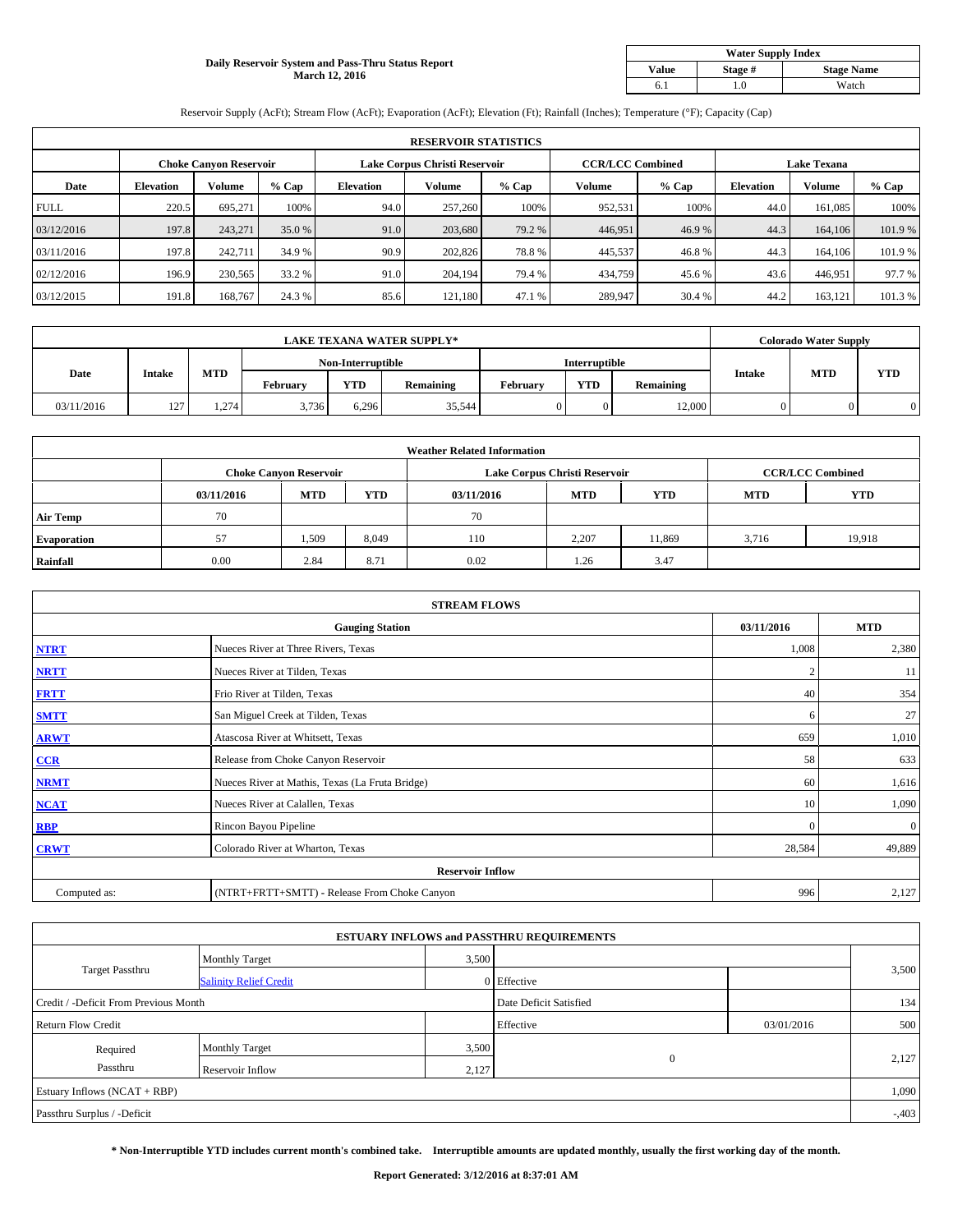#### **Daily Reservoir System and Pass-Thru Status Report March 13, 2016**

| <b>Water Supply Index</b> |         |                   |  |  |  |  |  |  |
|---------------------------|---------|-------------------|--|--|--|--|--|--|
| <b>Value</b>              | Stage # | <b>Stage Name</b> |  |  |  |  |  |  |
|                           | .0      | Watch             |  |  |  |  |  |  |

Reservoir Supply (AcFt); Stream Flow (AcFt); Evaporation (AcFt); Elevation (Ft); Rainfall (Inches); Temperature (°F); Capacity (Cap)

|             | <b>RESERVOIR STATISTICS</b> |                               |         |                               |         |         |                         |         |                    |               |        |  |
|-------------|-----------------------------|-------------------------------|---------|-------------------------------|---------|---------|-------------------------|---------|--------------------|---------------|--------|--|
|             |                             | <b>Choke Canyon Reservoir</b> |         | Lake Corpus Christi Reservoir |         |         | <b>CCR/LCC Combined</b> |         | <b>Lake Texana</b> |               |        |  |
| Date        | <b>Elevation</b>            | Volume                        | $%$ Cap | <b>Elevation</b>              | Volume  | $%$ Cap | Volume                  | $%$ Cap | <b>Elevation</b>   | <b>Volume</b> | % Cap  |  |
| <b>FULL</b> | 220.5                       | 695.271                       | 100%    | 94.0                          | 257,260 | 100%    | 952,531                 | 100%    | 44.0               | 161,085       | 100%   |  |
| 03/13/2016  | 197.8                       | 243,271                       | 35.0 %  | 91.0                          | 204,536 | 79.5 %  | 447,807                 | 47.0 %  | 44.3               | 164,106       | 101.9% |  |
| 03/12/2016  | 197.8                       | 243,271                       | 35.0 %  | 91.0                          | 203,680 | 79.2 %  | 446,951                 | 46.9%   | 44.3               | 164,106       | 101.9% |  |
| 02/13/2016  | 196.9                       | 230,430                       | 33.1 %  | 91.0                          | 204.194 | 79.4 %  | 434,624                 | 45.6 %  | 43.6               | 447,807       | 97.7 % |  |
| 03/13/2015  | 191.9                       | 169,540                       | 24.4 %  | 85.6                          | 121.180 | 47.1 %  | 290,720                 | 30.5 %  | 44.1               | 162,101       | 100.6% |  |

| <b>LAKE TEXANA WATER SUPPLY*</b> |               |      |          |                                    |                  |          |            | <b>Colorado Water Supply</b> |               |            |            |
|----------------------------------|---------------|------|----------|------------------------------------|------------------|----------|------------|------------------------------|---------------|------------|------------|
|                                  |               |      |          | Non-Interruptible<br>Interruptible |                  |          |            |                              |               |            |            |
| Date                             | <b>Intake</b> | MTD  | February | <b>YTD</b>                         | <b>Remaining</b> | February | <b>YTD</b> | Remaining                    | <b>Intake</b> | <b>MTD</b> | <b>YTD</b> |
| 03/12/2016                       | 127           | .401 | 3,736    | 6.423                              | 35,417           |          | $\Omega$   | 12,000                       | 0             |            |            |

|                    |            |                               |            | <b>Weather Related Information</b> |                               |                         |            |            |
|--------------------|------------|-------------------------------|------------|------------------------------------|-------------------------------|-------------------------|------------|------------|
|                    |            | <b>Choke Canyon Reservoir</b> |            |                                    | Lake Corpus Christi Reservoir | <b>CCR/LCC Combined</b> |            |            |
|                    | 03/12/2016 | <b>MTD</b>                    | <b>YTD</b> | 03/12/2016                         | <b>MTD</b>                    | <b>YTD</b>              | <b>MTD</b> | <b>YTD</b> |
| <b>Air Temp</b>    | 74         |                               |            | 79                                 |                               |                         |            |            |
| <b>Evaporation</b> | 97         | 1,606                         | 8,146      | 140                                | 2,347                         | 12,009                  | 3,953      | 20,155     |
| Rainfall           | 0.00       | 2.84                          | 8.71       | 0.00                               | 1.26                          | 3.47                    |            |            |

| <b>STREAM FLOWS</b> |                                                 |                |              |  |  |  |  |  |  |
|---------------------|-------------------------------------------------|----------------|--------------|--|--|--|--|--|--|
|                     | <b>Gauging Station</b>                          | 03/12/2016     | <b>MTD</b>   |  |  |  |  |  |  |
| <b>NTRT</b>         | Nueces River at Three Rivers, Texas             | 1,262          | 3,642        |  |  |  |  |  |  |
| <b>NRTT</b>         | Nueces River at Tilden, Texas                   |                | 12           |  |  |  |  |  |  |
| <b>FRTT</b>         | Frio River at Tilden, Texas                     | 42             | 395          |  |  |  |  |  |  |
| <b>SMTT</b>         | San Miguel Creek at Tilden, Texas               | $\overline{2}$ | 29           |  |  |  |  |  |  |
| <b>ARWT</b>         | Atascosa River at Whitsett, Texas               | 794            | 1,804        |  |  |  |  |  |  |
| CCR                 | Release from Choke Canyon Reservoir             | 58             | 691          |  |  |  |  |  |  |
| <b>NRMT</b>         | Nueces River at Mathis, Texas (La Fruta Bridge) | 200            | 1,816        |  |  |  |  |  |  |
| <b>NCAT</b>         | Nueces River at Calallen, Texas                 | $\mathbf{0}$   | 1,090        |  |  |  |  |  |  |
| <b>RBP</b>          | Rincon Bayou Pipeline                           | $\Omega$       | $\mathbf{0}$ |  |  |  |  |  |  |
| <b>CRWT</b>         | Colorado River at Wharton, Texas                | 35,333         | 85,222       |  |  |  |  |  |  |
|                     | <b>Reservoir Inflow</b>                         |                |              |  |  |  |  |  |  |
| Computed as:        | (NTRT+FRTT+SMTT) - Release From Choke Canyon    | 1,248          | 3,376        |  |  |  |  |  |  |

| <b>ESTUARY INFLOWS and PASSTHRU REQUIREMENTS</b> |                                |                        |              |            |       |  |  |  |  |  |
|--------------------------------------------------|--------------------------------|------------------------|--------------|------------|-------|--|--|--|--|--|
|                                                  | 3,500<br><b>Monthly Target</b> |                        |              |            |       |  |  |  |  |  |
| <b>Target Passthru</b>                           | <b>Salinity Relief Credit</b>  |                        | 0 Effective  |            | 3,500 |  |  |  |  |  |
| Credit / -Deficit From Previous Month            |                                | Date Deficit Satisfied |              | 134        |       |  |  |  |  |  |
| <b>Return Flow Credit</b>                        |                                |                        | Effective    | 03/01/2016 | 500   |  |  |  |  |  |
| Required                                         | <b>Monthly Target</b>          | 3,500                  |              |            |       |  |  |  |  |  |
| Passthru                                         | Reservoir Inflow               | 3,376                  | $\mathbf{0}$ |            | 3,376 |  |  |  |  |  |
| Estuary Inflows (NCAT + RBP)                     |                                |                        |              |            |       |  |  |  |  |  |
| Passthru Surplus / -Deficit                      |                                |                        |              |            |       |  |  |  |  |  |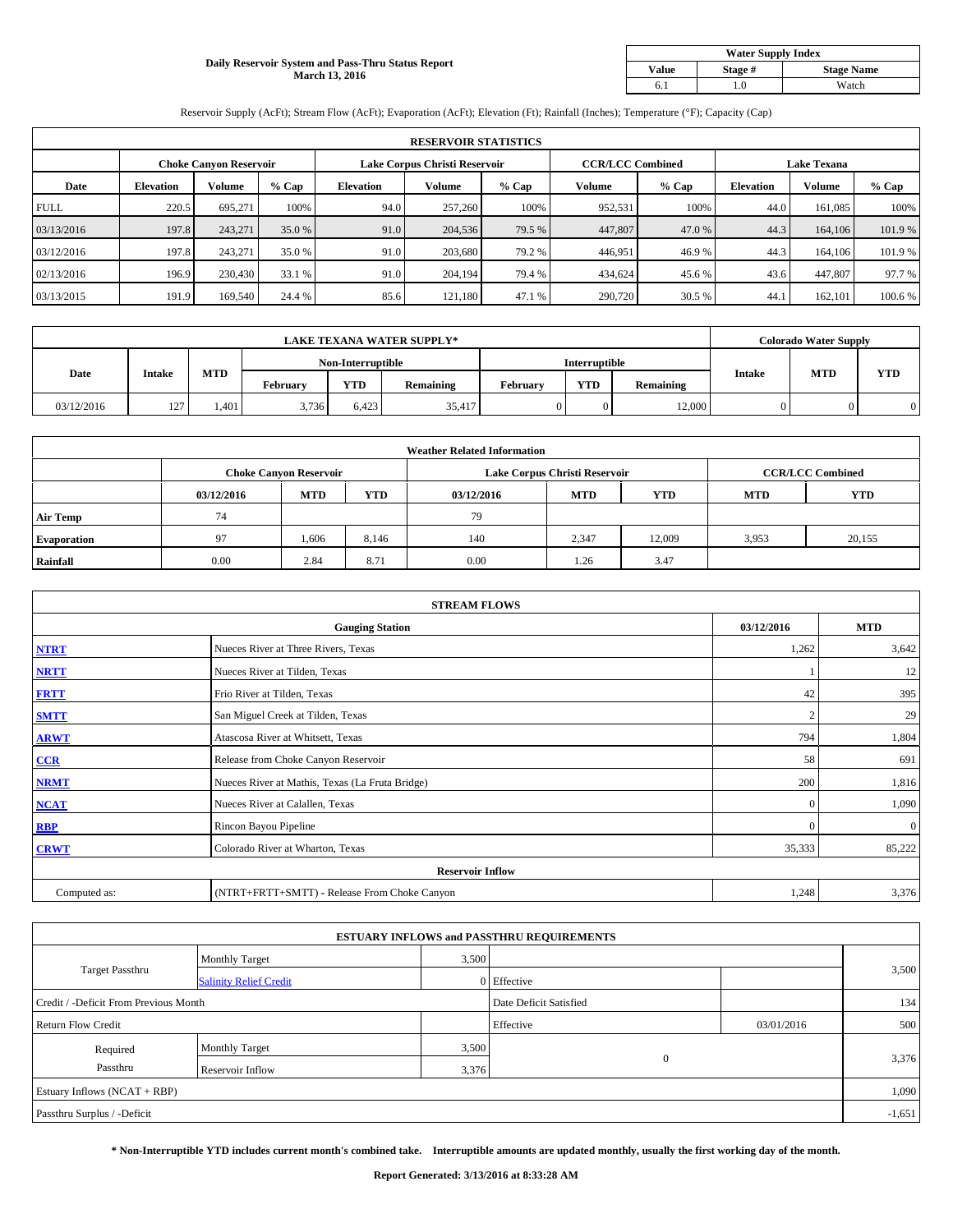#### **Daily Reservoir System and Pass-Thru Status Report March 14, 2016**

| <b>Water Supply Index</b> |         |                   |  |  |  |  |  |  |
|---------------------------|---------|-------------------|--|--|--|--|--|--|
| <b>Value</b>              | Stage # | <b>Stage Name</b> |  |  |  |  |  |  |
|                           | .0      | Watch             |  |  |  |  |  |  |

Reservoir Supply (AcFt); Stream Flow (AcFt); Evaporation (AcFt); Elevation (Ft); Rainfall (Inches); Temperature (°F); Capacity (Cap)

|             | <b>RESERVOIR STATISTICS</b> |                               |         |                               |         |         |                         |         |                    |               |        |  |
|-------------|-----------------------------|-------------------------------|---------|-------------------------------|---------|---------|-------------------------|---------|--------------------|---------------|--------|--|
|             |                             | <b>Choke Canyon Reservoir</b> |         | Lake Corpus Christi Reservoir |         |         | <b>CCR/LCC Combined</b> |         | <b>Lake Texana</b> |               |        |  |
| Date        | <b>Elevation</b>            | Volume                        | $%$ Cap | <b>Elevation</b>              | Volume  | $%$ Cap | Volume                  | $%$ Cap | <b>Elevation</b>   | <b>Volume</b> | % Cap  |  |
| <b>FULL</b> | 220.5                       | 695.271                       | 100%    | 94.0                          | 257,260 | 100%    | 952,531                 | 100%    | 44.0               | 161,085       | 100%   |  |
| 03/14/2016  | 197.9                       | 244,672                       | 35.2 %  | 91.0                          | 204,707 | 79.6 %  | 449,379                 | 47.2 %  | 44.3               | 164,106       | 101.9% |  |
| 03/13/2016  | 197.8                       | 243,271                       | 35.0 %  | 91.0                          | 204,536 | 79.5 %  | 447,807                 | 47.0 %  | 44.3               | 164,106       | 101.9% |  |
| 02/14/2016  | 196.8                       | 230,159                       | 33.1 %  | 91.0                          | 203,680 | 79.2 %  | 433,839                 | 45.5 %  | 43.6               | 449,379       | 97.7 % |  |
| 03/14/2015  | 191.9                       | 169,319                       | 24.4 %  | 85.6                          | 121,311 | 47.2 %  | 290,630                 | 30.5 %  | 44.2               | 163,121       | 101.3% |  |

| <b>LAKE TEXANA WATER SUPPLY*</b> |               |       |          |                   |                  |                      |            | <b>Colorado Water Supply</b> |               |            |            |  |
|----------------------------------|---------------|-------|----------|-------------------|------------------|----------------------|------------|------------------------------|---------------|------------|------------|--|
|                                  |               |       |          | Non-Interruptible |                  | <b>Interruptible</b> |            |                              |               |            |            |  |
| Date                             | <b>Intake</b> | MTD   | February | <b>YTD</b>        | <b>Remaining</b> | February             | <b>YTD</b> | Remaining                    | <b>Intake</b> | <b>MTD</b> | <b>YTD</b> |  |
| 03/13/2016                       | 127           | .,528 | 3,736    | 6,550             | 35,290           |                      | $\Omega$   | 12,000                       | 0             |            |            |  |

|                    |            |                               |            | <b>Weather Related Information</b> |                               |                         |            |            |
|--------------------|------------|-------------------------------|------------|------------------------------------|-------------------------------|-------------------------|------------|------------|
|                    |            | <b>Choke Canyon Reservoir</b> |            |                                    | Lake Corpus Christi Reservoir | <b>CCR/LCC Combined</b> |            |            |
|                    | 03/13/2016 | <b>MTD</b>                    | <b>YTD</b> | 03/13/2016                         | <b>MTD</b>                    | <b>YTD</b>              | <b>MTD</b> | <b>YTD</b> |
| <b>Air Temp</b>    | 85         |                               |            | 88                                 |                               |                         |            |            |
| <b>Evaporation</b> | 179        | 1,785                         | 8,325      | 249                                | 2,596                         | 12,258                  | 4,381      | 20,583     |
| Rainfall           | 0.00       | 2.84                          | 8.71       | 0.00                               | 1.26                          | 3.47                    |            |            |

| <b>STREAM FLOWS</b> |                                                 |              |              |  |  |  |  |  |  |
|---------------------|-------------------------------------------------|--------------|--------------|--|--|--|--|--|--|
|                     | <b>Gauging Station</b>                          | 03/13/2016   | <b>MTD</b>   |  |  |  |  |  |  |
| <b>NTRT</b>         | Nueces River at Three Rivers, Texas             | 848          | 4,490        |  |  |  |  |  |  |
| <b>NRTT</b>         | Nueces River at Tilden, Texas                   |              | 13           |  |  |  |  |  |  |
| <b>FRTT</b>         | Frio River at Tilden, Texas                     | 22           | 417          |  |  |  |  |  |  |
| <b>SMTT</b>         | San Miguel Creek at Tilden, Texas               |              | 30           |  |  |  |  |  |  |
| <b>ARWT</b>         | Atascosa River at Whitsett, Texas               | 411          | 2,215        |  |  |  |  |  |  |
| CCR                 | Release from Choke Canyon Reservoir             | 58           | 748          |  |  |  |  |  |  |
| <b>NRMT</b>         | Nueces River at Mathis, Texas (La Fruta Bridge) | 339          | 2,156        |  |  |  |  |  |  |
| <b>NCAT</b>         | Nueces River at Calallen, Texas                 | $\mathbf{0}$ | 1,090        |  |  |  |  |  |  |
| <b>RBP</b>          | Rincon Bayou Pipeline                           | $\mathbf{0}$ | $\mathbf{0}$ |  |  |  |  |  |  |
| <b>CRWT</b>         | Colorado River at Wharton, Texas                | 24,217       | 109,439      |  |  |  |  |  |  |
|                     |                                                 |              |              |  |  |  |  |  |  |
| Computed as:        | (NTRT+FRTT+SMTT) - Release From Choke Canyon    | 813          | 4,189        |  |  |  |  |  |  |

| <b>ESTUARY INFLOWS and PASSTHRU REQUIREMENTS</b> |                               |                        |              |            |       |  |  |  |  |  |  |
|--------------------------------------------------|-------------------------------|------------------------|--------------|------------|-------|--|--|--|--|--|--|
|                                                  | <b>Monthly Target</b>         | 3,500                  |              |            |       |  |  |  |  |  |  |
| <b>Target Passthru</b>                           | <b>Salinity Relief Credit</b> |                        | 0 Effective  |            | 3,500 |  |  |  |  |  |  |
| Credit / -Deficit From Previous Month            |                               | Date Deficit Satisfied |              | 134        |       |  |  |  |  |  |  |
| <b>Return Flow Credit</b>                        |                               |                        | Effective    | 03/01/2016 | 500   |  |  |  |  |  |  |
| Required                                         | <b>Monthly Target</b>         |                        | 3,500        |            |       |  |  |  |  |  |  |
| Passthru                                         | Reservoir Inflow              | 4,189                  | $\mathbf{0}$ |            | 3,500 |  |  |  |  |  |  |
| Estuary Inflows (NCAT + RBP)                     |                               |                        |              |            |       |  |  |  |  |  |  |
| Passthru Surplus / -Deficit                      |                               |                        |              |            |       |  |  |  |  |  |  |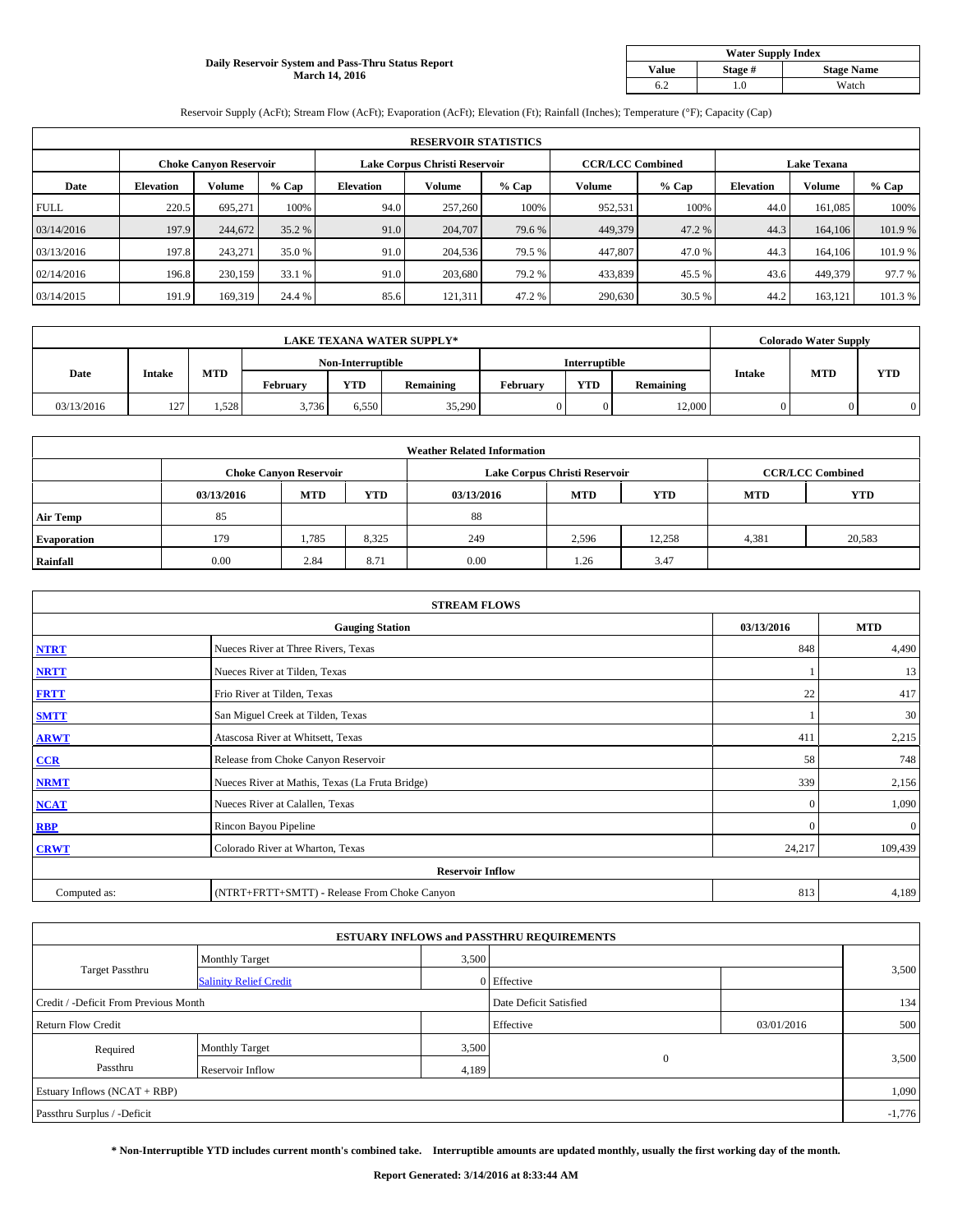#### **Daily Reservoir System and Pass-Thru Status Report March 15, 2016**

| <b>Water Supply Index</b> |         |                   |  |  |  |  |  |  |
|---------------------------|---------|-------------------|--|--|--|--|--|--|
| <b>Value</b>              | Stage # | <b>Stage Name</b> |  |  |  |  |  |  |
|                           | .0      | Watch             |  |  |  |  |  |  |

Reservoir Supply (AcFt); Stream Flow (AcFt); Evaporation (AcFt); Elevation (Ft); Rainfall (Inches); Temperature (°F); Capacity (Cap)

| <b>RESERVOIR STATISTICS</b> |                  |                               |         |                               |         |         |                         |         |                    |               |        |
|-----------------------------|------------------|-------------------------------|---------|-------------------------------|---------|---------|-------------------------|---------|--------------------|---------------|--------|
|                             |                  | <b>Choke Canyon Reservoir</b> |         | Lake Corpus Christi Reservoir |         |         | <b>CCR/LCC Combined</b> |         | <b>Lake Texana</b> |               |        |
| Date                        | <b>Elevation</b> | Volume                        | $%$ Cap | <b>Elevation</b>              | Volume  | $%$ Cap | Volume                  | $%$ Cap | <b>Elevation</b>   | <b>Volume</b> | % Cap  |
| <b>FULL</b>                 | 220.5            | 695.271                       | 100%    | 94.0                          | 257,260 | 100%    | 952,531                 | 100%    | 44.0               | 161,085       | 100%   |
| 03/15/2016                  | 197.8            | 243.271                       | 35.0 %  | 91.0                          | 204,194 | 79.4 %  | 447,465                 | 47.0 %  | 44.3               | 164,106       | 101.9% |
| 03/14/2016                  | 197.9            | 244,672                       | 35.2 %  | 91.0                          | 204,707 | 79.6 %  | 449,379                 | 47.2 %  | 44.3               | 164,106       | 101.9% |
| 02/15/2016                  | 196.8            | 229,486                       | 33.0 %  | 91.0                          | 203.852 | 79.2 %  | 433,338                 | 45.5 %  | 43.6               | 447,465       | 97.7 % |
| 03/15/2015                  | 191.8            | 168,327                       | 24.2 %  | 85.6                          | 121.441 | 47.2 %  | 289,768                 | 30.4 %  | 44.2               | 163,121       | 101.3% |

| <b>LAKE TEXANA WATER SUPPLY*</b> |               |       |                   |            |           |               |            | <b>Colorado Water Supply</b> |               |            |            |
|----------------------------------|---------------|-------|-------------------|------------|-----------|---------------|------------|------------------------------|---------------|------------|------------|
|                                  |               |       | Non-Interruptible |            |           | Interruptible |            |                              |               |            |            |
| Date                             | <b>Intake</b> | MTD   | Februarv          | <b>YTD</b> | Remaining | Februarv      | <b>YTD</b> | Remaining                    | <b>Intake</b> | <b>MTD</b> | <b>YTD</b> |
| 03/14/2016                       | 127           | 1,655 | 3.736             | 6.676      | 35.164    |               | $\Omega$   | 12,000                       | 0             |            |            |

|                    | <b>Weather Related Information</b> |                               |            |            |                               |                         |            |            |  |  |  |  |
|--------------------|------------------------------------|-------------------------------|------------|------------|-------------------------------|-------------------------|------------|------------|--|--|--|--|
|                    |                                    | <b>Choke Canyon Reservoir</b> |            |            | Lake Corpus Christi Reservoir | <b>CCR/LCC Combined</b> |            |            |  |  |  |  |
|                    | 03/14/2016                         | <b>MTD</b>                    | <b>YTD</b> | 03/14/2016 | <b>MTD</b>                    | <b>YTD</b>              | <b>MTD</b> | <b>YTD</b> |  |  |  |  |
| <b>Air Temp</b>    | 93                                 |                               |            | 88         |                               |                         |            |            |  |  |  |  |
| <b>Evaporation</b> | 203                                | 1,988                         | 8,528      | 229        | 2,825                         | 12,487                  | 4,813      | 21,015     |  |  |  |  |
| Rainfall           | 0.00                               | 2.84                          | 8.71       | 0.00       | 1.26                          | 3.47                    |            |            |  |  |  |  |

| <b>STREAM FLOWS</b> |                                                 |              |              |  |  |  |  |  |  |
|---------------------|-------------------------------------------------|--------------|--------------|--|--|--|--|--|--|
|                     | <b>Gauging Station</b>                          |              |              |  |  |  |  |  |  |
| <b>NTRT</b>         | Nueces River at Three Rivers, Texas             | 459          | 4,949        |  |  |  |  |  |  |
| <b>NRTT</b>         | Nueces River at Tilden, Texas                   |              | 13           |  |  |  |  |  |  |
| <b>FRTT</b>         | Frio River at Tilden, Texas                     | 15           | 432          |  |  |  |  |  |  |
| <b>SMTT</b>         | San Miguel Creek at Tilden, Texas               | 3            | 34           |  |  |  |  |  |  |
| <b>ARWT</b>         | Atascosa River at Whitsett, Texas               | 206          | 2,422        |  |  |  |  |  |  |
| CCR                 | Release from Choke Canyon Reservoir             | 58           | 806          |  |  |  |  |  |  |
| <b>NRMT</b>         | Nueces River at Mathis, Texas (La Fruta Bridge) | 371          | 2,527        |  |  |  |  |  |  |
| <b>NCAT</b>         | Nueces River at Calallen, Texas                 | 111          | 1,202        |  |  |  |  |  |  |
| <b>RBP</b>          | Rincon Bayou Pipeline                           | $\mathbf{0}$ | $\mathbf{0}$ |  |  |  |  |  |  |
| <b>CRWT</b>         | Colorado River at Wharton, Texas                | 12,942       | 122,381      |  |  |  |  |  |  |
|                     | <b>Reservoir Inflow</b>                         |              |              |  |  |  |  |  |  |
| Computed as:        | (NTRT+FRTT+SMTT) - Release From Choke Canyon    | 419          | 4,608        |  |  |  |  |  |  |

| <b>ESTUARY INFLOWS and PASSTHRU REQUIREMENTS</b> |                               |       |                        |            |          |  |  |  |  |  |
|--------------------------------------------------|-------------------------------|-------|------------------------|------------|----------|--|--|--|--|--|
|                                                  | <b>Monthly Target</b>         | 3,500 |                        |            |          |  |  |  |  |  |
| <b>Target Passthru</b>                           | <b>Salinity Relief Credit</b> |       | 0 Effective            |            | 3,500    |  |  |  |  |  |
| Credit / -Deficit From Previous Month            |                               |       | Date Deficit Satisfied |            | 134      |  |  |  |  |  |
| <b>Return Flow Credit</b>                        |                               |       | Effective              | 03/01/2016 | 500      |  |  |  |  |  |
| Required                                         | <b>Monthly Target</b>         | 3,500 |                        |            |          |  |  |  |  |  |
| Passthru                                         | Reservoir Inflow              | 4,608 | $\Omega$               |            | 3,500    |  |  |  |  |  |
| Estuary Inflows (NCAT + RBP)                     |                               |       |                        |            |          |  |  |  |  |  |
| Passthru Surplus / -Deficit                      |                               |       |                        |            | $-1,664$ |  |  |  |  |  |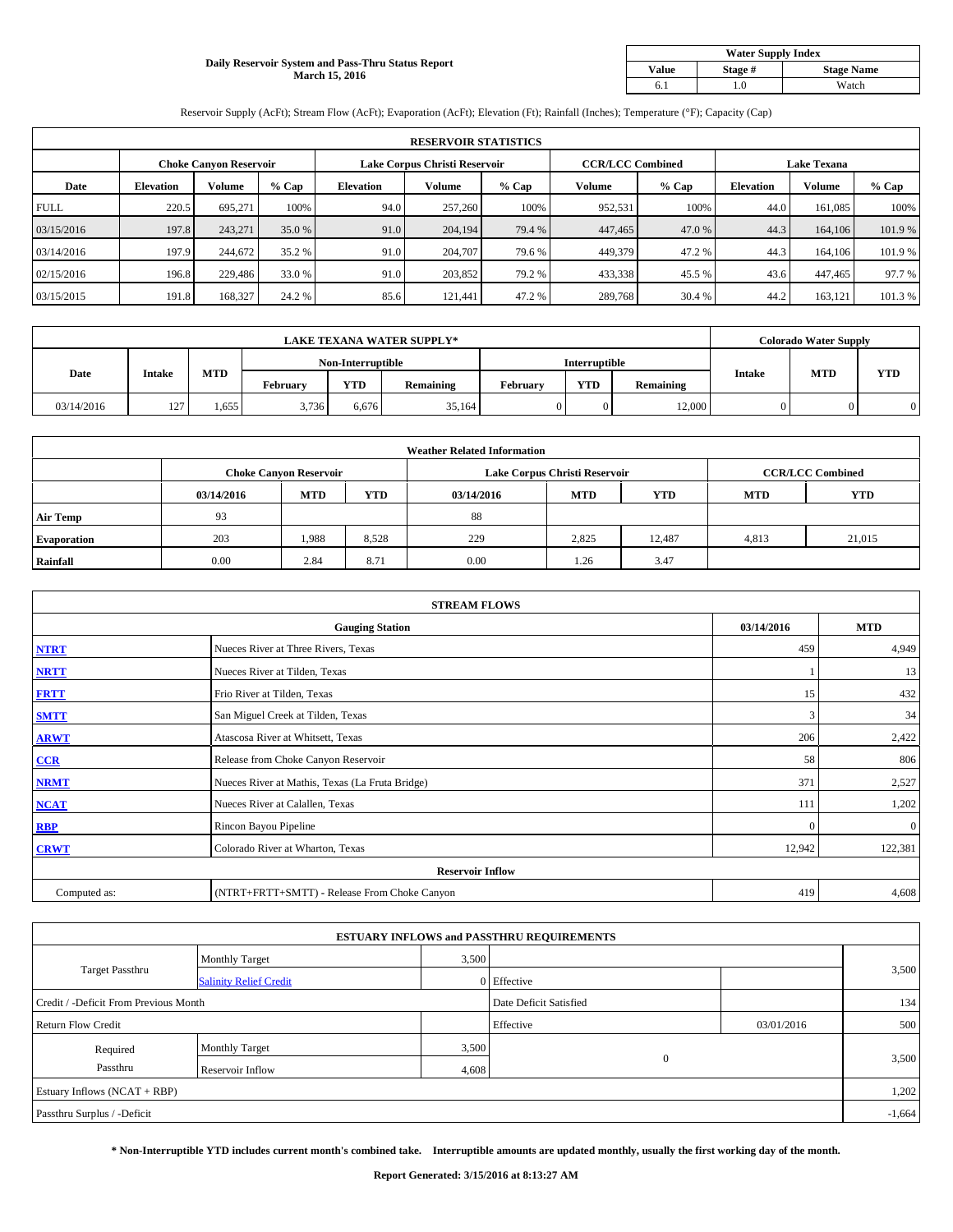#### **Daily Reservoir System and Pass-Thru Status Report March 16, 2016**

| <b>Water Supply Index</b> |         |                   |  |  |  |  |  |  |
|---------------------------|---------|-------------------|--|--|--|--|--|--|
| <b>Value</b>              | Stage # | <b>Stage Name</b> |  |  |  |  |  |  |
|                           | .0      | Watch             |  |  |  |  |  |  |

Reservoir Supply (AcFt); Stream Flow (AcFt); Evaporation (AcFt); Elevation (Ft); Rainfall (Inches); Temperature (°F); Capacity (Cap)

| <b>RESERVOIR STATISTICS</b> |                  |                               |         |                               |         |         |                         |         |                    |               |        |
|-----------------------------|------------------|-------------------------------|---------|-------------------------------|---------|---------|-------------------------|---------|--------------------|---------------|--------|
|                             |                  | <b>Choke Canyon Reservoir</b> |         | Lake Corpus Christi Reservoir |         |         | <b>CCR/LCC Combined</b> |         | <b>Lake Texana</b> |               |        |
| Date                        | <b>Elevation</b> | Volume                        | $%$ Cap | <b>Elevation</b>              | Volume  | $%$ Cap | Volume                  | $%$ Cap | <b>Elevation</b>   | <b>Volume</b> | % Cap  |
| <b>FULL</b>                 | 220.5            | 695.271                       | 100%    | 94.0                          | 257,260 | 100%    | 952,531                 | 100%    | 44.0               | 161,085       | 100%   |
| 03/16/2016                  | 197.9            | 244,252                       | 35.1 %  | 91.0                          | 204,707 | 79.6 %  | 448,959                 | 47.1 %  | 44.2               | 163,121       | 101.3% |
| 03/15/2016                  | 197.8            | 243,271                       | 35.0 %  | 91.0                          | 204.194 | 79.4 %  | 447,465                 | 47.0 %  | 44.3               | 164,106       | 101.9% |
| 02/16/2016                  | 196.8            | 229,752                       | 33.0 %  | 91.0                          | 203.852 | 79.2 %  | 433,604                 | 45.5 %  | 43.4               | 448,959       | 96.6%  |
| 03/16/2015                  | 191.8            | 168,437                       | 24.2 %  | 85.6                          | 121.180 | 47.1 %  | 289,617                 | 30.4 %  | 44.2               | 163,121       | 101.3% |

| <b>LAKE TEXANA WATER SUPPLY*</b> |               |       |                   |            |                  |                      |            | <b>Colorado Water Supply</b> |               |            |            |
|----------------------------------|---------------|-------|-------------------|------------|------------------|----------------------|------------|------------------------------|---------------|------------|------------|
|                                  |               |       | Non-Interruptible |            |                  | <b>Interruptible</b> |            |                              |               |            |            |
| Date                             | <b>Intake</b> | MTD   | February          | <b>YTD</b> | <b>Remaining</b> | February             | <b>YTD</b> | Remaining                    | <b>Intake</b> | <b>MTD</b> | <b>YTD</b> |
| 03/15/2016                       | 126           | 1,781 | 3,736             | 6,803      | 35,037           |                      | $\Omega$   | 12,000                       | 0             |            |            |

|                    | <b>Weather Related Information</b> |                               |            |            |                               |                         |            |            |  |  |  |  |
|--------------------|------------------------------------|-------------------------------|------------|------------|-------------------------------|-------------------------|------------|------------|--|--|--|--|
|                    |                                    | <b>Choke Canyon Reservoir</b> |            |            | Lake Corpus Christi Reservoir | <b>CCR/LCC Combined</b> |            |            |  |  |  |  |
|                    | 03/15/2016                         | <b>MTD</b>                    | <b>YTD</b> | 03/15/2016 | <b>MTD</b>                    | <b>YTD</b>              | <b>MTD</b> | <b>YTD</b> |  |  |  |  |
| <b>Air Temp</b>    | 87                                 |                               |            | 89         |                               |                         |            |            |  |  |  |  |
| <b>Evaporation</b> | 130                                | 2.118                         | 8,658      | 239        | 3,064                         | 12.726                  | 5,182      | 21,384     |  |  |  |  |
| Rainfall           | 0.00                               | 2.84                          | 8.71       | 0.00       | 1.26                          | 3.47                    |            |            |  |  |  |  |

| <b>STREAM FLOWS</b> |                                                 |                |              |  |  |  |  |  |  |
|---------------------|-------------------------------------------------|----------------|--------------|--|--|--|--|--|--|
|                     | <b>Gauging Station</b>                          | 03/15/2016     | <b>MTD</b>   |  |  |  |  |  |  |
| <b>NTRT</b>         | Nueces River at Three Rivers, Texas             | 282            | 5,230        |  |  |  |  |  |  |
| <b>NRTT</b>         | Nueces River at Tilden, Texas                   | $\mathbf{0}$   | 14           |  |  |  |  |  |  |
| <b>FRTT</b>         | Frio River at Tilden, Texas                     | 12             | 443          |  |  |  |  |  |  |
| <b>SMTT</b>         | San Miguel Creek at Tilden, Texas               | $\overline{2}$ | 36           |  |  |  |  |  |  |
| <b>ARWT</b>         | Atascosa River at Whitsett, Texas               | 95             | 2,517        |  |  |  |  |  |  |
| CCR                 | Release from Choke Canyon Reservoir             | 58             | 863          |  |  |  |  |  |  |
| <b>NRMT</b>         | Nueces River at Mathis, Texas (La Fruta Bridge) | 389            | 2,916        |  |  |  |  |  |  |
| <b>NCAT</b>         | Nueces River at Calallen, Texas                 | 193            | 1,394        |  |  |  |  |  |  |
| <b>RBP</b>          | Rincon Bayou Pipeline                           | $\mathbf{0}$   | $\mathbf{0}$ |  |  |  |  |  |  |
| <b>CRWT</b>         | Colorado River at Wharton, Texas                | 8,238          | 130,619      |  |  |  |  |  |  |
|                     | <b>Reservoir Inflow</b>                         |                |              |  |  |  |  |  |  |
| Computed as:        | (NTRT+FRTT+SMTT) - Release From Choke Canyon    | 238            | 4,847        |  |  |  |  |  |  |

| <b>ESTUARY INFLOWS and PASSTHRU REQUIREMENTS</b> |                               |                        |              |            |          |  |  |  |  |  |
|--------------------------------------------------|-------------------------------|------------------------|--------------|------------|----------|--|--|--|--|--|
|                                                  | <b>Monthly Target</b>         | 3,500                  |              |            |          |  |  |  |  |  |
| <b>Target Passthru</b>                           | <b>Salinity Relief Credit</b> |                        | 0 Effective  |            | 3,500    |  |  |  |  |  |
| Credit / -Deficit From Previous Month            |                               | Date Deficit Satisfied |              | 134        |          |  |  |  |  |  |
| <b>Return Flow Credit</b>                        |                               |                        | Effective    | 03/01/2016 | 500      |  |  |  |  |  |
| Required                                         | <b>Monthly Target</b>         | 3,500                  |              |            | 3,500    |  |  |  |  |  |
| Passthru                                         | Reservoir Inflow              | 4,847                  | $\mathbf{0}$ |            |          |  |  |  |  |  |
| Estuary Inflows (NCAT + RBP)                     |                               |                        |              |            |          |  |  |  |  |  |
| Passthru Surplus / -Deficit                      |                               |                        |              |            | $-1,472$ |  |  |  |  |  |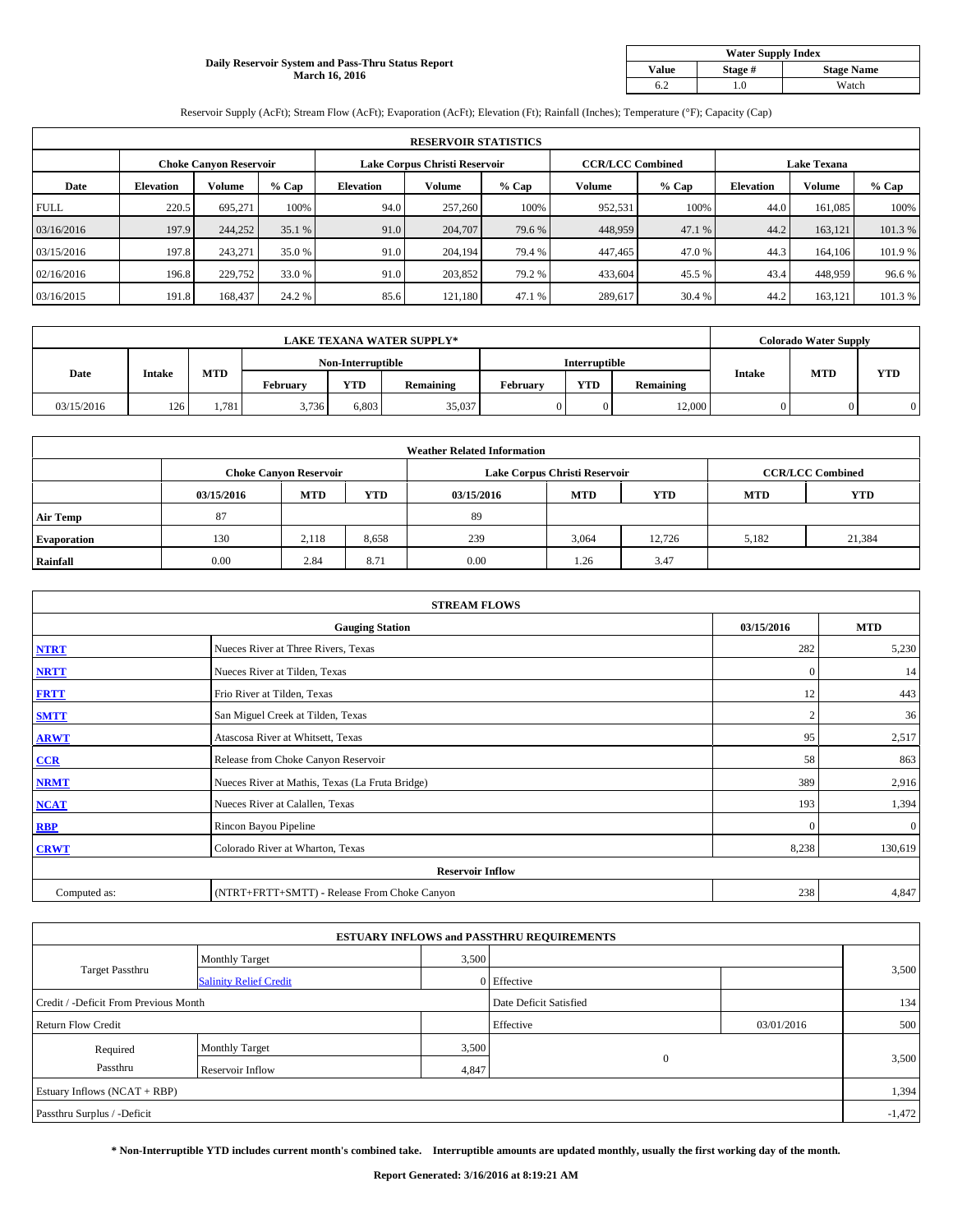#### **Daily Reservoir System and Pass-Thru Status Report March 17, 2016**

| <b>Water Supply Index</b> |         |                   |  |  |  |  |  |  |
|---------------------------|---------|-------------------|--|--|--|--|--|--|
| <b>Value</b>              | Stage # | <b>Stage Name</b> |  |  |  |  |  |  |
|                           | .0      | Watch             |  |  |  |  |  |  |

Reservoir Supply (AcFt); Stream Flow (AcFt); Evaporation (AcFt); Elevation (Ft); Rainfall (Inches); Temperature (°F); Capacity (Cap)

|             | <b>RESERVOIR STATISTICS</b> |                               |         |                               |         |         |                         |         |                    |               |         |  |
|-------------|-----------------------------|-------------------------------|---------|-------------------------------|---------|---------|-------------------------|---------|--------------------|---------------|---------|--|
|             |                             | <b>Choke Canyon Reservoir</b> |         | Lake Corpus Christi Reservoir |         |         | <b>CCR/LCC Combined</b> |         | <b>Lake Texana</b> |               |         |  |
| Date        | <b>Elevation</b>            | Volume                        | $%$ Cap | <b>Elevation</b>              | Volume  | $%$ Cap | Volume                  | $%$ Cap | <b>Elevation</b>   | <b>Volume</b> | % Cap   |  |
| <b>FULL</b> | 220.5                       | 695.271                       | 100%    | 94.0                          | 257,260 | 100%    | 952,531                 | 100%    | 44.0               | 161,085       | 100%    |  |
| 03/17/2016  | 197.8                       | 242,851                       | 34.9 %  | 91.0                          | 204,194 | 79.4 %  | 447,045                 | 46.9%   | 44.3               | 164,106       | 101.9%  |  |
| 03/16/2016  | 197.9                       | 244,252                       | 35.1 %  | 91.0                          | 204,707 | 79.6 %  | 448,959                 | 47.1 %  | 44.2               | 163,121       | 101.3 % |  |
| 02/17/2016  | 196.8                       | 229,619                       | 33.0 %  | 91.0                          | 203,509 | 79.1 %  | 433,128                 | 45.5 %  | 43.5               | 447,045       | 97.1 %  |  |
| 03/17/2015  | 191.8                       | 168,988                       | 24.3 %  | 85.6                          | 121.049 | 47.1 %  | 290,037                 | 30.4 %  | 44.2               | 163,121       | 101.3%  |  |

| <b>LAKE TEXANA WATER SUPPLY*</b> |               |       |                   |            |                  |               |            | <b>Colorado Water Supply</b> |               |            |            |
|----------------------------------|---------------|-------|-------------------|------------|------------------|---------------|------------|------------------------------|---------------|------------|------------|
|                                  |               |       | Non-Interruptible |            |                  | Interruptible |            |                              |               |            |            |
| Date                             | <b>Intake</b> | MTD   | February          | <b>YTD</b> | <b>Remaining</b> | February      | <b>YTD</b> | Remaining                    | <b>Intake</b> | <b>MTD</b> | <b>YTD</b> |
| 03/16/2016                       |               | .,781 | 3,736             | 6,803      | 35,037           |               | $\Omega$   | 12,000                       | 0             |            |            |

|                    | <b>Weather Related Information</b> |                               |            |            |                               |                         |            |            |  |  |  |  |
|--------------------|------------------------------------|-------------------------------|------------|------------|-------------------------------|-------------------------|------------|------------|--|--|--|--|
|                    |                                    | <b>Choke Canyon Reservoir</b> |            |            | Lake Corpus Christi Reservoir | <b>CCR/LCC Combined</b> |            |            |  |  |  |  |
|                    | 03/16/2016                         | <b>MTD</b>                    | <b>YTD</b> | 03/16/2016 | <b>MTD</b>                    | <b>YTD</b>              | <b>MTD</b> | <b>YTD</b> |  |  |  |  |
| <b>Air Temp</b>    | 72                                 |                               |            | 75         |                               |                         |            |            |  |  |  |  |
| <b>Evaporation</b> |                                    | 2.126                         | 8,666      | 60         | 3.124                         | 12,786                  | 5,250      | 21,452     |  |  |  |  |
| Rainfall           | 0.03                               | 2.87                          | 8.74       | 0.03       | 1.29                          | 3.50                    |            |            |  |  |  |  |

| <b>STREAM FLOWS</b> |                                                 |                |            |  |  |  |  |  |  |
|---------------------|-------------------------------------------------|----------------|------------|--|--|--|--|--|--|
|                     | <b>Gauging Station</b>                          | 03/16/2016     | <b>MTD</b> |  |  |  |  |  |  |
| <b>NTRT</b>         | Nueces River at Three Rivers, Texas             | 199            | 5,429      |  |  |  |  |  |  |
| <b>NRTT</b>         | Nueces River at Tilden, Texas                   | $\mathbf{0}$   | 14         |  |  |  |  |  |  |
| <b>FRTT</b>         | Frio River at Tilden, Texas                     | 9              | 453        |  |  |  |  |  |  |
| <b>SMTT</b>         | San Miguel Creek at Tilden, Texas               | $\overline{2}$ | 38         |  |  |  |  |  |  |
| <b>ARWT</b>         | Atascosa River at Whitsett, Texas               | 62             | 2,579      |  |  |  |  |  |  |
| CCR                 | Release from Choke Canyon Reservoir             | 58             | 921        |  |  |  |  |  |  |
| <b>NRMT</b>         | Nueces River at Mathis, Texas (La Fruta Bridge) | 389            | 3,305      |  |  |  |  |  |  |
| <b>NCAT</b>         | Nueces River at Calallen, Texas                 | 183            | 1,577      |  |  |  |  |  |  |
| <b>RBP</b>          | Rincon Bayou Pipeline                           | 61             | 61         |  |  |  |  |  |  |
| <b>CRWT</b>         | Colorado River at Wharton, Texas                | 6,273          | 136,892    |  |  |  |  |  |  |
|                     | <b>Reservoir Inflow</b>                         |                |            |  |  |  |  |  |  |
| Computed as:        | (NTRT+FRTT+SMTT) - Release From Choke Canyon    | 152            | 4,998      |  |  |  |  |  |  |

| <b>ESTUARY INFLOWS and PASSTHRU REQUIREMENTS</b> |                               |                        |             |            |       |  |  |  |  |  |
|--------------------------------------------------|-------------------------------|------------------------|-------------|------------|-------|--|--|--|--|--|
|                                                  | <b>Monthly Target</b>         | 3,500                  |             |            |       |  |  |  |  |  |
| Target Passthru                                  | <b>Salinity Relief Credit</b> |                        | 0 Effective |            | 3,500 |  |  |  |  |  |
| Credit / -Deficit From Previous Month            |                               | Date Deficit Satisfied |             | 134        |       |  |  |  |  |  |
| <b>Return Flow Credit</b>                        |                               |                        | Effective   | 03/01/2016 | 500   |  |  |  |  |  |
| Required                                         | <b>Monthly Target</b>         | 3,500                  |             |            |       |  |  |  |  |  |
| Passthru                                         | <b>Reservoir Inflow</b>       | 4,998                  | $\Omega$    | 3,500      |       |  |  |  |  |  |
| Estuary Inflows (NCAT + RBP)                     |                               |                        |             |            |       |  |  |  |  |  |
| Passthru Surplus / -Deficit                      |                               |                        |             |            |       |  |  |  |  |  |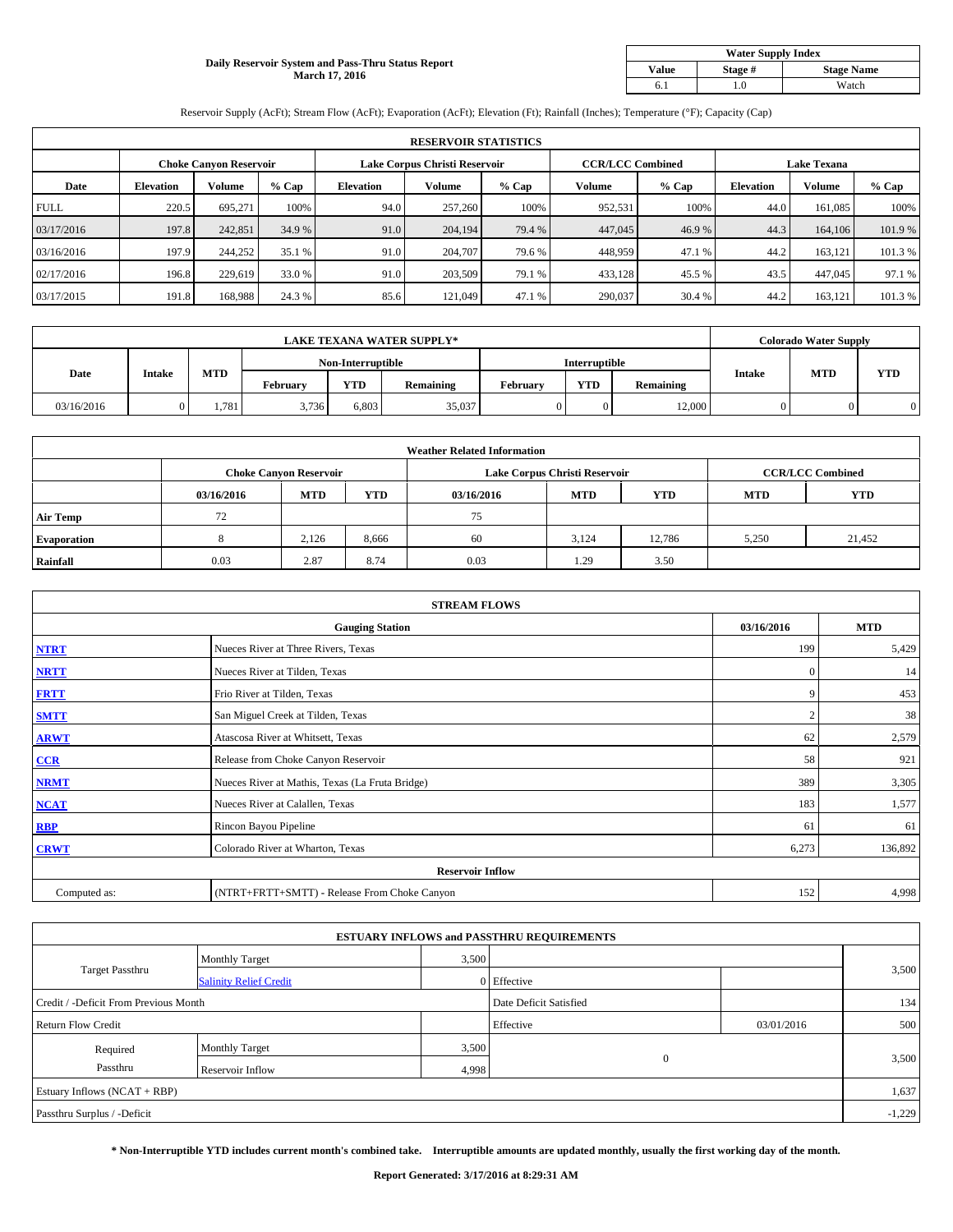#### **Daily Reservoir System and Pass-Thru Status Report March 18, 2016**

| <b>Water Supply Index</b> |         |                   |  |  |  |  |  |  |
|---------------------------|---------|-------------------|--|--|--|--|--|--|
| <b>Value</b>              | Stage # | <b>Stage Name</b> |  |  |  |  |  |  |
|                           | .0      | Watch             |  |  |  |  |  |  |

Reservoir Supply (AcFt); Stream Flow (AcFt); Evaporation (AcFt); Elevation (Ft); Rainfall (Inches); Temperature (°F); Capacity (Cap)

| <b>RESERVOIR STATISTICS</b> |                  |                               |         |                               |         |         |                         |         |                    |               |        |
|-----------------------------|------------------|-------------------------------|---------|-------------------------------|---------|---------|-------------------------|---------|--------------------|---------------|--------|
|                             |                  | <b>Choke Canyon Reservoir</b> |         | Lake Corpus Christi Reservoir |         |         | <b>CCR/LCC Combined</b> |         | <b>Lake Texana</b> |               |        |
| Date                        | <b>Elevation</b> | Volume                        | $%$ Cap | <b>Elevation</b>              | Volume  | $%$ Cap | Volume                  | $%$ Cap | <b>Elevation</b>   | <b>Volume</b> | % Cap  |
| <b>FULL</b>                 | 220.5            | 695.271                       | 100%    | 94.0                          | 257,260 | 100%    | 952,531                 | 100%    | 44.0               | 161,085       | 100%   |
| 03/18/2016                  | 197.9            | 244,252                       | 35.1 %  | 91.0                          | 204,365 | 79.4 %  | 448,617                 | 47.1 %  | 44.2               | 163,121       | 101.3% |
| 03/17/2016                  | 197.8            | 242,851                       | 34.9 %  | 91.0                          | 204.194 | 79.4 %  | 447,045                 | 46.9%   | 44.3               | 164,106       | 101.9% |
| 02/18/2016                  | 196.7            | 228,288                       | 32.8%   | 90.9                          | 202,655 | 78.8%   | 430,943                 | 45.2%   | 43.4               | 448,617       | 96.6%  |
| 03/18/2015                  | 191.9            | 170,315                       | 24.5 %  | 85.9                          | 125.141 | 48.6%   | 295,456                 | 31.0%   | 44.2               | 163,121       | 101.3% |

| <b>LAKE TEXANA WATER SUPPLY*</b> |               |       |                   |            |                  |                      | <b>Colorado Water Supply</b> |           |               |            |            |
|----------------------------------|---------------|-------|-------------------|------------|------------------|----------------------|------------------------------|-----------|---------------|------------|------------|
|                                  |               |       | Non-Interruptible |            |                  | <b>Interruptible</b> |                              |           |               |            |            |
| Date                             | <b>Intake</b> | MTD   | February          | <b>YTD</b> | <b>Remaining</b> | February             | <b>YTD</b>                   | Remaining | <b>Intake</b> | <b>MTD</b> | <b>YTD</b> |
| 03/17/2016                       |               | 1.907 | 3,736             | 6,929      | 34,911           |                      | $\Omega$                     | 12,000    | 0             |            |            |

|                    |            |                               |            | <b>Weather Related Information</b> |                               |                         |            |            |
|--------------------|------------|-------------------------------|------------|------------------------------------|-------------------------------|-------------------------|------------|------------|
|                    |            | <b>Choke Canyon Reservoir</b> |            |                                    | Lake Corpus Christi Reservoir | <b>CCR/LCC Combined</b> |            |            |
|                    | 03/17/2016 | <b>MTD</b>                    | <b>YTD</b> | 03/17/2016                         | <b>MTD</b>                    | <b>YTD</b>              | <b>MTD</b> | <b>YTD</b> |
| <b>Air Temp</b>    | 78         |                               |            | 78                                 |                               |                         |            |            |
| <b>Evaporation</b> | 57         | 2,183                         | 8.723      | 40                                 | 3,164                         | 12,826                  | 5,347      | 21,549     |
| Rainfall           | 0.00       | 2.87                          | 8.74       | 0.01                               | 1.30                          | 3.51                    |            |            |

| <b>STREAM FLOWS</b> |                                                 |              |            |  |  |  |  |  |  |
|---------------------|-------------------------------------------------|--------------|------------|--|--|--|--|--|--|
|                     | <b>Gauging Station</b>                          | 03/17/2016   | <b>MTD</b> |  |  |  |  |  |  |
| <b>NTRT</b>         | Nueces River at Three Rivers, Texas             | 163          | 5,592      |  |  |  |  |  |  |
| <b>NRTT</b>         | Nueces River at Tilden, Texas                   | $\mathbf{0}$ | 14         |  |  |  |  |  |  |
| <b>FRTT</b>         | Frio River at Tilden, Texas                     | 6            | 459        |  |  |  |  |  |  |
| <b>SMTT</b>         | San Miguel Creek at Tilden, Texas               |              | 39         |  |  |  |  |  |  |
| <b>ARWT</b>         | Atascosa River at Whitsett, Texas               | 48           | 2,626      |  |  |  |  |  |  |
| CCR                 | Release from Choke Canyon Reservoir             | 58           | 979        |  |  |  |  |  |  |
| <b>NRMT</b>         | Nueces River at Mathis, Texas (La Fruta Bridge) | 391          | 3,696      |  |  |  |  |  |  |
| <b>NCAT</b>         | Nueces River at Calallen, Texas                 | 125          | 1,702      |  |  |  |  |  |  |
| <b>RBP</b>          | Rincon Bayou Pipeline                           | 117          | 177        |  |  |  |  |  |  |
| <b>CRWT</b>         | Colorado River at Wharton, Texas                | 5,042        | 141,933    |  |  |  |  |  |  |
|                     | <b>Reservoir Inflow</b>                         |              |            |  |  |  |  |  |  |
| Computed as:        | (NTRT+FRTT+SMTT) - Release From Choke Canyon    | 113          | 5,111      |  |  |  |  |  |  |

|                                       |                               |                        | <b>ESTUARY INFLOWS and PASSTHRU REQUIREMENTS</b> |            |          |  |
|---------------------------------------|-------------------------------|------------------------|--------------------------------------------------|------------|----------|--|
|                                       | <b>Monthly Target</b>         |                        | 3,500                                            |            |          |  |
| <b>Target Passthru</b>                | <b>Salinity Relief Credit</b> |                        | 0 Effective                                      |            | 3,500    |  |
| Credit / -Deficit From Previous Month |                               | Date Deficit Satisfied |                                                  | 134        |          |  |
| <b>Return Flow Credit</b>             |                               |                        | Effective                                        | 03/01/2016 | 500      |  |
| Required                              | <b>Monthly Target</b>         | 3,500                  |                                                  |            |          |  |
| Passthru                              | Reservoir Inflow              | 5,111                  | $\mathbf{0}$                                     |            | 3,500    |  |
| Estuary Inflows (NCAT + RBP)          |                               |                        |                                                  |            | 1,879    |  |
| Passthru Surplus / -Deficit           |                               |                        |                                                  |            | $-0.987$ |  |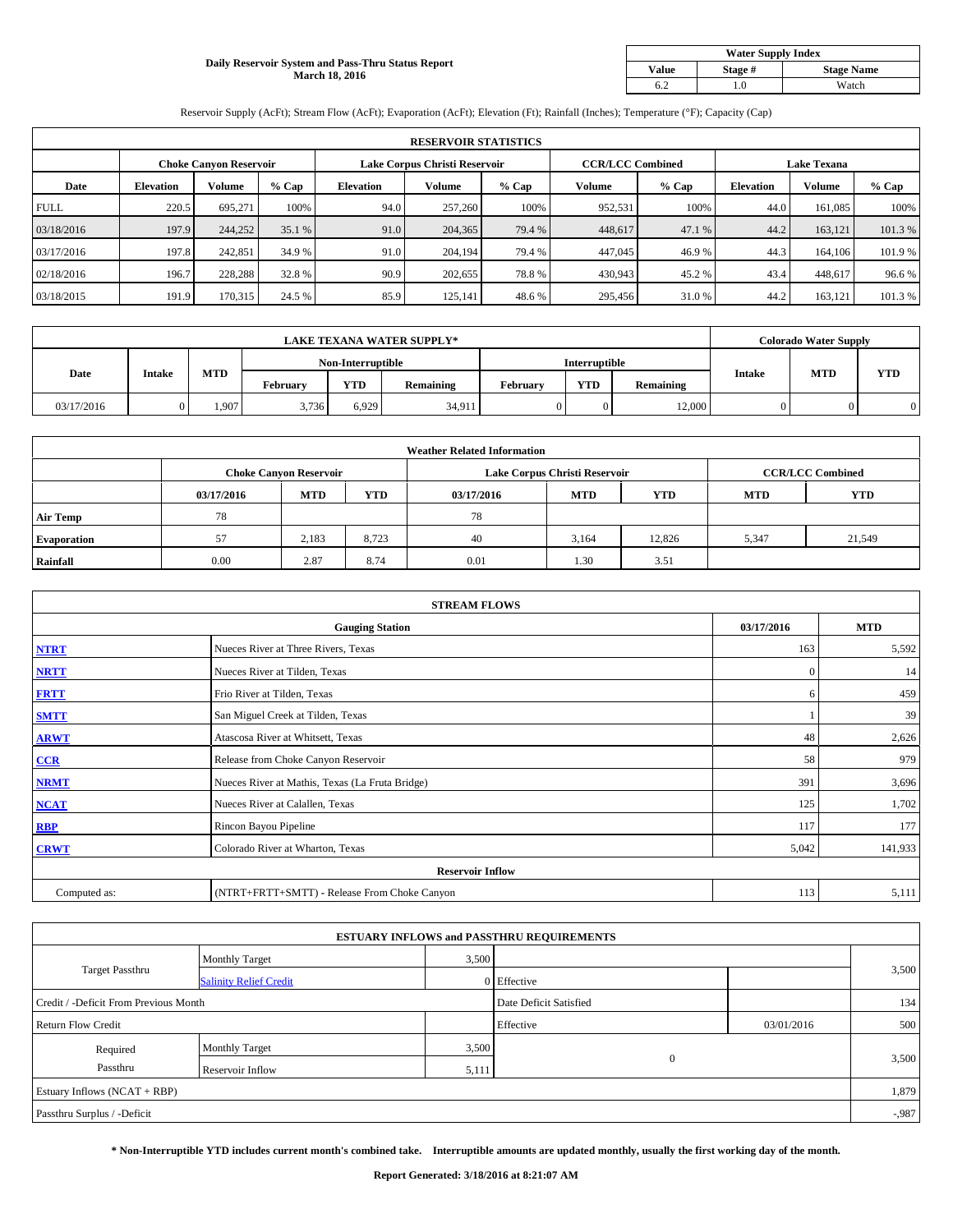#### **Daily Reservoir System and Pass-Thru Status Report March 19, 2016**

| <b>Water Supply Index</b> |         |                   |  |  |  |  |  |  |
|---------------------------|---------|-------------------|--|--|--|--|--|--|
| <b>Value</b>              | Stage # | <b>Stage Name</b> |  |  |  |  |  |  |
|                           | .0      | Watch             |  |  |  |  |  |  |

Reservoir Supply (AcFt); Stream Flow (AcFt); Evaporation (AcFt); Elevation (Ft); Rainfall (Inches); Temperature (°F); Capacity (Cap)

|             | <b>RESERVOIR STATISTICS</b> |                               |         |                  |                               |         |                         |         |                    |               |         |  |
|-------------|-----------------------------|-------------------------------|---------|------------------|-------------------------------|---------|-------------------------|---------|--------------------|---------------|---------|--|
|             |                             | <b>Choke Canyon Reservoir</b> |         |                  | Lake Corpus Christi Reservoir |         | <b>CCR/LCC Combined</b> |         | <b>Lake Texana</b> |               |         |  |
| Date        | <b>Elevation</b>            | Volume                        | $%$ Cap | <b>Elevation</b> | Volume                        | $%$ Cap | Volume                  | $%$ Cap | <b>Elevation</b>   | <b>Volume</b> | % Cap   |  |
| <b>FULL</b> | 220.5                       | 695.271                       | 100%    | 94.0             | 257,260                       | 100%    | 952,531                 | 100%    | 44.0               | 161,085       | 100%    |  |
| 03/19/2016  | 197.8                       | 243,971                       | 35.1 %  | 91.1             | 206,251                       | 80.2 %  | 450,222                 | 47.3%   | 44.2               | 163,121       | 101.3%  |  |
| 03/18/2016  | 197.9                       | 244,252                       | 35.1 %  | 91.0             | 204,365                       | 79.4 %  | 448,617                 | 47.1 %  | 44.2               | 163,121       | 101.3 % |  |
| 02/19/2016  | 196.7                       | 228,421                       | 32.9 %  | 90.9             | 201.972                       | 78.5 %  | 430,393                 | 45.2%   | 43.4               | 450,222       | 96.6%   |  |
| 03/19/2015  | 192.0                       | 170,426                       | 24.5 %  | 86.2             | 128,496                       | 49.9%   | 298,922                 | 31.4 %  | 44.3               | 164,106       | 101.9%  |  |

| <b>LAKE TEXANA WATER SUPPLY*</b> |               |       |                   |            |           |               |            | <b>Colorado Water Supply</b> |               |            |            |
|----------------------------------|---------------|-------|-------------------|------------|-----------|---------------|------------|------------------------------|---------------|------------|------------|
|                                  |               |       | Non-Interruptible |            |           | Interruptible |            |                              |               |            |            |
| Date                             | <b>Intake</b> | MTD   | Februarv          | <b>YTD</b> | Remaining | February      | <b>YTD</b> | Remaining                    | <b>Intake</b> | <b>MTD</b> | <b>YTD</b> |
| 03/18/2016                       |               | 1.907 | 3.736             | 6.929      | 34.911    |               | $\Omega$   | 12.000                       | 0.            |            |            |

|                    | <b>Weather Related Information</b> |                               |       |            |                               |                         |            |            |  |  |  |  |
|--------------------|------------------------------------|-------------------------------|-------|------------|-------------------------------|-------------------------|------------|------------|--|--|--|--|
|                    |                                    | <b>Choke Canyon Reservoir</b> |       |            | Lake Corpus Christi Reservoir | <b>CCR/LCC Combined</b> |            |            |  |  |  |  |
|                    | 03/18/2016                         | <b>MTD</b>                    | YTD   | 03/18/2016 | <b>MTD</b>                    | <b>YTD</b>              | <b>MTD</b> | <b>YTD</b> |  |  |  |  |
| <b>Air Temp</b>    | 83                                 |                               |       | 80         |                               |                         |            |            |  |  |  |  |
| <b>Evaporation</b> | 219                                | 2.402                         | 8,942 | 290        | 3,454                         | 13.116                  | 5,856      | 22,058     |  |  |  |  |
| Rainfall           | 0.51                               | 3.38                          | 9.25  | 0.71       | 2.01                          | 4.22                    |            |            |  |  |  |  |

| <b>STREAM FLOWS</b> |                                                 |              |            |  |  |  |  |  |  |
|---------------------|-------------------------------------------------|--------------|------------|--|--|--|--|--|--|
|                     | <b>Gauging Station</b>                          | 03/18/2016   | <b>MTD</b> |  |  |  |  |  |  |
| <b>NTRT</b>         | Nueces River at Three Rivers, Texas             | 149          | 5,741      |  |  |  |  |  |  |
| <b>NRTT</b>         | Nueces River at Tilden, Texas                   | $\mathbf{0}$ | 15         |  |  |  |  |  |  |
| <b>FRTT</b>         | Frio River at Tilden, Texas                     | 6            | 464        |  |  |  |  |  |  |
| <b>SMTT</b>         | San Miguel Creek at Tilden, Texas               |              | 39         |  |  |  |  |  |  |
| <b>ARWT</b>         | Atascosa River at Whitsett, Texas               | 42           | 2,668      |  |  |  |  |  |  |
| CCR                 | Release from Choke Canyon Reservoir             | 58           | 1,036      |  |  |  |  |  |  |
| <b>NRMT</b>         | Nueces River at Mathis, Texas (La Fruta Bridge) | 389          | 4,085      |  |  |  |  |  |  |
| <b>NCAT</b>         | Nueces River at Calallen, Texas                 | 143          | 1,845      |  |  |  |  |  |  |
| <b>RBP</b>          | Rincon Bayou Pipeline                           | 115          | 292        |  |  |  |  |  |  |
| <b>CRWT</b>         | Colorado River at Wharton, Texas                | 4,307        | 146,241    |  |  |  |  |  |  |
|                     | <b>Reservoir Inflow</b>                         |              |            |  |  |  |  |  |  |
| Computed as:        | (NTRT+FRTT+SMTT) - Release From Choke Canyon    | 97           | 5,208      |  |  |  |  |  |  |

| <b>ESTUARY INFLOWS and PASSTHRU REQUIREMENTS</b> |                               |                        |              |     |          |  |  |  |  |  |
|--------------------------------------------------|-------------------------------|------------------------|--------------|-----|----------|--|--|--|--|--|
|                                                  | <b>Monthly Target</b>         | 3,500                  |              |     |          |  |  |  |  |  |
| <b>Target Passthru</b>                           | <b>Salinity Relief Credit</b> |                        | 0 Effective  |     | 3,500    |  |  |  |  |  |
| Credit / -Deficit From Previous Month            |                               | Date Deficit Satisfied |              | 134 |          |  |  |  |  |  |
| <b>Return Flow Credit</b>                        |                               | Effective              | 03/01/2016   | 500 |          |  |  |  |  |  |
| Required                                         | <b>Monthly Target</b>         | 3,500                  |              |     |          |  |  |  |  |  |
| Passthru                                         | Reservoir Inflow              | 5,208                  | $\mathbf{0}$ |     | 3,500    |  |  |  |  |  |
| Estuary Inflows (NCAT + RBP)                     |                               |                        |              |     |          |  |  |  |  |  |
| Passthru Surplus / -Deficit                      |                               |                        |              |     | $-0.729$ |  |  |  |  |  |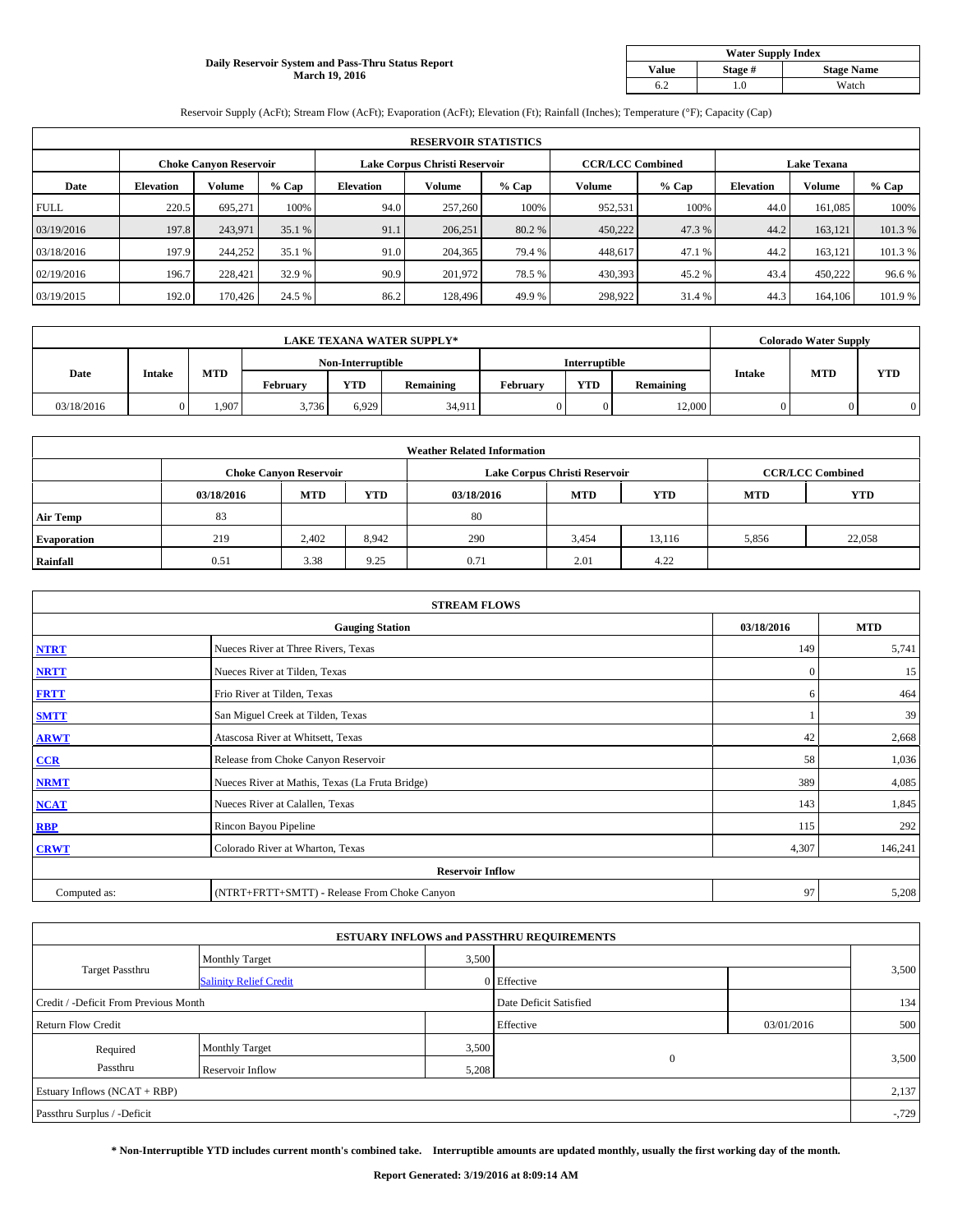#### **Daily Reservoir System and Pass-Thru Status Report March 20, 2016**

| <b>Water Supply Index</b> |         |                   |  |  |  |  |  |  |
|---------------------------|---------|-------------------|--|--|--|--|--|--|
| <b>Value</b>              | Stage # | <b>Stage Name</b> |  |  |  |  |  |  |
|                           | .0      | Watch             |  |  |  |  |  |  |

Reservoir Supply (AcFt); Stream Flow (AcFt); Evaporation (AcFt); Elevation (Ft); Rainfall (Inches); Temperature (°F); Capacity (Cap)

|             | <b>RESERVOIR STATISTICS</b> |                               |         |                               |         |         |                         |         |                    |               |         |  |
|-------------|-----------------------------|-------------------------------|---------|-------------------------------|---------|---------|-------------------------|---------|--------------------|---------------|---------|--|
|             |                             | <b>Choke Canyon Reservoir</b> |         | Lake Corpus Christi Reservoir |         |         | <b>CCR/LCC Combined</b> |         | <b>Lake Texana</b> |               |         |  |
| Date        | <b>Elevation</b>            | Volume                        | $%$ Cap | <b>Elevation</b>              | Volume  | $%$ Cap | Volume                  | $%$ Cap | <b>Elevation</b>   | <b>Volume</b> | % Cap   |  |
| <b>FULL</b> | 220.5                       | 695.271                       | 100%    | 94.0                          | 257,260 | 100%    | 952,531                 | 100%    | 44.0               | 161,085       | 100%    |  |
| 03/20/2016  | 197.8                       | 243,131                       | 35.0 %  | 91.0                          | 204,707 | 79.6 %  | 447,838                 | 47.0 %  | 44.2               | 163,121       | 101.3%  |  |
| 03/19/2016  | 197.8                       | 243,971                       | 35.1 %  | 91.1                          | 206.251 | 80.2 %  | 450,222                 | 47.3 %  | 44.2               | 163,121       | 101.3 % |  |
| 02/20/2016  | 196.7                       | 228.021                       | 32.8 %  | 90.9                          | 201.460 | 78.3 %  | 429,481                 | 45.1 %  | 43.4               | 447,838       | 96.6%   |  |
| 03/20/2015  | 192.0                       | 170,426                       | 24.5 %  | 86.2                          | 129,445 | 50.3 %  | 299,871                 | 31.5 %  | 44.1               | 162,101       | 100.6%  |  |

| <b>LAKE TEXANA WATER SUPPLY*</b> |               |       |                   |            |                  |                      |            | <b>Colorado Water Supply</b> |               |            |            |
|----------------------------------|---------------|-------|-------------------|------------|------------------|----------------------|------------|------------------------------|---------------|------------|------------|
|                                  |               |       | Non-Interruptible |            |                  | <b>Interruptible</b> |            |                              |               |            |            |
| Date                             | <b>Intake</b> | MTD   | February          | <b>YTD</b> | <b>Remaining</b> | Februarv             | <b>YTD</b> | Remaining                    | <b>Intake</b> | <b>MTD</b> | <b>YTD</b> |
| 03/19/2016                       | 126           | 2,285 | 3,736             | 7,306      | 34,534           |                      | $\Omega$   | 12,000                       | 0             |            |            |

|                    | <b>Weather Related Information</b> |                               |            |            |                               |                         |            |            |  |  |  |  |
|--------------------|------------------------------------|-------------------------------|------------|------------|-------------------------------|-------------------------|------------|------------|--|--|--|--|
|                    |                                    | <b>Choke Canyon Reservoir</b> |            |            | Lake Corpus Christi Reservoir | <b>CCR/LCC Combined</b> |            |            |  |  |  |  |
|                    | 03/19/2016                         | <b>MTD</b>                    | <b>YTD</b> | 03/19/2016 | <b>MTD</b>                    | <b>YTD</b>              | <b>MTD</b> | <b>YTD</b> |  |  |  |  |
| <b>Air Temp</b>    | 65                                 |                               |            | 65         |                               |                         |            |            |  |  |  |  |
| <b>Evaporation</b> | 211                                | 2,613                         | 9,153      | 259        | 3,713                         | 13,375                  | 6,326      | 22,528     |  |  |  |  |
| Rainfall           | 0.00                               | 3.38                          | 9.25       | 0.00       | 2.01                          | 4.22                    |            |            |  |  |  |  |

| <b>STREAM FLOWS</b> |                                                 |            |            |  |  |  |  |  |  |
|---------------------|-------------------------------------------------|------------|------------|--|--|--|--|--|--|
|                     | <b>Gauging Station</b>                          | 03/19/2016 | <b>MTD</b> |  |  |  |  |  |  |
| <b>NTRT</b>         | Nueces River at Three Rivers, Texas             | 143        | 5,884      |  |  |  |  |  |  |
| <b>NRTT</b>         | Nueces River at Tilden, Texas                   |            | 15         |  |  |  |  |  |  |
| <b>FRTT</b>         | Frio River at Tilden, Texas                     | 8          | 472        |  |  |  |  |  |  |
| <b>SMTT</b>         | San Miguel Creek at Tilden, Texas               |            | 40         |  |  |  |  |  |  |
| <b>ARWT</b>         | Atascosa River at Whitsett, Texas               | 38         | 2,706      |  |  |  |  |  |  |
| CCR                 | Release from Choke Canyon Reservoir             | 58         | 1,094      |  |  |  |  |  |  |
| <b>NRMT</b>         | Nueces River at Mathis, Texas (La Fruta Bridge) | 395        | 4,480      |  |  |  |  |  |  |
| <b>NCAT</b>         | Nueces River at Calallen, Texas                 | 224        | 2,069      |  |  |  |  |  |  |
| <b>RBP</b>          | Rincon Bayou Pipeline                           | 114        | 407        |  |  |  |  |  |  |
| <b>CRWT</b>         | Colorado River at Wharton, Texas                | 3,732      | 149,973    |  |  |  |  |  |  |
|                     | <b>Reservoir Inflow</b>                         |            |            |  |  |  |  |  |  |
| Computed as:        | (NTRT+FRTT+SMTT) - Release From Choke Canyon    | 94         | 5,302      |  |  |  |  |  |  |

| <b>ESTUARY INFLOWS and PASSTHRU REQUIREMENTS</b> |                               |       |                        |            |          |  |  |  |  |  |
|--------------------------------------------------|-------------------------------|-------|------------------------|------------|----------|--|--|--|--|--|
|                                                  | <b>Monthly Target</b>         | 3,500 |                        |            |          |  |  |  |  |  |
| <b>Target Passthru</b>                           | <b>Salinity Relief Credit</b> |       | 0 Effective            |            | 3,500    |  |  |  |  |  |
| Credit / -Deficit From Previous Month            |                               |       | Date Deficit Satisfied |            | 134      |  |  |  |  |  |
| <b>Return Flow Credit</b>                        |                               |       | Effective              | 03/01/2016 | 500      |  |  |  |  |  |
| Required                                         | <b>Monthly Target</b>         | 3,500 |                        |            |          |  |  |  |  |  |
| Passthru                                         | Reservoir Inflow              | 5,302 | $\mathbf{0}$           |            | 3,500    |  |  |  |  |  |
| Estuary Inflows (NCAT + RBP)                     |                               |       |                        |            |          |  |  |  |  |  |
| Passthru Surplus / -Deficit                      |                               |       |                        |            | $-0.390$ |  |  |  |  |  |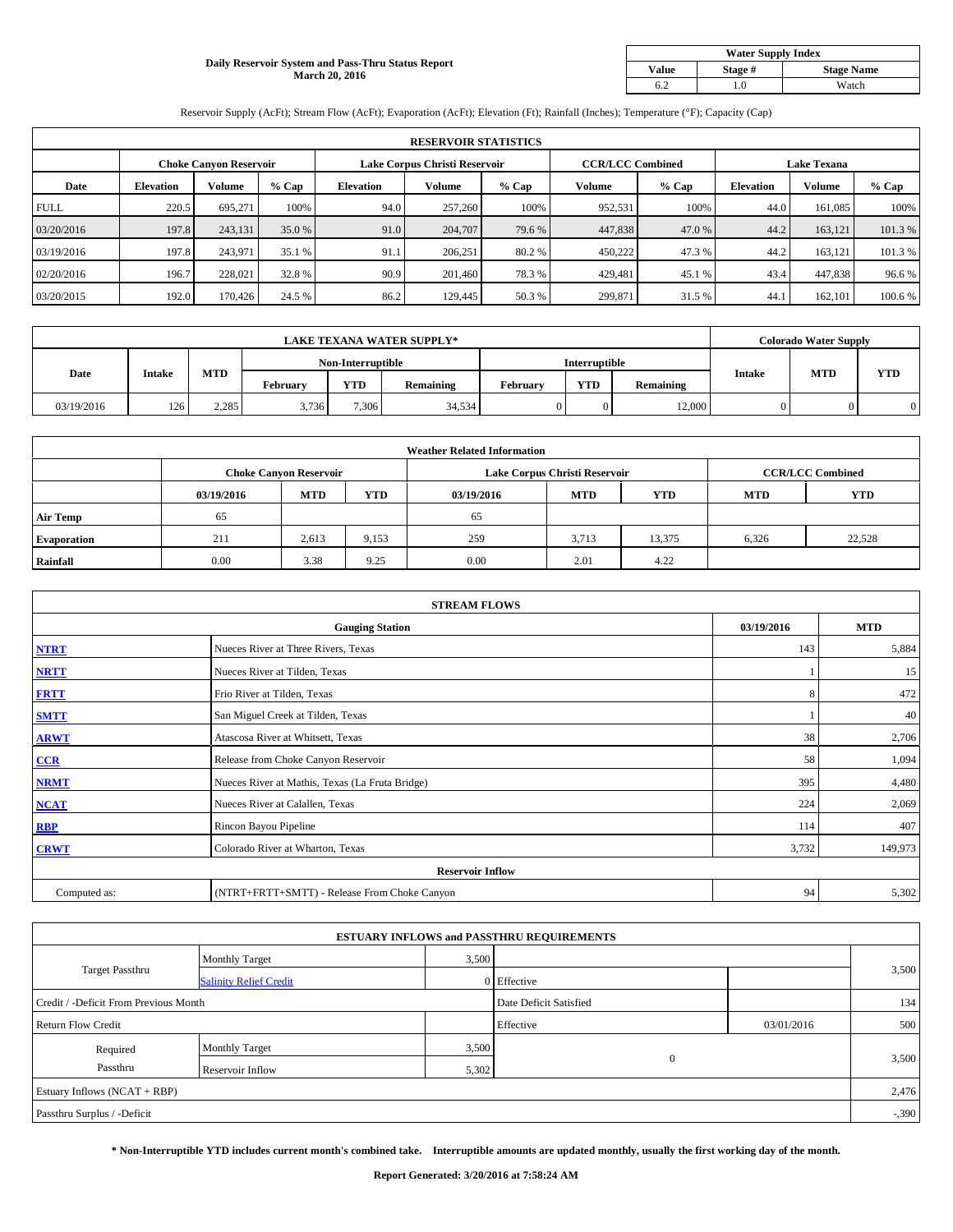#### **Daily Reservoir System and Pass-Thru Status Report March 21, 2016**

| <b>Water Supply Index</b> |         |                   |  |  |  |  |  |  |
|---------------------------|---------|-------------------|--|--|--|--|--|--|
| <b>Value</b>              | Stage # | <b>Stage Name</b> |  |  |  |  |  |  |
|                           | .0      | Watch             |  |  |  |  |  |  |

Reservoir Supply (AcFt); Stream Flow (AcFt); Evaporation (AcFt); Elevation (Ft); Rainfall (Inches); Temperature (°F); Capacity (Cap)

|             | <b>RESERVOIR STATISTICS</b> |                               |         |                               |         |         |                         |         |                    |               |         |  |
|-------------|-----------------------------|-------------------------------|---------|-------------------------------|---------|---------|-------------------------|---------|--------------------|---------------|---------|--|
|             |                             | <b>Choke Canyon Reservoir</b> |         | Lake Corpus Christi Reservoir |         |         | <b>CCR/LCC Combined</b> |         | <b>Lake Texana</b> |               |         |  |
| Date        | <b>Elevation</b>            | Volume                        | $%$ Cap | <b>Elevation</b>              | Volume  | $%$ Cap | Volume                  | $%$ Cap | <b>Elevation</b>   | <b>Volume</b> | % Cap   |  |
| <b>FULL</b> | 220.5                       | 695.271                       | 100%    | 94.0                          | 257,260 | 100%    | 952,531                 | 100%    | 44.0               | 161,085       | 100%    |  |
| 03/21/2016  | 197.8                       | 243,831                       | 35.1 %  | 90.9                          | 203,167 | 79.0 %  | 446,998                 | 46.9%   | 44.2               | 163,121       | 101.3%  |  |
| 03/20/2016  | 197.8                       | 243,131                       | 35.0 %  | 91.0                          | 204,707 | 79.6 %  | 447,838                 | 47.0 %  | 44.2               | 163,121       | 101.3 % |  |
| 02/21/2016  | 196.8                       | 229,087                       | 32.9 %  | 90.9                          | 201.972 | 78.5 %  | 431,059                 | 45.3 %  | 43.4               | 446,998       | 96.6%   |  |
| 03/21/2015  | 192.0                       | 170,758                       | 24.6 %  | 86.3                          | 130,533 | 50.7 %  | 301,291                 | 31.6 %  | 44.1               | 162,101       | 100.6%  |  |

| <b>LAKE TEXANA WATER SUPPLY*</b> |               |       |                   |            |           |               |            | <b>Colorado Water Supply</b> |               |            |            |
|----------------------------------|---------------|-------|-------------------|------------|-----------|---------------|------------|------------------------------|---------------|------------|------------|
|                                  |               |       | Non-Interruptible |            |           | Interruptible |            |                              |               |            |            |
| Date                             | <b>Intake</b> | MTD   | February          | <b>YTD</b> | Remaining | Februarv      | <b>YTD</b> | Remaining                    | <b>Intake</b> | <b>MTD</b> | <b>YTD</b> |
| 03/20/2016                       | 126           | 2.411 | 3,736             | 7.432      | 34,408    |               | $\Omega$   | 12.000                       | 0.            |            |            |

|                    | <b>Weather Related Information</b> |                               |            |            |                               |                         |            |            |  |  |  |  |
|--------------------|------------------------------------|-------------------------------|------------|------------|-------------------------------|-------------------------|------------|------------|--|--|--|--|
|                    |                                    | <b>Choke Canyon Reservoir</b> |            |            | Lake Corpus Christi Reservoir | <b>CCR/LCC Combined</b> |            |            |  |  |  |  |
|                    | 03/20/2016                         | <b>MTD</b>                    | <b>YTD</b> | 03/20/2016 | <b>MTD</b>                    | <b>YTD</b>              | <b>MTD</b> | <b>YTD</b> |  |  |  |  |
| <b>Air Temp</b>    | 66                                 |                               |            | 65         |                               |                         |            |            |  |  |  |  |
| <b>Evaporation</b> | 179                                | 2.792                         | 9,332      | 299        | 4,012                         | 13,674                  | 6,804      | 23,006     |  |  |  |  |
| Rainfall           | 0.00                               | 3.38                          | 9.25       | 0.00       | 2.01                          | 4.22                    |            |            |  |  |  |  |

| <b>STREAM FLOWS</b> |                                                 |              |            |  |  |  |  |  |  |
|---------------------|-------------------------------------------------|--------------|------------|--|--|--|--|--|--|
|                     | <b>Gauging Station</b>                          | 03/20/2016   | <b>MTD</b> |  |  |  |  |  |  |
| <b>NTRT</b>         | Nueces River at Three Rivers, Texas             | 135          | 6,019      |  |  |  |  |  |  |
| <b>NRTT</b>         | Nueces River at Tilden, Texas                   | $\mathbf{0}$ | 15         |  |  |  |  |  |  |
| <b>FRTT</b>         | Frio River at Tilden, Texas                     | 5            | 477        |  |  |  |  |  |  |
| <b>SMTT</b>         | San Miguel Creek at Tilden, Texas               |              | 41         |  |  |  |  |  |  |
| <b>ARWT</b>         | Atascosa River at Whitsett, Texas               | 32           | 2,737      |  |  |  |  |  |  |
| CCR                 | Release from Choke Canyon Reservoir             | 58           | 1,151      |  |  |  |  |  |  |
| <b>NRMT</b>         | Nueces River at Mathis, Texas (La Fruta Bridge) | 395          | 4,875      |  |  |  |  |  |  |
| <b>NCAT</b>         | Nueces River at Calallen, Texas                 | 177          | 2,246      |  |  |  |  |  |  |
| <b>RBP</b>          | Rincon Bayou Pipeline                           | 112          | 519        |  |  |  |  |  |  |
| <b>CRWT</b>         | Colorado River at Wharton, Texas                | 3,295        | 153,268    |  |  |  |  |  |  |
|                     | <b>Reservoir Inflow</b>                         |              |            |  |  |  |  |  |  |
| Computed as:        | (NTRT+FRTT+SMTT) - Release From Choke Canyon    | 83           | 5,385      |  |  |  |  |  |  |

| <b>ESTUARY INFLOWS and PASSTHRU REQUIREMENTS</b> |                               |                        |               |                |       |  |  |  |  |  |
|--------------------------------------------------|-------------------------------|------------------------|---------------|----------------|-------|--|--|--|--|--|
|                                                  | <b>Monthly Target</b>         | 3,500                  |               |                |       |  |  |  |  |  |
| <b>Target Passthru</b>                           | <b>Salinity Relief Credit</b> |                        | 875 Effective | 03/20/2016     | 2,625 |  |  |  |  |  |
| Credit / -Deficit From Previous Month            |                               | Date Deficit Satisfied |               | $\overline{0}$ |       |  |  |  |  |  |
| <b>Return Flow Credit</b>                        |                               |                        | Effective     | 03/01/2016     | 500   |  |  |  |  |  |
| Required                                         | Monthly Target                | 2,625                  |               |                |       |  |  |  |  |  |
| Passthru                                         | Reservoir Inflow              | 5,385                  | $\mathbf{0}$  |                | 2,625 |  |  |  |  |  |
| Estuary Inflows $(NCAT + RBP)$                   |                               |                        |               |                | 2,764 |  |  |  |  |  |
| Passthru Surplus / -Deficit                      |                               |                        |               |                | 639   |  |  |  |  |  |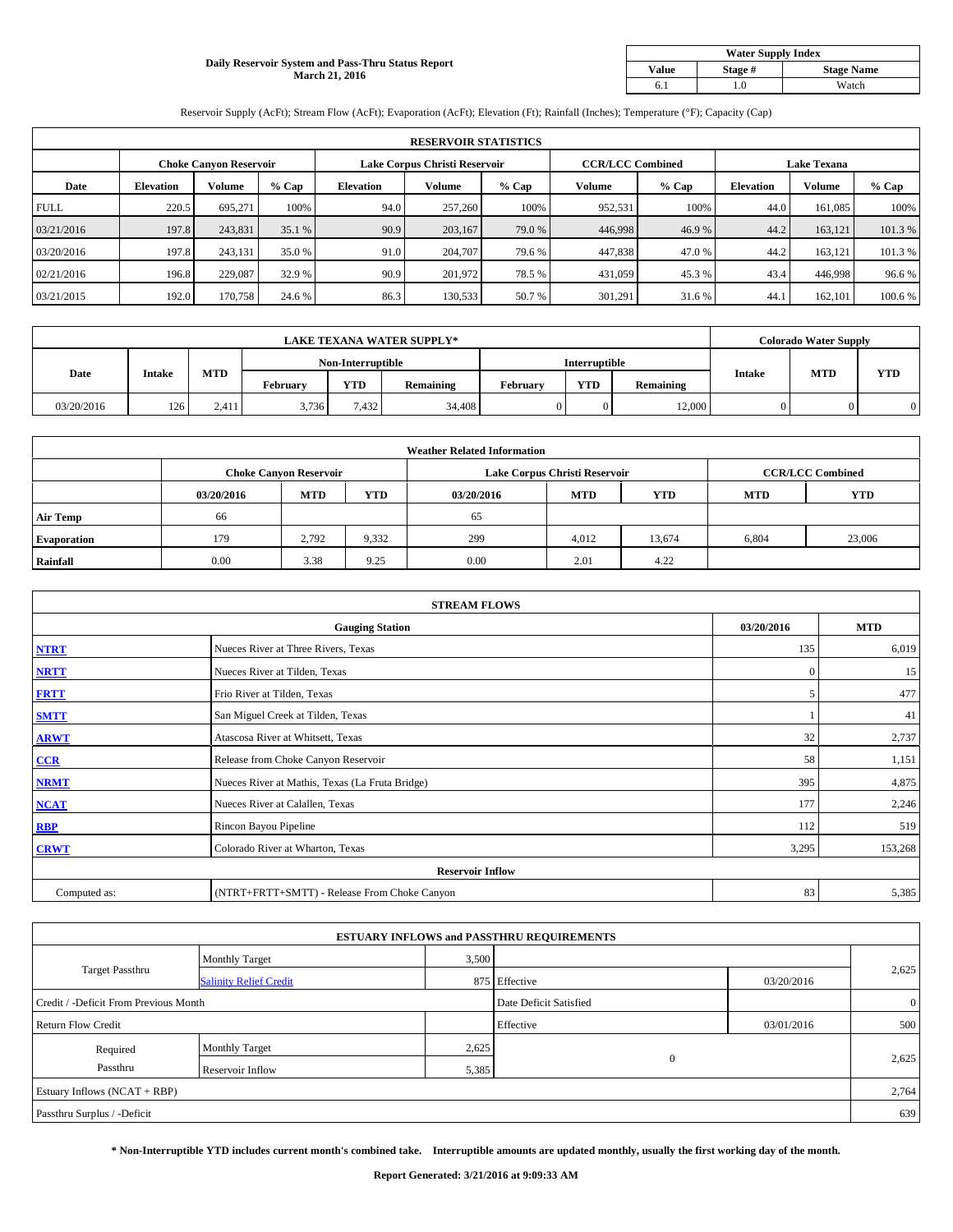#### **Daily Reservoir System and Pass-Thru Status Report March 22, 2016**

| <b>Water Supply Index</b> |         |                   |  |  |  |  |  |  |
|---------------------------|---------|-------------------|--|--|--|--|--|--|
| <b>Value</b>              | Stage # | <b>Stage Name</b> |  |  |  |  |  |  |
|                           | .0      | Watch             |  |  |  |  |  |  |

Reservoir Supply (AcFt); Stream Flow (AcFt); Evaporation (AcFt); Elevation (Ft); Rainfall (Inches); Temperature (°F); Capacity (Cap)

|             | <b>RESERVOIR STATISTICS</b> |                               |         |                               |         |         |                         |         |                    |               |         |  |
|-------------|-----------------------------|-------------------------------|---------|-------------------------------|---------|---------|-------------------------|---------|--------------------|---------------|---------|--|
|             |                             | <b>Choke Canyon Reservoir</b> |         | Lake Corpus Christi Reservoir |         |         | <b>CCR/LCC Combined</b> |         | <b>Lake Texana</b> |               |         |  |
| Date        | <b>Elevation</b>            | Volume                        | $%$ Cap | <b>Elevation</b>              | Volume  | $%$ Cap | Volume                  | $%$ Cap | <b>Elevation</b>   | <b>Volume</b> | % Cap   |  |
| <b>FULL</b> | 220.5                       | 695.271                       | 100%    | 94.0                          | 257,260 | 100%    | 952,531                 | 100%    | 44.0               | 161,085       | 100%    |  |
| 03/22/2016  | 197.8                       | 243,131                       | 35.0 %  | 90.9                          | 202,484 | 78.7%   | 445,615                 | 46.8%   | 44.1               | 162,101       | 100.6 % |  |
| 03/21/2016  | 197.8                       | 243,831                       | 35.1 %  | 90.9                          | 203,167 | 79.0 %  | 446,998                 | 46.9%   | 44.2               | 163,121       | 101.3 % |  |
| 02/22/2016  | 196.7                       | 228,953                       | 32.9 %  | 90.9                          | 201.972 | 78.5 %  | 430,925                 | 45.2%   | 43.4               | 445,615       | 96.6%   |  |
| 03/22/2015  | 192.2                       | 172,986                       | 24.9 %  | 86.4                          | 132,314 | 51.4 %  | 305,300                 | 32.1 %  | 44.1               | 162,101       | 100.6%  |  |

| <b>LAKE TEXANA WATER SUPPLY*</b> |               |       |                   |            |           |               |            | <b>Colorado Water Supply</b> |               |            |            |
|----------------------------------|---------------|-------|-------------------|------------|-----------|---------------|------------|------------------------------|---------------|------------|------------|
|                                  |               |       | Non-Interruptible |            |           | Interruptible |            |                              |               |            |            |
| Date                             | <b>Intake</b> | MTD   | Februarv          | <b>YTD</b> | Remaining | Februarv      | <b>YTD</b> | Remaining                    | <b>Intake</b> | <b>MTD</b> | <b>YTD</b> |
| 03/21/2016                       | 126           | 2,537 | 3,736             | 7,559      | 34,281    |               | $\Omega$   | 12,000                       | 0             |            |            |

|                    | <b>Weather Related Information</b> |                               |            |            |                               |                         |            |            |  |  |  |  |
|--------------------|------------------------------------|-------------------------------|------------|------------|-------------------------------|-------------------------|------------|------------|--|--|--|--|
|                    |                                    | <b>Choke Canyon Reservoir</b> |            |            | Lake Corpus Christi Reservoir | <b>CCR/LCC Combined</b> |            |            |  |  |  |  |
|                    | 03/21/2016                         | MTD                           | <b>YTD</b> | 03/21/2016 | <b>MTD</b>                    | <b>YTD</b>              | <b>MTD</b> | <b>YTD</b> |  |  |  |  |
| <b>Air Temp</b>    | 69                                 |                               |            | 69         |                               |                         |            |            |  |  |  |  |
| <b>Evaporation</b> | 186                                | 2,978                         | 9,518      | 209        | 4,221                         | 13,883                  | 7,199      | 23,401     |  |  |  |  |
| Rainfall           | 0.00                               | 3.38                          | 9.25       | 0.00       | 2.01                          | 4.22                    |            |            |  |  |  |  |

| <b>STREAM FLOWS</b> |                                                 |              |            |  |  |  |  |  |  |
|---------------------|-------------------------------------------------|--------------|------------|--|--|--|--|--|--|
|                     | <b>Gauging Station</b>                          | 03/21/2016   | <b>MTD</b> |  |  |  |  |  |  |
| <b>NTRT</b>         | Nueces River at Three Rivers, Texas             | 129          | 6,148      |  |  |  |  |  |  |
| <b>NRTT</b>         | Nueces River at Tilden, Texas                   | $\mathbf{0}$ | 16         |  |  |  |  |  |  |
| <b>FRTT</b>         | Frio River at Tilden, Texas                     | 9            | 487        |  |  |  |  |  |  |
| <b>SMTT</b>         | San Miguel Creek at Tilden, Texas               | $\mathbf{0}$ | 41         |  |  |  |  |  |  |
| <b>ARWT</b>         | Atascosa River at Whitsett, Texas               | 30           | 2,767      |  |  |  |  |  |  |
| CCR                 | Release from Choke Canyon Reservoir             | 58           | 1,209      |  |  |  |  |  |  |
| <b>NRMT</b>         | Nueces River at Mathis, Texas (La Fruta Bridge) | 210          | 5,086      |  |  |  |  |  |  |
| <b>NCAT</b>         | Nueces River at Calallen, Texas                 | 145          | 2,391      |  |  |  |  |  |  |
| <b>RBP</b>          | Rincon Bayou Pipeline                           | 114          | 633        |  |  |  |  |  |  |
| <b>CRWT</b>         | Colorado River at Wharton, Texas                | 2,958        | 156,225    |  |  |  |  |  |  |
|                     | <b>Reservoir Inflow</b>                         |              |            |  |  |  |  |  |  |
| Computed as:        | (NTRT+FRTT+SMTT) - Release From Choke Canyon    | 81           | 5,466      |  |  |  |  |  |  |

| <b>ESTUARY INFLOWS and PASSTHRU REQUIREMENTS</b> |                               |           |                        |            |                |  |  |  |  |  |
|--------------------------------------------------|-------------------------------|-----------|------------------------|------------|----------------|--|--|--|--|--|
|                                                  | <b>Monthly Target</b>         | 3,500     |                        |            |                |  |  |  |  |  |
| <b>Target Passthru</b>                           | <b>Salinity Relief Credit</b> |           | 875 Effective          | 03/20/2016 | 2,625          |  |  |  |  |  |
| Credit / -Deficit From Previous Month            |                               |           | Date Deficit Satisfied |            | $\overline{0}$ |  |  |  |  |  |
| <b>Return Flow Credit</b>                        |                               | Effective | 03/01/2016             | 500        |                |  |  |  |  |  |
| Required                                         | Monthly Target                | 2,625     |                        |            |                |  |  |  |  |  |
| Passthru                                         | Reservoir Inflow              | 5,466     | $\mathbf{0}$           |            | 2,625          |  |  |  |  |  |
| Estuary Inflows (NCAT + RBP)                     |                               |           |                        |            |                |  |  |  |  |  |
| Passthru Surplus / -Deficit                      |                               |           |                        |            | 898            |  |  |  |  |  |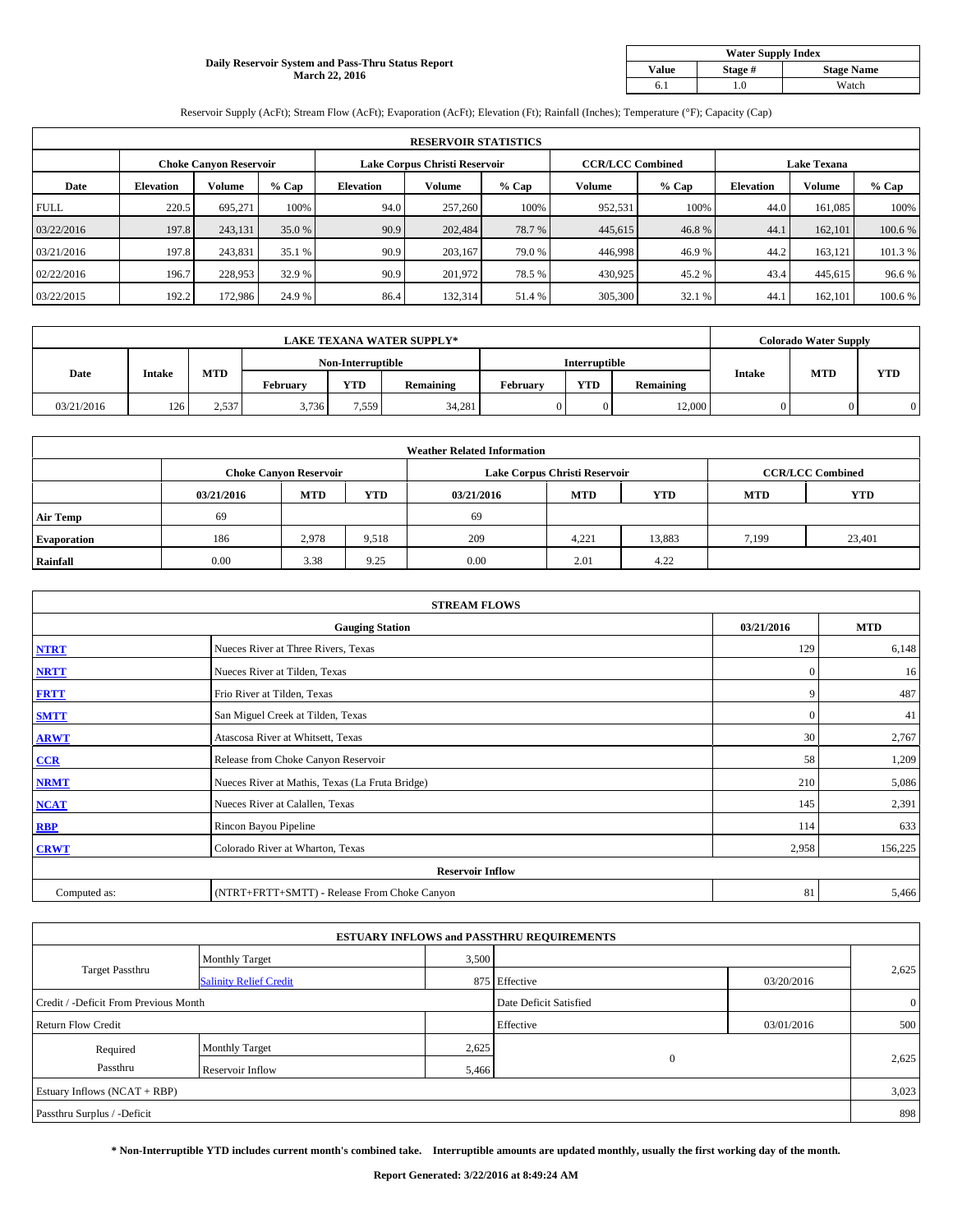#### **Daily Reservoir System and Pass-Thru Status Report March 23, 2016**

| <b>Water Supply Index</b> |         |                   |  |  |  |  |  |  |
|---------------------------|---------|-------------------|--|--|--|--|--|--|
| <b>Value</b>              | Stage # | <b>Stage Name</b> |  |  |  |  |  |  |
|                           | .0      | Watch             |  |  |  |  |  |  |

Reservoir Supply (AcFt); Stream Flow (AcFt); Evaporation (AcFt); Elevation (Ft); Rainfall (Inches); Temperature (°F); Capacity (Cap)

|             | <b>RESERVOIR STATISTICS</b> |                               |         |                               |         |         |                         |         |                    |               |         |  |
|-------------|-----------------------------|-------------------------------|---------|-------------------------------|---------|---------|-------------------------|---------|--------------------|---------------|---------|--|
|             |                             | <b>Choke Canyon Reservoir</b> |         | Lake Corpus Christi Reservoir |         |         | <b>CCR/LCC Combined</b> |         | <b>Lake Texana</b> |               |         |  |
| Date        | <b>Elevation</b>            | Volume                        | $%$ Cap | <b>Elevation</b>              | Volume  | $%$ Cap | Volume                  | $%$ Cap | <b>Elevation</b>   | <b>Volume</b> | % Cap   |  |
| <b>FULL</b> | 220.5                       | 695.271                       | 100%    | 94.0                          | 257,260 | 100%    | 952,531                 | 100%    | 44.0               | 161,085       | 100%    |  |
| 03/23/2016  | 197.7                       | 241,873                       | 34.8%   | 90.9                          | 201,801 | 78.4 %  | 443,674                 | 46.6%   | 44.1               | 162,101       | 100.6 % |  |
| 03/22/2016  | 197.8                       | 243,131                       | 35.0 %  | 90.9                          | 202.484 | 78.7%   | 445,615                 | 46.8%   | 44.1               | 162,101       | 100.6 % |  |
| 02/23/2016  | 197.0                       | 232,172                       | 33.4 %  | 91.0                          | 204,023 | 79.3 %  | 436,195                 | 45.8%   | 43.3               | 443,674       | 96.0%   |  |
| 03/23/2015  | 192.3                       | 174,783                       | 25.1 %  | 86.7                          | 136,336 | 53.0 %  | 311,119                 | 32.7 %  | 44.1               | 162,101       | 100.6%  |  |

| <b>LAKE TEXANA WATER SUPPLY*</b> |               |       |          |                   |           |          |               | <b>Colorado Water Supply</b> |               |            |            |
|----------------------------------|---------------|-------|----------|-------------------|-----------|----------|---------------|------------------------------|---------------|------------|------------|
|                                  |               |       |          | Non-Interruptible |           |          | Interruptible |                              |               |            |            |
| Date                             | <b>Intake</b> | MTD   | Februarv | <b>YTD</b>        | Remaining | Februarv | <b>YTD</b>    | Remaining                    | <b>Intake</b> | <b>MTD</b> | <b>YTD</b> |
| 03/22/2016                       | 125           | 2,662 | 3,736    | 7,684             | 34,156    |          | $\Omega$      | 12,000                       | 0             |            |            |

|                    |            |                               |            | <b>Weather Related Information</b> |                               |                         |            |            |
|--------------------|------------|-------------------------------|------------|------------------------------------|-------------------------------|-------------------------|------------|------------|
|                    |            | <b>Choke Canyon Reservoir</b> |            |                                    | Lake Corpus Christi Reservoir | <b>CCR/LCC Combined</b> |            |            |
|                    | 03/22/2016 | <b>MTD</b>                    | <b>YTD</b> | 03/22/2016                         | <b>MTD</b>                    | <b>YTD</b>              | <b>MTD</b> | <b>YTD</b> |
| <b>Air Temp</b>    | 79         |                               |            | 76                                 |                               |                         |            |            |
| <b>Evaporation</b> | 218        | 3,196                         | 9,736      | 258                                | 4,479                         | 14,141                  | 7,675      | 23,877     |
| Rainfall           | 0.00       | 3.38                          | 9.25       | 0.00                               | 2.01                          | 4.22                    |            |            |

| <b>STREAM FLOWS</b> |                                                 |              |            |  |  |  |  |  |  |
|---------------------|-------------------------------------------------|--------------|------------|--|--|--|--|--|--|
|                     | <b>Gauging Station</b>                          | 03/22/2016   | <b>MTD</b> |  |  |  |  |  |  |
| <b>NTRT</b>         | Nueces River at Three Rivers, Texas             | 125          | 6,273      |  |  |  |  |  |  |
| <b>NRTT</b>         | Nueces River at Tilden, Texas                   | $\mathbf{0}$ | 16         |  |  |  |  |  |  |
| <b>FRTT</b>         | Frio River at Tilden, Texas                     | 9            | 495        |  |  |  |  |  |  |
| <b>SMTT</b>         | San Miguel Creek at Tilden, Texas               | $\mathbf{0}$ | 41         |  |  |  |  |  |  |
| <b>ARWT</b>         | Atascosa River at Whitsett, Texas               | 26           | 2,793      |  |  |  |  |  |  |
| CCR                 | Release from Choke Canyon Reservoir             | 58           | 1,266      |  |  |  |  |  |  |
| <b>NRMT</b>         | Nueces River at Mathis, Texas (La Fruta Bridge) | 56           | 5,141      |  |  |  |  |  |  |
| <b>NCAT</b>         | Nueces River at Calallen, Texas                 | 69           | 2,460      |  |  |  |  |  |  |
| <b>RBP</b>          | Rincon Bayou Pipeline                           | 111          | 744        |  |  |  |  |  |  |
| <b>CRWT</b>         | Colorado River at Wharton, Texas                | 2,700        | 158,925    |  |  |  |  |  |  |
|                     | <b>Reservoir Inflow</b>                         |              |            |  |  |  |  |  |  |
| Computed as:        | (NTRT+FRTT+SMTT) - Release From Choke Canyon    | 76           | 5,543      |  |  |  |  |  |  |

|                                       |                               |                        | <b>ESTUARY INFLOWS and PASSTHRU REQUIREMENTS</b> |                |       |  |  |
|---------------------------------------|-------------------------------|------------------------|--------------------------------------------------|----------------|-------|--|--|
|                                       | <b>Monthly Target</b>         | 3,500                  |                                                  |                |       |  |  |
| <b>Target Passthru</b>                | <b>Salinity Relief Credit</b> |                        | 875 Effective                                    | 03/20/2016     | 2,625 |  |  |
| Credit / -Deficit From Previous Month |                               | Date Deficit Satisfied |                                                  | $\overline{0}$ |       |  |  |
| <b>Return Flow Credit</b>             |                               |                        | Effective                                        | 03/01/2016     | 500   |  |  |
| Required                              | <b>Monthly Target</b>         | 2,625                  |                                                  |                |       |  |  |
| Passthru                              | Reservoir Inflow              | 5,543                  | $\mathbf{0}$                                     |                | 2,625 |  |  |
| Estuary Inflows (NCAT + RBP)          |                               |                        |                                                  |                |       |  |  |
| Passthru Surplus / -Deficit           |                               |                        |                                                  |                | 1,079 |  |  |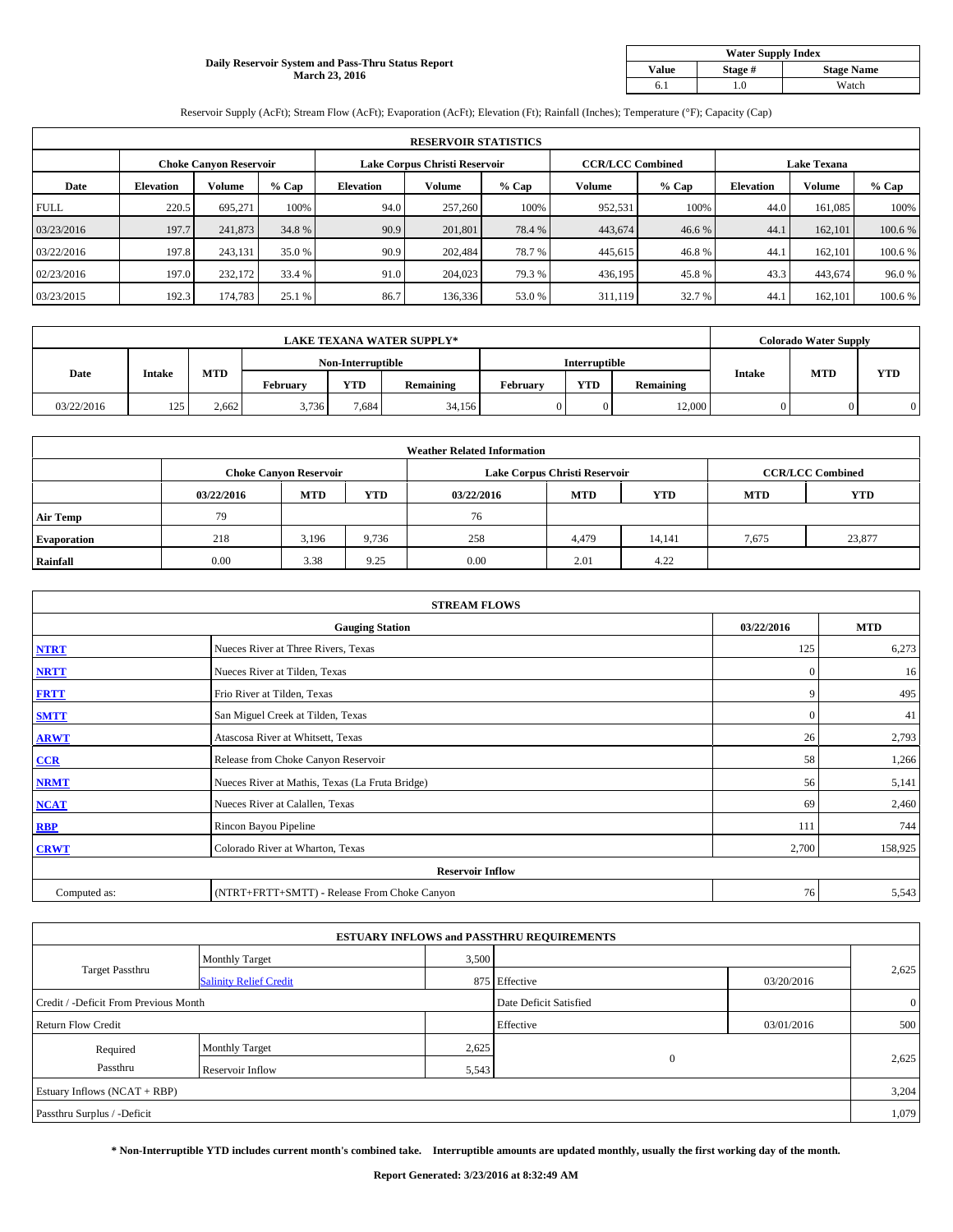#### **Daily Reservoir System and Pass-Thru Status Report March 24, 2016**

| <b>Water Supply Index</b> |         |                   |  |  |  |  |  |  |
|---------------------------|---------|-------------------|--|--|--|--|--|--|
| <b>Value</b>              | Stage # | <b>Stage Name</b> |  |  |  |  |  |  |
|                           | .0      | Watch             |  |  |  |  |  |  |

Reservoir Supply (AcFt); Stream Flow (AcFt); Evaporation (AcFt); Elevation (Ft); Rainfall (Inches); Temperature (°F); Capacity (Cap)

|             | <b>RESERVOIR STATISTICS</b> |                               |         |                               |         |         |                         |         |                    |               |         |  |
|-------------|-----------------------------|-------------------------------|---------|-------------------------------|---------|---------|-------------------------|---------|--------------------|---------------|---------|--|
|             |                             | <b>Choke Canyon Reservoir</b> |         | Lake Corpus Christi Reservoir |         |         | <b>CCR/LCC Combined</b> |         | <b>Lake Texana</b> |               |         |  |
| Date        | <b>Elevation</b>            | Volume                        | $%$ Cap | <b>Elevation</b>              | Volume  | $%$ Cap | Volume                  | $%$ Cap | <b>Elevation</b>   | <b>Volume</b> | % Cap   |  |
| <b>FULL</b> | 220.5                       | 695.271                       | 100%    | 94.0                          | 257,260 | 100%    | 952,531                 | 100%    | 44.0               | 161,085       | 100%    |  |
| 03/24/2016  | 197.7                       | 241,323                       | 34.7 %  | 91.0                          | 204,365 | 79.4 %  | 445,688                 | 46.8%   | 44.0               | 161,085       | 100.0%  |  |
| 03/23/2016  | 197.7                       | 241,873                       | 34.8 %  | 90.9                          | 201.801 | 78.4 %  | 443,674                 | 46.6 %  | 44.1               | 162,101       | 100.6 % |  |
| 02/24/2016  | 197.4                       | 237,202                       | 34.1 %  | 90.9                          | 203.167 | 79.0 %  | 440,369                 | 46.2%   | 43.5               | 445,688       | 97.1 %  |  |
| 03/24/2015  | 192.3                       | 174,332                       | 25.1 %  | 87.1                          | 141,574 | 55.0%   | 315,906                 | 33.2 %  | 44.1               | 162,101       | 100.6%  |  |

| <b>LAKE TEXANA WATER SUPPLY*</b> |               |                   |          |            |               |          | <b>Colorado Water Supply</b> |           |               |            |            |
|----------------------------------|---------------|-------------------|----------|------------|---------------|----------|------------------------------|-----------|---------------|------------|------------|
|                                  |               | Non-Interruptible |          |            | Interruptible |          |                              |           |               |            |            |
| Date                             | <b>Intake</b> | MTD               | Februarv | <b>YTD</b> | Remaining     | Februarv | <b>YTD</b>                   | Remaining | <b>Intake</b> | <b>MTD</b> | <b>YTD</b> |
| 03/23/2016                       | 125           | 2.788             | 3,736    | 7,809      | 34,031        |          | $\Omega$                     | 12,000    | 0             |            |            |

|                    |            |                               |            | <b>Weather Related Information</b> |                               |                         |            |            |
|--------------------|------------|-------------------------------|------------|------------------------------------|-------------------------------|-------------------------|------------|------------|
|                    |            | <b>Choke Canyon Reservoir</b> |            |                                    | Lake Corpus Christi Reservoir | <b>CCR/LCC Combined</b> |            |            |
|                    | 03/23/2016 | MTD                           | <b>YTD</b> | 03/23/2016                         | <b>MTD</b>                    | <b>YTD</b>              | <b>MTD</b> | <b>YTD</b> |
| <b>Air Temp</b>    | 85         |                               |            | 86                                 |                               |                         |            |            |
| <b>Evaporation</b> | 242        | 3,438                         | 9,978      | 239                                | 4,718                         | 14,380                  | 8,156      | 24,358     |
| Rainfall           | 0.00       | 3.38                          | 9.25       | 0.00                               | 2.01                          | 4.22                    |            |            |

| <b>STREAM FLOWS</b> |                                                 |              |            |  |  |  |  |  |  |
|---------------------|-------------------------------------------------|--------------|------------|--|--|--|--|--|--|
|                     | <b>Gauging Station</b>                          | 03/23/2016   | <b>MTD</b> |  |  |  |  |  |  |
| <b>NTRT</b>         | Nueces River at Three Rivers, Texas             | 123          | 6,396      |  |  |  |  |  |  |
| <b>NRTT</b>         | Nueces River at Tilden, Texas                   | 38           | 54         |  |  |  |  |  |  |
| <b>FRTT</b>         | Frio River at Tilden, Texas                     | 6            | 501        |  |  |  |  |  |  |
| <b>SMTT</b>         | San Miguel Creek at Tilden, Texas               | $\mathbf{0}$ | 41         |  |  |  |  |  |  |
| <b>ARWT</b>         | Atascosa River at Whitsett, Texas               | 26           | 2,819      |  |  |  |  |  |  |
| CCR                 | Release from Choke Canyon Reservoir             | 58           | 1,324      |  |  |  |  |  |  |
| <b>NRMT</b>         | Nueces River at Mathis, Texas (La Fruta Bridge) | 101          | 5,242      |  |  |  |  |  |  |
| <b>NCAT</b>         | Nueces River at Calallen, Texas                 | $\mathbf{0}$ | 2,460      |  |  |  |  |  |  |
| <b>RBP</b>          | Rincon Bayou Pipeline                           | 50           | 794        |  |  |  |  |  |  |
| <b>CRWT</b>         | Colorado River at Wharton, Texas                | 2,501        | 161,426    |  |  |  |  |  |  |
|                     | <b>Reservoir Inflow</b>                         |              |            |  |  |  |  |  |  |
| Computed as:        | (NTRT+FRTT+SMTT) - Release From Choke Canyon    | 72           | 5,615      |  |  |  |  |  |  |

|                                       |                               |                        | <b>ESTUARY INFLOWS and PASSTHRU REQUIREMENTS</b> |                |       |  |  |
|---------------------------------------|-------------------------------|------------------------|--------------------------------------------------|----------------|-------|--|--|
|                                       | <b>Monthly Target</b>         | 3,500                  |                                                  |                |       |  |  |
| <b>Target Passthru</b>                | <b>Salinity Relief Credit</b> |                        | 875 Effective                                    | 03/20/2016     | 2,625 |  |  |
| Credit / -Deficit From Previous Month |                               | Date Deficit Satisfied |                                                  | $\overline{0}$ |       |  |  |
| <b>Return Flow Credit</b>             |                               |                        | Effective                                        | 03/01/2016     | 500   |  |  |
| Required                              | <b>Monthly Target</b>         | 2,625                  |                                                  |                |       |  |  |
| Passthru                              | Reservoir Inflow              | 5,615                  | $\mathbf{0}$                                     |                | 2,625 |  |  |
| Estuary Inflows (NCAT + RBP)          |                               |                        |                                                  |                |       |  |  |
| Passthru Surplus / -Deficit           |                               |                        |                                                  |                | 1,129 |  |  |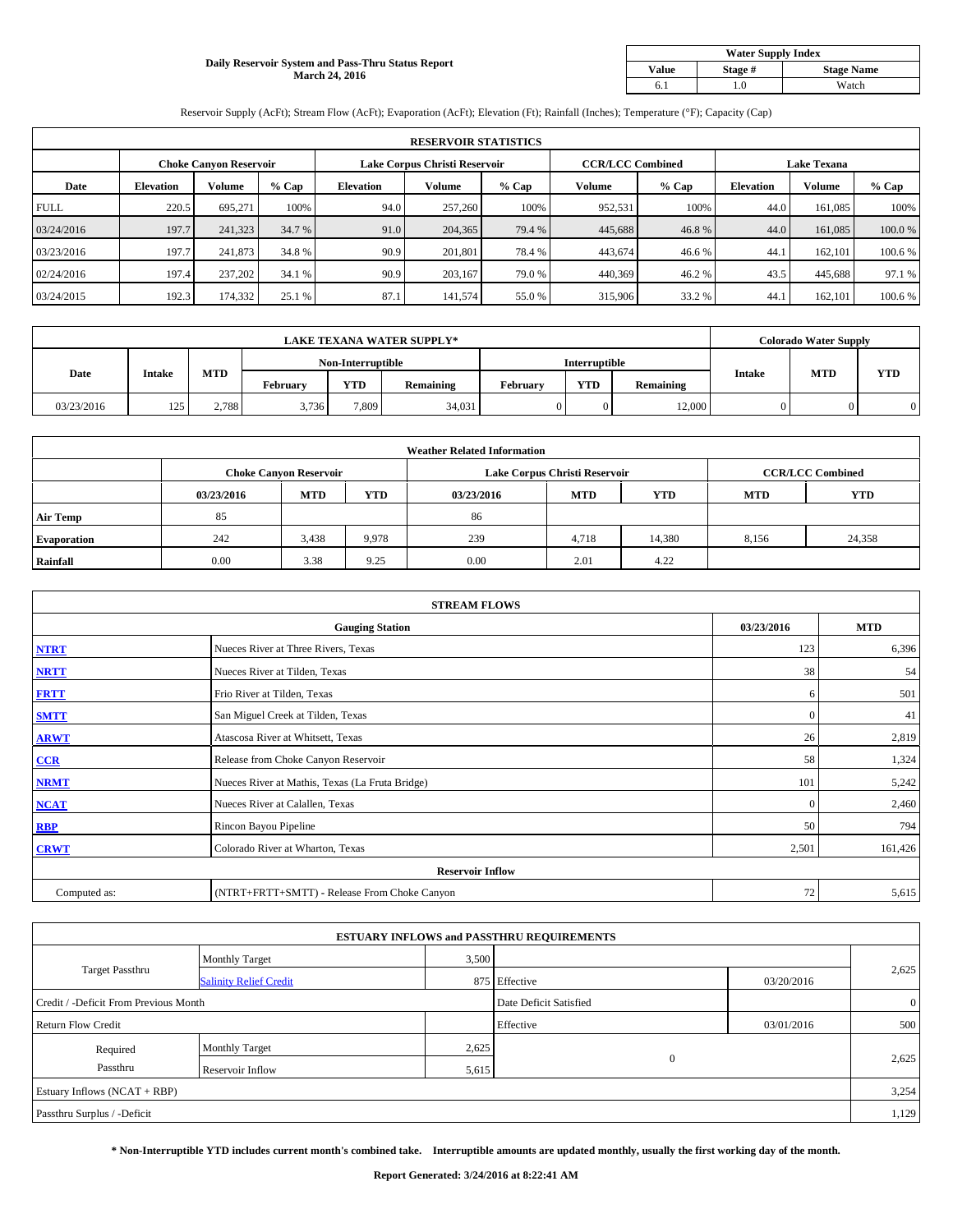#### **Daily Reservoir System and Pass-Thru Status Report March 25, 2016**

| <b>Water Supply Index</b> |         |                   |  |  |  |  |  |  |
|---------------------------|---------|-------------------|--|--|--|--|--|--|
| <b>Value</b>              | Stage # | <b>Stage Name</b> |  |  |  |  |  |  |
|                           | .0      | Watch             |  |  |  |  |  |  |

Reservoir Supply (AcFt); Stream Flow (AcFt); Evaporation (AcFt); Elevation (Ft); Rainfall (Inches); Temperature (°F); Capacity (Cap)

|             | <b>RESERVOIR STATISTICS</b> |                               |         |                  |                               |         |                         |         |                    |               |         |  |
|-------------|-----------------------------|-------------------------------|---------|------------------|-------------------------------|---------|-------------------------|---------|--------------------|---------------|---------|--|
|             |                             | <b>Choke Canyon Reservoir</b> |         |                  | Lake Corpus Christi Reservoir |         | <b>CCR/LCC Combined</b> |         | <b>Lake Texana</b> |               |         |  |
| Date        | <b>Elevation</b>            | Volume                        | $%$ Cap | <b>Elevation</b> | Volume                        | $%$ Cap | Volume                  | $%$ Cap | <b>Elevation</b>   | <b>Volume</b> | % Cap   |  |
| <b>FULL</b> | 220.5                       | 695.271                       | 100%    | 94.0             | 257,260                       | 100%    | 952,531                 | 100%    | 44.0               | 161,085       | 100%    |  |
| 03/25/2016  | 197.7                       | 241,873                       | 34.8%   | 90.9             | 202,313                       | 78.6%   | 444,186                 | 46.6%   | 44.1               | 162,101       | 100.6 % |  |
| 03/24/2016  | 197.7                       | 241,323                       | 34.7 %  | 91.0             | 204,365                       | 79.4 %  | 445,688                 | 46.8%   | 44.0               | 161,085       | 100.0%  |  |
| 02/25/2016  | 197.5                       | 239,669                       | 34.5 %  | 90.9             | 202,826                       | 78.8%   | 442,495                 | 46.5 %  | 43.5               | 444,186       | 97.1 %  |  |
| 03/25/2015  | 192.4                       | 175,121                       | 25.2 %  | 87.6             | 148,627                       | 57.8%   | 323,748                 | 34.0%   | 44.1               | 162,101       | 100.6%  |  |

| <b>LAKE TEXANA WATER SUPPLY*</b> |               |       |          |                   |           |               | <b>Colorado Water Supply</b> |           |               |            |            |
|----------------------------------|---------------|-------|----------|-------------------|-----------|---------------|------------------------------|-----------|---------------|------------|------------|
|                                  |               |       |          | Non-Interruptible |           | Interruptible |                              |           |               |            |            |
| Date                             | <b>Intake</b> | MTD   | Februarv | <b>YTD</b>        | Remaining | Februarv      | <b>YTD</b>                   | Remaining | <b>Intake</b> | <b>MTD</b> | <b>YTD</b> |
| 03/24/2016                       | 125           | 2,913 | 3,736    | 7,935             | 33,905    |               | $\Omega$                     | 12,000    | 0             |            |            |

|                    |            |                               |        | <b>Weather Related Information</b> |                               |                         |            |            |
|--------------------|------------|-------------------------------|--------|------------------------------------|-------------------------------|-------------------------|------------|------------|
|                    |            | <b>Choke Canyon Reservoir</b> |        |                                    | Lake Corpus Christi Reservoir | <b>CCR/LCC Combined</b> |            |            |
|                    | 03/24/2016 | <b>MTD</b>                    | YTD    | 03/24/2016                         | <b>MTD</b>                    | <b>YTD</b>              | <b>MTD</b> | <b>YTD</b> |
| <b>Air Temp</b>    | 75         |                               |        | 70                                 |                               |                         |            |            |
| <b>Evaporation</b> | 226        | 3,664                         | 10,204 | 259                                | 4,977                         | 14,639                  | 8,641      | 24,843     |
| Rainfall           | 0.00       | 3.38                          | 9.25   | 0.00                               | 2.01                          | 4.22                    |            |            |

| <b>STREAM FLOWS</b> |                                                 |              |            |  |  |  |  |  |  |
|---------------------|-------------------------------------------------|--------------|------------|--|--|--|--|--|--|
|                     | <b>Gauging Station</b>                          | 03/24/2016   | <b>MTD</b> |  |  |  |  |  |  |
| <b>NTRT</b>         | Nueces River at Three Rivers, Texas             | 121          | 6,517      |  |  |  |  |  |  |
| <b>NRTT</b>         | Nueces River at Tilden, Texas                   | 62           | 115        |  |  |  |  |  |  |
| <b>FRTT</b>         | Frio River at Tilden, Texas                     | 5            | 506        |  |  |  |  |  |  |
| <b>SMTT</b>         | San Miguel Creek at Tilden, Texas               | $\mathbf{0}$ | 42         |  |  |  |  |  |  |
| <b>ARWT</b>         | Atascosa River at Whitsett, Texas               | 22           | 2,841      |  |  |  |  |  |  |
| CCR                 | Release from Choke Canyon Reservoir             | 58           | 1,382      |  |  |  |  |  |  |
| <b>NRMT</b>         | Nueces River at Mathis, Texas (La Fruta Bridge) | 137          | 5,379      |  |  |  |  |  |  |
| <b>NCAT</b>         | Nueces River at Calallen, Texas                 | $\mathbf{0}$ | 2,460      |  |  |  |  |  |  |
| <b>RBP</b>          | Rincon Bayou Pipeline                           | $\mathbf{0}$ | 794        |  |  |  |  |  |  |
| <b>CRWT</b>         | Colorado River at Wharton, Texas                | 2,680        | 164,106    |  |  |  |  |  |  |
|                     | <b>Reservoir Inflow</b>                         |              |            |  |  |  |  |  |  |
| Computed as:        | (NTRT+FRTT+SMTT) - Release From Choke Canyon    | 68           | 5,683      |  |  |  |  |  |  |

| <b>ESTUARY INFLOWS and PASSTHRU REQUIREMENTS</b> |                               |           |                        |            |                |  |  |  |  |  |
|--------------------------------------------------|-------------------------------|-----------|------------------------|------------|----------------|--|--|--|--|--|
|                                                  | <b>Monthly Target</b>         | 3,500     |                        |            |                |  |  |  |  |  |
| <b>Target Passthru</b>                           | <b>Salinity Relief Credit</b> |           | 875 Effective          | 03/20/2016 | 2,625          |  |  |  |  |  |
| Credit / -Deficit From Previous Month            |                               |           | Date Deficit Satisfied |            | $\overline{0}$ |  |  |  |  |  |
| <b>Return Flow Credit</b>                        |                               | Effective | 03/01/2016             | 500        |                |  |  |  |  |  |
| Required                                         | Monthly Target                | 2,625     |                        |            |                |  |  |  |  |  |
| Passthru                                         | Reservoir Inflow              | 5,683     | $\mathbf{0}$           |            | 2,625          |  |  |  |  |  |
| Estuary Inflows (NCAT + RBP)                     |                               |           |                        |            |                |  |  |  |  |  |
| Passthru Surplus / -Deficit                      |                               |           |                        |            | 1,129          |  |  |  |  |  |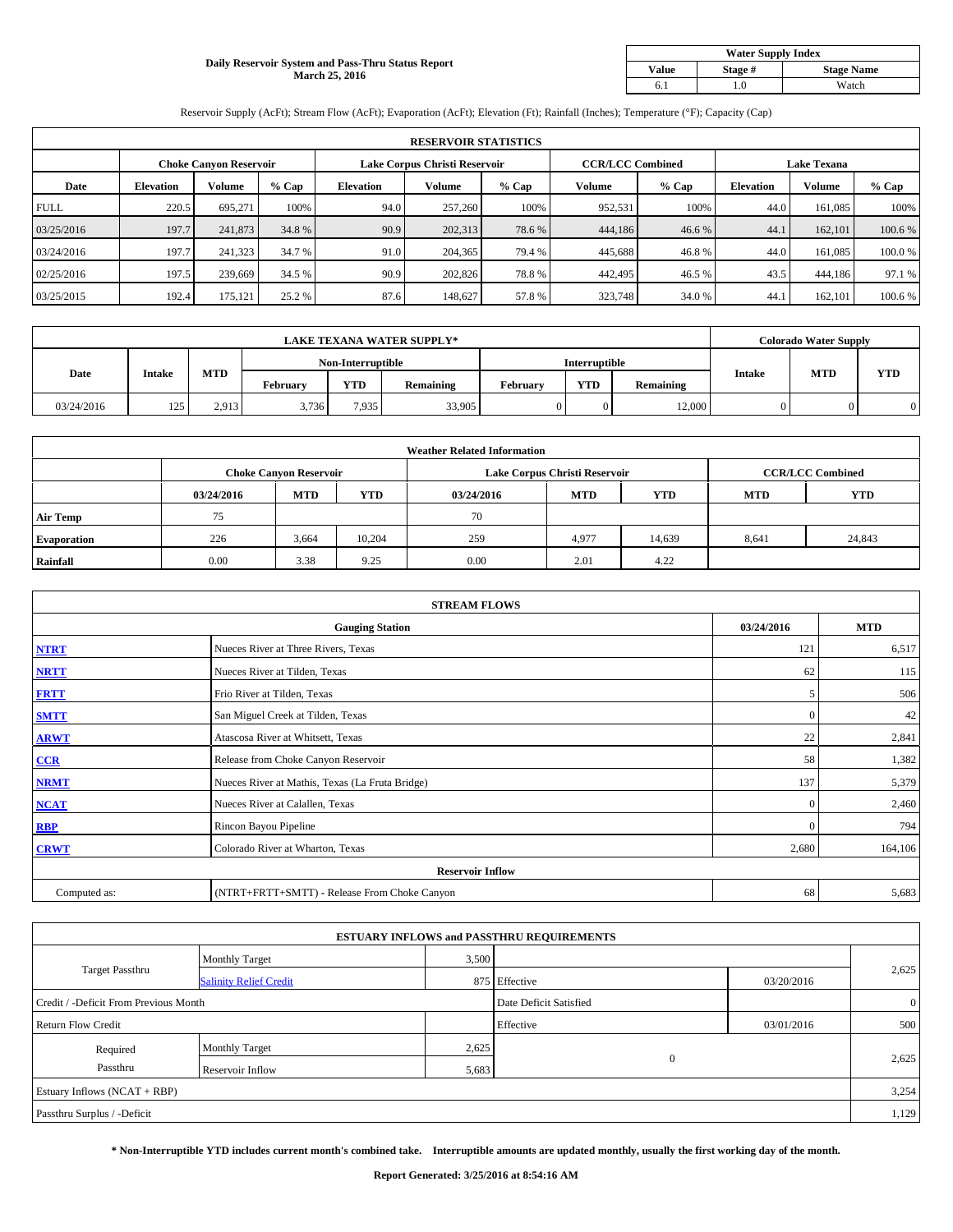#### **Daily Reservoir System and Pass-Thru Status Report March 26, 2016**

| <b>Water Supply Index</b> |         |                   |  |  |  |  |  |  |
|---------------------------|---------|-------------------|--|--|--|--|--|--|
| <b>Value</b>              | Stage # | <b>Stage Name</b> |  |  |  |  |  |  |
|                           | .0      | Watch             |  |  |  |  |  |  |

Reservoir Supply (AcFt); Stream Flow (AcFt); Evaporation (AcFt); Elevation (Ft); Rainfall (Inches); Temperature (°F); Capacity (Cap)

|             | <b>RESERVOIR STATISTICS</b> |                               |         |                               |         |         |                         |         |                    |               |         |  |
|-------------|-----------------------------|-------------------------------|---------|-------------------------------|---------|---------|-------------------------|---------|--------------------|---------------|---------|--|
|             |                             | <b>Choke Canyon Reservoir</b> |         | Lake Corpus Christi Reservoir |         |         | <b>CCR/LCC Combined</b> |         | <b>Lake Texana</b> |               |         |  |
| Date        | <b>Elevation</b>            | Volume                        | $%$ Cap | <b>Elevation</b>              | Volume  | $%$ Cap | Volume                  | $%$ Cap | <b>Elevation</b>   | <b>Volume</b> | % Cap   |  |
| <b>FULL</b> | 220.5                       | 695.271                       | 100%    | 94.0                          | 257,260 | 100%    | 952,531                 | 100%    | 44.0               | 161,085       | 100%    |  |
| 03/26/2016  | 197.7                       | 242.291                       | 34.8 %  | 90.8                          | 201,460 | 78.3%   | 443,751                 | 46.6%   | 44.1               | 162,101       | 100.6 % |  |
| 03/25/2016  | 197.7                       | 241,873                       | 34.8%   | 90.9                          | 202,313 | 78.6%   | 444,186                 | 46.6 %  | 44.1               | 162,101       | 100.6 % |  |
| 02/26/2016  | 197.6                       | 240,496                       | 34.6 %  | 91.0                          | 204,365 | 79.4 %  | 444,861                 | 46.7%   | 43.9               | 443,751       | 99.4 %  |  |
| 03/26/2015  | 192.4                       | 175,008                       | 25.2 %  | 87.7                          | 151,043 | 58.7%   | 326,051                 | 34.2 %  | 44.1               | 162,101       | 100.6%  |  |

| <b>LAKE TEXANA WATER SUPPLY*</b> |               |                   |          |               |           |          | <b>Colorado Water Supply</b> |           |               |            |            |
|----------------------------------|---------------|-------------------|----------|---------------|-----------|----------|------------------------------|-----------|---------------|------------|------------|
|                                  |               | Non-Interruptible |          | Interruptible |           |          |                              |           |               |            |            |
| Date                             | <b>Intake</b> | MTD               | Februarv | <b>YTD</b>    | Remaining | Februarv | <b>YTD</b>                   | Remaining | <b>Intake</b> | <b>MTD</b> | <b>YTD</b> |
| 03/25/2016                       | 125           | 3.039             | 3,736    | 8.060         | 33,780    |          | $\Omega$                     | 12,000    | 0             |            |            |

|                    | <b>Weather Related Information</b> |                               |        |            |                               |                         |            |            |  |  |  |  |
|--------------------|------------------------------------|-------------------------------|--------|------------|-------------------------------|-------------------------|------------|------------|--|--|--|--|
|                    |                                    | <b>Choke Canyon Reservoir</b> |        |            | Lake Corpus Christi Reservoir | <b>CCR/LCC Combined</b> |            |            |  |  |  |  |
|                    | 03/25/2016                         | <b>MTD</b>                    | YTD    | 03/25/2016 | <b>MTD</b>                    | <b>YTD</b>              | <b>MTD</b> | <b>YTD</b> |  |  |  |  |
| <b>Air Temp</b>    | 73                                 |                               |        | 72         |                               |                         |            |            |  |  |  |  |
| <b>Evaporation</b> | 202                                | 3,866                         | 10,406 | 338        | 5,315                         | 14,977                  | 9,181      | 25,383     |  |  |  |  |
| Rainfall           | 0.00                               | 3.38                          | 9.25   | 0.00       | 2.01                          | 4.22                    |            |            |  |  |  |  |

| <b>STREAM FLOWS</b> |                                                 |              |            |  |  |  |  |  |  |
|---------------------|-------------------------------------------------|--------------|------------|--|--|--|--|--|--|
|                     | <b>Gauging Station</b>                          | 03/25/2016   | <b>MTD</b> |  |  |  |  |  |  |
| <b>NTRT</b>         | Nueces River at Three Rivers, Texas             | 115          | 6,632      |  |  |  |  |  |  |
| <b>NRTT</b>         | Nueces River at Tilden, Texas                   | 52           | 167        |  |  |  |  |  |  |
| <b>FRTT</b>         | Frio River at Tilden, Texas                     | 4            | 510        |  |  |  |  |  |  |
| <b>SMTT</b>         | San Miguel Creek at Tilden, Texas               | $\mathbf{0}$ | 42         |  |  |  |  |  |  |
| <b>ARWT</b>         | Atascosa River at Whitsett, Texas               | 20           | 2,860      |  |  |  |  |  |  |
| CCR                 | Release from Choke Canyon Reservoir             | 58           | 1,439      |  |  |  |  |  |  |
| <b>NRMT</b>         | Nueces River at Mathis, Texas (La Fruta Bridge) | 137          | 5,516      |  |  |  |  |  |  |
| <b>NCAT</b>         | Nueces River at Calallen, Texas                 | $\mathbf{0}$ | 2,460      |  |  |  |  |  |  |
| <b>RBP</b>          | Rincon Bayou Pipeline                           | $\Omega$     | 794        |  |  |  |  |  |  |
| <b>CRWT</b>         | Colorado River at Wharton, Texas                | 3,116        | 167,222    |  |  |  |  |  |  |
|                     | <b>Reservoir Inflow</b>                         |              |            |  |  |  |  |  |  |
| Computed as:        | (NTRT+FRTT+SMTT) - Release From Choke Canyon    | 61           | 5,744      |  |  |  |  |  |  |

|                                       |                               |                        | <b>ESTUARY INFLOWS and PASSTHRU REQUIREMENTS</b> |                |       |  |  |
|---------------------------------------|-------------------------------|------------------------|--------------------------------------------------|----------------|-------|--|--|
|                                       | <b>Monthly Target</b>         | 3,500                  |                                                  |                |       |  |  |
| <b>Target Passthru</b>                | <b>Salinity Relief Credit</b> |                        | 875 Effective                                    | 03/20/2016     | 2,625 |  |  |
| Credit / -Deficit From Previous Month |                               | Date Deficit Satisfied |                                                  | $\overline{0}$ |       |  |  |
| <b>Return Flow Credit</b>             |                               |                        | Effective                                        | 03/01/2016     | 500   |  |  |
| Required                              | <b>Monthly Target</b>         | 2,625                  |                                                  |                |       |  |  |
| Passthru                              | Reservoir Inflow              | 5,744                  | $\mathbf{0}$                                     |                | 2,625 |  |  |
| Estuary Inflows (NCAT + RBP)          |                               |                        |                                                  |                |       |  |  |
| Passthru Surplus / -Deficit           |                               |                        |                                                  |                | 1,129 |  |  |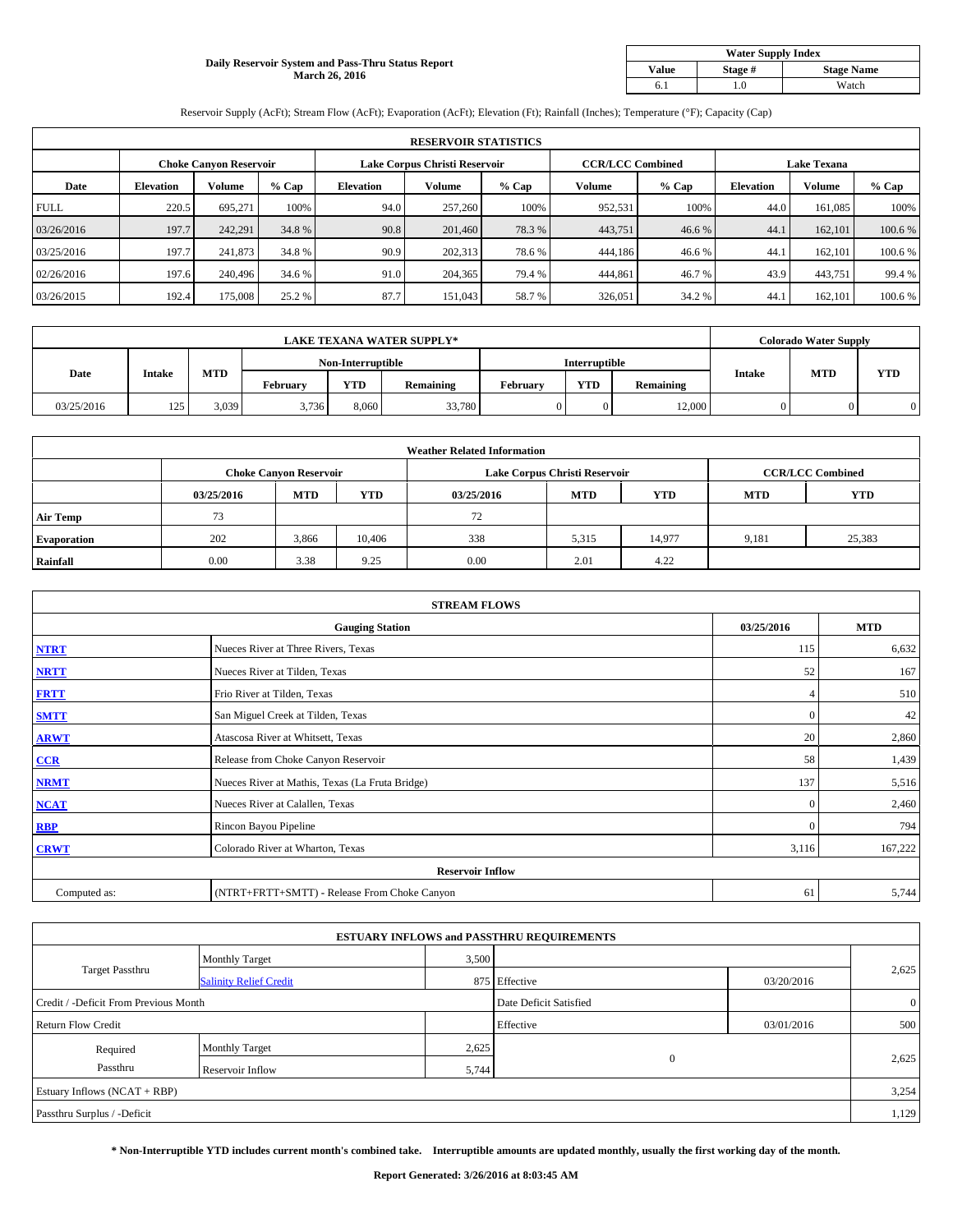#### **Daily Reservoir System and Pass-Thru Status Report March 27, 2016**

| <b>Water Supply Index</b> |         |                   |  |  |  |  |  |  |
|---------------------------|---------|-------------------|--|--|--|--|--|--|
| <b>Value</b>              | Stage # | <b>Stage Name</b> |  |  |  |  |  |  |
|                           | .0      | Watch             |  |  |  |  |  |  |

Reservoir Supply (AcFt); Stream Flow (AcFt); Evaporation (AcFt); Elevation (Ft); Rainfall (Inches); Temperature (°F); Capacity (Cap)

| <b>RESERVOIR STATISTICS</b> |                  |                               |         |                               |         |         |                         |         |                    |               |         |  |
|-----------------------------|------------------|-------------------------------|---------|-------------------------------|---------|---------|-------------------------|---------|--------------------|---------------|---------|--|
|                             |                  | <b>Choke Canyon Reservoir</b> |         | Lake Corpus Christi Reservoir |         |         | <b>CCR/LCC Combined</b> |         | <b>Lake Texana</b> |               |         |  |
| Date                        | <b>Elevation</b> | Volume                        | $%$ Cap | <b>Elevation</b>              | Volume  | $%$ Cap | Volume                  | $%$ Cap | <b>Elevation</b>   | <b>Volume</b> | % Cap   |  |
| <b>FULL</b>                 | 220.5            | 695.271                       | 100%    | 94.0                          | 257,260 | 100%    | 952,531                 | 100%    | 44.0               | 161,085       | 100%    |  |
| 03/27/2016                  | 197.7            | 241,873                       | 34.8 %  | 90.8                          | 200,949 | 78.1 %  | 442,822                 | 46.5 %  | 44.1               | 162,101       | 100.6 % |  |
| 03/26/2016                  | 197.7            | 242.291                       | 34.8 %  | 90.8                          | 201,460 | 78.3 %  | 443,751                 | 46.6 %  | 44.1               | 162,101       | 100.6 % |  |
| 02/27/2016                  | 197.6            | 241.185                       | 34.7 %  | 91.0                          | 203.852 | 79.2 %  | 445,037                 | 46.7%   | 44.1               | 442,822       | 100.6 % |  |
| 03/27/2015                  | 192.4            | 175,008                       | 25.2 %  | 87.8                          | 151,347 | 58.8%   | 326,355                 | 34.3 %  | 44.2               | 163,121       | 101.3%  |  |

| <b>LAKE TEXANA WATER SUPPLY*</b> |               |       |                   |            |           |               |            | <b>Colorado Water Supply</b> |               |            |            |
|----------------------------------|---------------|-------|-------------------|------------|-----------|---------------|------------|------------------------------|---------------|------------|------------|
|                                  |               |       | Non-Interruptible |            |           | Interruptible |            |                              |               |            |            |
| Date                             | <b>Intake</b> | MTD   | Februarv          | <b>YTD</b> | Remaining | Februarv      | <b>YTD</b> | Remaining                    | <b>Intake</b> | <b>MTD</b> | <b>YTD</b> |
| 03/26/2016                       | 125           | 3.164 | 3,736             | 8,185      | 33.655    |               | $\Omega$   | 12,000                       | 0             |            |            |

|                    | <b>Weather Related Information</b> |                               |        |            |                               |                         |            |            |  |  |  |  |
|--------------------|------------------------------------|-------------------------------|--------|------------|-------------------------------|-------------------------|------------|------------|--|--|--|--|
|                    |                                    | <b>Choke Canyon Reservoir</b> |        |            | Lake Corpus Christi Reservoir | <b>CCR/LCC Combined</b> |            |            |  |  |  |  |
|                    | 03/26/2016                         | <b>MTD</b>                    | YTD    | 03/26/2016 | <b>MTD</b>                    | <b>YTD</b>              | <b>MTD</b> | <b>YTD</b> |  |  |  |  |
| <b>Air Temp</b>    | 82                                 |                               |        | 79         |                               |                         |            |            |  |  |  |  |
| <b>Evaporation</b> | 210                                | 4.076                         | 10,616 | 159        | 5,474                         | 15,136                  | 9,550      | 25,752     |  |  |  |  |
| Rainfall           | 0.00                               | 3.38                          | 9.25   | 0.00       | 2.01                          | 4.22                    |            |            |  |  |  |  |

| <b>STREAM FLOWS</b> |                                                 |              |         |  |  |  |  |  |  |
|---------------------|-------------------------------------------------|--------------|---------|--|--|--|--|--|--|
|                     | <b>Gauging Station</b>                          |              |         |  |  |  |  |  |  |
| <b>NTRT</b>         | Nueces River at Three Rivers, Texas             | 135          | 6,767   |  |  |  |  |  |  |
| <b>NRTT</b>         | Nueces River at Tilden, Texas                   | 40           | 206     |  |  |  |  |  |  |
| <b>FRTT</b>         | Frio River at Tilden, Texas                     | 3            | 512     |  |  |  |  |  |  |
| <b>SMTT</b>         | San Miguel Creek at Tilden, Texas               | $\mathbf{0}$ | 42      |  |  |  |  |  |  |
| <b>ARWT</b>         | Atascosa River at Whitsett, Texas               | 20           | 2,880   |  |  |  |  |  |  |
| CCR                 | Release from Choke Canyon Reservoir             | 58           | 1,497   |  |  |  |  |  |  |
| <b>NRMT</b>         | Nueces River at Mathis, Texas (La Fruta Bridge) | 133          | 5,649   |  |  |  |  |  |  |
| <b>NCAT</b>         | Nueces River at Calallen, Texas                 | $\mathbf{0}$ | 2,460   |  |  |  |  |  |  |
| <b>RBP</b>          | Rincon Bayou Pipeline                           | $\Omega$     | 794     |  |  |  |  |  |  |
| <b>CRWT</b>         | Colorado River at Wharton, Texas                | 3,454        | 170,676 |  |  |  |  |  |  |
|                     | <b>Reservoir Inflow</b>                         |              |         |  |  |  |  |  |  |
| Computed as:        | (NTRT+FRTT+SMTT) - Release From Choke Canyon    | 80           | 5,824   |  |  |  |  |  |  |

| <b>ESTUARY INFLOWS and PASSTHRU REQUIREMENTS</b> |                               |                        |               |                |       |  |  |  |  |  |
|--------------------------------------------------|-------------------------------|------------------------|---------------|----------------|-------|--|--|--|--|--|
|                                                  | <b>Monthly Target</b>         | 3,500                  |               |                |       |  |  |  |  |  |
| <b>Target Passthru</b>                           | <b>Salinity Relief Credit</b> |                        | 875 Effective | 03/20/2016     | 2,625 |  |  |  |  |  |
| Credit / -Deficit From Previous Month            |                               | Date Deficit Satisfied |               | $\overline{0}$ |       |  |  |  |  |  |
| <b>Return Flow Credit</b>                        |                               |                        | Effective     | 03/01/2016     | 500   |  |  |  |  |  |
| Required                                         | <b>Monthly Target</b>         | 2,625                  |               |                |       |  |  |  |  |  |
| Passthru                                         | Reservoir Inflow              | 5,824                  | $\mathbf{0}$  |                | 2,625 |  |  |  |  |  |
| Estuary Inflows (NCAT + RBP)                     |                               |                        |               |                |       |  |  |  |  |  |
| Passthru Surplus / -Deficit                      |                               |                        |               |                | 1,129 |  |  |  |  |  |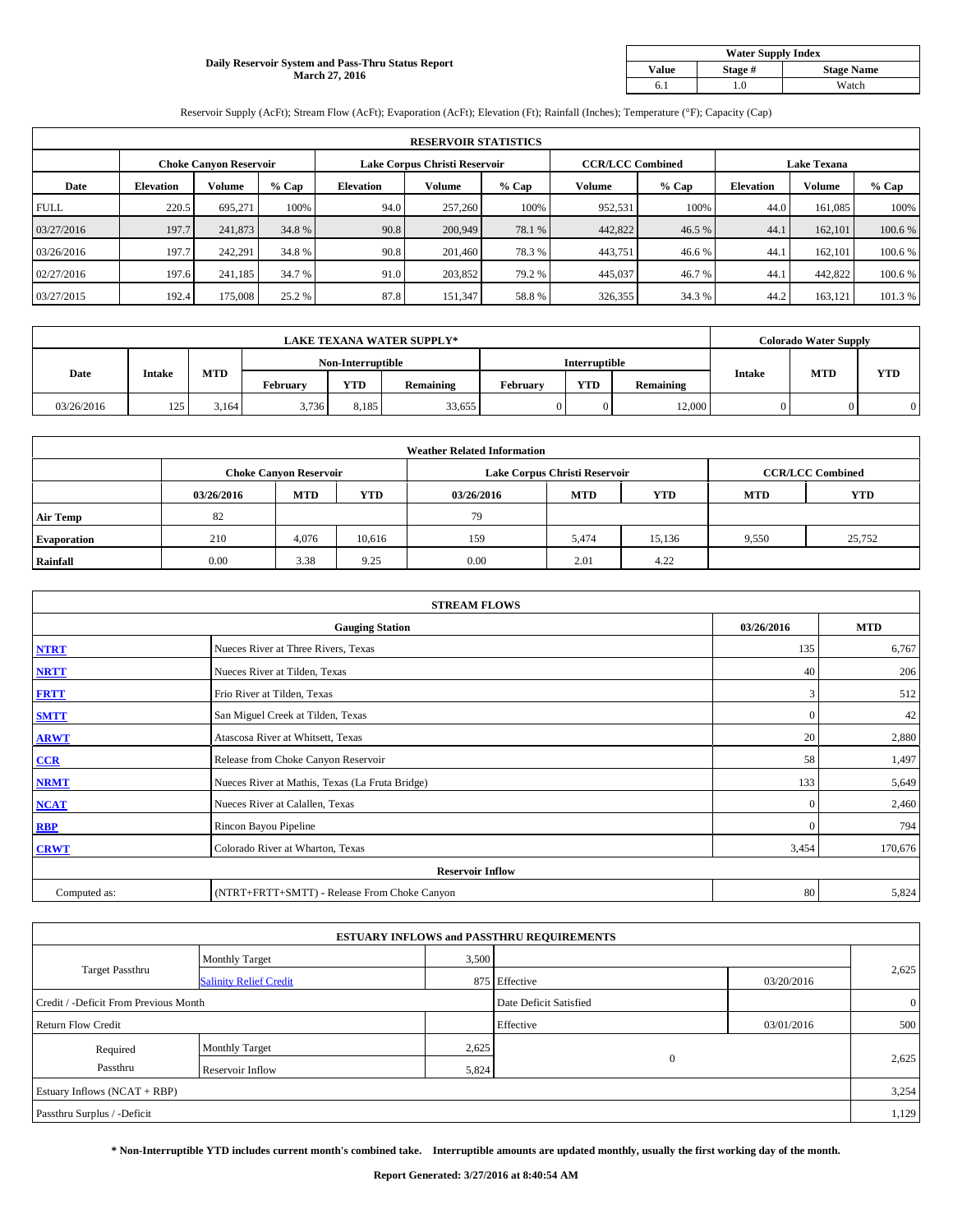#### **Daily Reservoir System and Pass-Thru Status Report March 28, 2016**

| <b>Water Supply Index</b> |         |                   |  |  |  |  |  |  |
|---------------------------|---------|-------------------|--|--|--|--|--|--|
| <b>Value</b>              | Stage # | <b>Stage Name</b> |  |  |  |  |  |  |
|                           | .0      | Watch             |  |  |  |  |  |  |

Reservoir Supply (AcFt); Stream Flow (AcFt); Evaporation (AcFt); Elevation (Ft); Rainfall (Inches); Temperature (°F); Capacity (Cap)

| <b>RESERVOIR STATISTICS</b> |                  |                               |         |                               |         |         |                         |         |                    |               |         |
|-----------------------------|------------------|-------------------------------|---------|-------------------------------|---------|---------|-------------------------|---------|--------------------|---------------|---------|
|                             |                  | <b>Choke Canyon Reservoir</b> |         | Lake Corpus Christi Reservoir |         |         | <b>CCR/LCC Combined</b> |         | <b>Lake Texana</b> |               |         |
| Date                        | <b>Elevation</b> | Volume                        | $%$ Cap | <b>Elevation</b>              | Volume  | $%$ Cap | Volume                  | $%$ Cap | <b>Elevation</b>   | <b>Volume</b> | % Cap   |
| <b>FULL</b>                 | 220.5            | 695.271                       | 100%    | 94.0                          | 257,260 | 100%    | 952,531                 | 100%    | 44.0               | 161,085       | 100%    |
| 03/28/2016                  | 197.7            | 241,460                       | 34.7 %  | 90.8                          | 201,290 | 78.2 %  | 442,750                 | 46.5 %  | 44.1               | 162,101       | 100.6 % |
| 03/27/2016                  | 197.7            | 241,873                       | 34.8%   | 90.8                          | 200,949 | 78.1 %  | 442,822                 | 46.5 %  | 44.1               | 162,101       | 100.6 % |
| 02/28/2016                  | 197.5            | 239,807                       | 34.5 %  | 90.9                          | 203.167 | 79.0 %  | 442,974                 | 46.5%   | 44.1               | 442,750       | 100.6 % |
| 03/28/2015                  | 192.4            | 174,783                       | 25.1 %  | 87.8                          | 151,195 | 58.8%   | 325,978                 | 34.2 %  | 44.1               | 162,101       | 100.6%  |

| <b>LAKE TEXANA WATER SUPPLY*</b> |               |       |                   |            |           |               |            | <b>Colorado Water Supply</b> |               |            |            |
|----------------------------------|---------------|-------|-------------------|------------|-----------|---------------|------------|------------------------------|---------------|------------|------------|
|                                  |               |       | Non-Interruptible |            |           | Interruptible |            |                              |               |            |            |
| Date                             | <b>Intake</b> | MTD   | Februarv          | <b>YTD</b> | Remaining | Februarv      | <b>YTD</b> | Remaining                    | <b>Intake</b> | <b>MTD</b> | <b>YTD</b> |
| 03/27/2016                       | 125           | 3,289 | 3,736             | 8,311      | 33,529    |               | $\Omega$   | 12,000                       | 0             |            |            |

| <b>Weather Related Information</b> |            |                               |            |            |                               |                         |            |            |  |  |  |
|------------------------------------|------------|-------------------------------|------------|------------|-------------------------------|-------------------------|------------|------------|--|--|--|
|                                    |            | <b>Choke Canvon Reservoir</b> |            |            | Lake Corpus Christi Reservoir | <b>CCR/LCC Combined</b> |            |            |  |  |  |
|                                    | 03/27/2016 | <b>MTD</b>                    | <b>YTD</b> | 03/27/2016 | <b>MTD</b>                    | <b>YTD</b>              | <b>MTD</b> | <b>YTD</b> |  |  |  |
| <b>Air Temp</b>                    | 80         |                               |            | 80         |                               |                         |            |            |  |  |  |
| <b>Evaporation</b>                 | 226        | 4,302                         | 10,842     | 248        | 5.722                         | 15,384                  | 10.024     | 26,226     |  |  |  |
| Rainfall                           | 0.00       | 3.38                          | 9.25       | 0.00       | 2.01                          | 4.22                    |            |            |  |  |  |

| <b>STREAM FLOWS</b> |                                                 |                |         |  |  |  |  |  |  |
|---------------------|-------------------------------------------------|----------------|---------|--|--|--|--|--|--|
|                     | <b>Gauging Station</b>                          |                |         |  |  |  |  |  |  |
| <b>NTRT</b>         | Nueces River at Three Rivers, Texas             | 149            | 6,916   |  |  |  |  |  |  |
| <b>NRTT</b>         | Nueces River at Tilden, Texas                   | 30             | 236     |  |  |  |  |  |  |
| <b>FRTT</b>         | Frio River at Tilden, Texas                     | $\overline{2}$ | 514     |  |  |  |  |  |  |
| <b>SMTT</b>         | San Miguel Creek at Tilden, Texas               | $\mathbf{0}$   | 42      |  |  |  |  |  |  |
| <b>ARWT</b>         | Atascosa River at Whitsett, Texas               | 20             | 2,900   |  |  |  |  |  |  |
| CCR                 | Release from Choke Canyon Reservoir             | 58             | 1,554   |  |  |  |  |  |  |
| <b>NRMT</b>         | Nueces River at Mathis, Texas (La Fruta Bridge) | 113            | 5,762   |  |  |  |  |  |  |
| <b>NCAT</b>         | Nueces River at Calallen, Texas                 | 26             | 2,486   |  |  |  |  |  |  |
| <b>RBP</b>          | Rincon Bayou Pipeline                           | $\mathbf{0}$   | 794     |  |  |  |  |  |  |
| <b>CRWT</b>         | Colorado River at Wharton, Texas                | 3,930          | 174,607 |  |  |  |  |  |  |
|                     | <b>Reservoir Inflow</b>                         |                |         |  |  |  |  |  |  |
| Computed as:        | (NTRT+FRTT+SMTT) - Release From Choke Canyon    | 93             | 5,917   |  |  |  |  |  |  |

| <b>ESTUARY INFLOWS and PASSTHRU REQUIREMENTS</b> |                               |       |                        |              |                |  |  |  |  |  |
|--------------------------------------------------|-------------------------------|-------|------------------------|--------------|----------------|--|--|--|--|--|
|                                                  | <b>Monthly Target</b>         | 3,500 |                        |              |                |  |  |  |  |  |
| Target Passthru                                  | <b>Salinity Relief Credit</b> |       | 875 Effective          | 03/20/2016   | 2,625          |  |  |  |  |  |
| Credit / -Deficit From Previous Month            |                               |       | Date Deficit Satisfied |              | $\overline{0}$ |  |  |  |  |  |
| <b>Return Flow Credit</b>                        |                               |       | Effective              | 03/01/2016   | 500            |  |  |  |  |  |
| Required                                         | Monthly Target                | 2,625 |                        |              |                |  |  |  |  |  |
| Passthru                                         | Reservoir Inflow              | 5,917 |                        | $\mathbf{0}$ | 2,625          |  |  |  |  |  |
| Estuary Inflows (NCAT + RBP)                     |                               |       |                        |              | 3,280          |  |  |  |  |  |
| Passthru Surplus / -Deficit                      |                               |       |                        |              | 1,155          |  |  |  |  |  |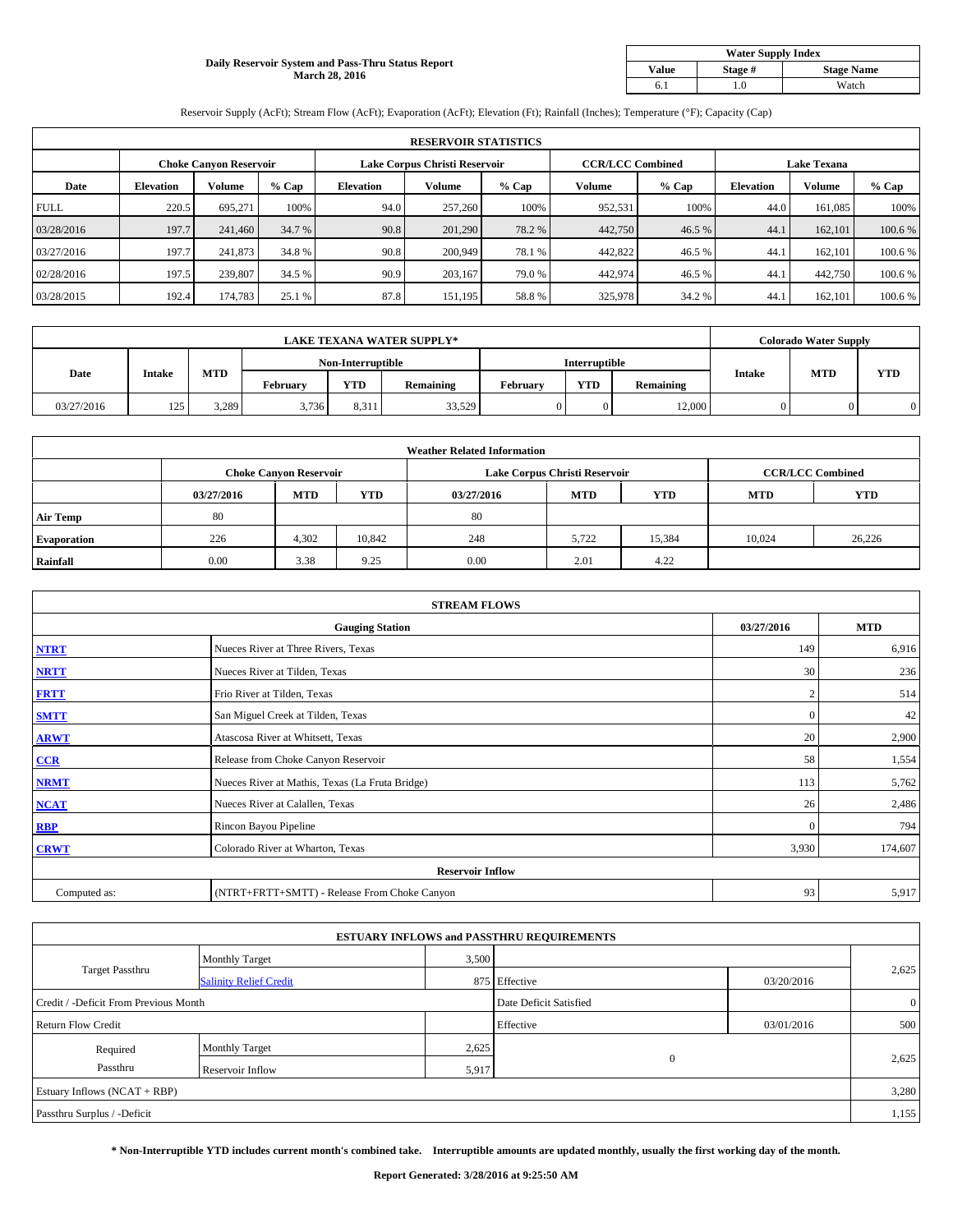#### **Daily Reservoir System and Pass-Thru Status Report March 29, 2016**

| <b>Water Supply Index</b> |         |                   |  |  |  |  |  |  |
|---------------------------|---------|-------------------|--|--|--|--|--|--|
| <b>Value</b>              | Stage # | <b>Stage Name</b> |  |  |  |  |  |  |
|                           | .0      | Watch             |  |  |  |  |  |  |

Reservoir Supply (AcFt); Stream Flow (AcFt); Evaporation (AcFt); Elevation (Ft); Rainfall (Inches); Temperature (°F); Capacity (Cap)

| <b>RESERVOIR STATISTICS</b> |                  |                               |         |                  |                               |         |                         |         |                    |               |         |
|-----------------------------|------------------|-------------------------------|---------|------------------|-------------------------------|---------|-------------------------|---------|--------------------|---------------|---------|
|                             |                  | <b>Choke Canyon Reservoir</b> |         |                  | Lake Corpus Christi Reservoir |         | <b>CCR/LCC Combined</b> |         | <b>Lake Texana</b> |               |         |
| Date                        | <b>Elevation</b> | Volume                        | $%$ Cap | <b>Elevation</b> | Volume                        | $%$ Cap | Volume                  | $%$ Cap | <b>Elevation</b>   | <b>Volume</b> | % Cap   |
| <b>FULL</b>                 | 220.5            | 695.271                       | 100%    | 94.0             | 257,260                       | 100%    | 952,531                 | 100%    | 44.0               | 161,085       | 100%    |
| 03/29/2016                  | 197.7            | 241,598                       | 34.7 %  | 90.8             | 200,949                       | 78.1 %  | 442,547                 | 46.5 %  | 44.0               | 161,085       | 100.0%  |
| 03/28/2016                  | 197.7            | 241,460                       | 34.7 %  | 90.8             | 201,290                       | 78.2 %  | 442,750                 | 46.5 %  | 44.1               | 162,101       | 100.6 % |
| 02/29/2016                  | 197.6            | 239,945                       | 34.5 %  | 91.0             | 203,338                       | 79.0 %  | 443,283                 | 46.5%   | 44.1               | 442,547       | 100.6 % |
| 03/29/2015                  | 192.4            | 175,008                       | 25.2 %  | 87.8             | 151,195                       | 58.8%   | 326,203                 | 34.2 %  | 44.1               | 162,101       | 100.6%  |

| <b>LAKE TEXANA WATER SUPPLY*</b> |               |                   |          |            |               |          |            | <b>Colorado Water Supply</b> |               |            |            |
|----------------------------------|---------------|-------------------|----------|------------|---------------|----------|------------|------------------------------|---------------|------------|------------|
|                                  |               | Non-Interruptible |          |            | Interruptible |          |            |                              |               |            |            |
| Date                             | <b>Intake</b> | MTD               | Februarv | <b>YTD</b> | Remaining     | Februarv | <b>YTD</b> | Remaining                    | <b>Intake</b> | <b>MTD</b> | <b>YTD</b> |
| 03/28/2016                       | 125           | 3.414             | 3,736    | 8.435      | 33,405        |          | $\Omega$   | 12,000                       | 0             |            |            |

|                    | <b>Weather Related Information</b> |                               |            |            |                               |                         |            |            |  |  |  |  |
|--------------------|------------------------------------|-------------------------------|------------|------------|-------------------------------|-------------------------|------------|------------|--|--|--|--|
|                    |                                    | <b>Choke Canvon Reservoir</b> |            |            | Lake Corpus Christi Reservoir | <b>CCR/LCC Combined</b> |            |            |  |  |  |  |
|                    | 03/28/2016                         | <b>MTD</b>                    | <b>YTD</b> | 03/28/2016 | <b>MTD</b>                    | <b>YTD</b>              | <b>MTD</b> | <b>YTD</b> |  |  |  |  |
| <b>Air Temp</b>    | 76                                 |                               |            | 76         |                               |                         |            |            |  |  |  |  |
| <b>Evaporation</b> | 153                                | 4,455                         | 10,995     | 179        | 5,901                         | 15,563                  | 10,356     | 26,558     |  |  |  |  |
| Rainfall           | 0.00                               | 3.38                          | 9.25       | 0.00       | 2.01                          | 4.22                    |            |            |  |  |  |  |

| <b>STREAM FLOWS</b> |                                                 |                |         |  |  |  |  |  |  |
|---------------------|-------------------------------------------------|----------------|---------|--|--|--|--|--|--|
|                     | <b>Gauging Station</b>                          |                |         |  |  |  |  |  |  |
| <b>NTRT</b>         | Nueces River at Three Rivers, Texas             | 143            | 7,059   |  |  |  |  |  |  |
| <b>NRTT</b>         | Nueces River at Tilden, Texas                   | 48             | 284     |  |  |  |  |  |  |
| <b>FRTT</b>         | Frio River at Tilden, Texas                     | $\overline{2}$ | 516     |  |  |  |  |  |  |
| <b>SMTT</b>         | San Miguel Creek at Tilden, Texas               | $\mathbf{0}$   | 42      |  |  |  |  |  |  |
| <b>ARWT</b>         | Atascosa River at Whitsett, Texas               | 20             | 2,920   |  |  |  |  |  |  |
| CCR                 | Release from Choke Canyon Reservoir             | 58             | 1,612   |  |  |  |  |  |  |
| <b>NRMT</b>         | Nueces River at Mathis, Texas (La Fruta Bridge) | 97             | 5,860   |  |  |  |  |  |  |
| <b>NCAT</b>         | Nueces River at Calallen, Texas                 | $\overline{c}$ | 2,488   |  |  |  |  |  |  |
| <b>RBP</b>          | Rincon Bayou Pipeline                           | $\mathbf{0}$   | 794     |  |  |  |  |  |  |
| <b>CRWT</b>         | Colorado River at Wharton, Texas                | 3,930          | 178,537 |  |  |  |  |  |  |
|                     | <b>Reservoir Inflow</b>                         |                |         |  |  |  |  |  |  |
| Computed as:        | (NTRT+FRTT+SMTT) - Release From Choke Canyon    | 87             | 6,004   |  |  |  |  |  |  |

| <b>ESTUARY INFLOWS and PASSTHRU REQUIREMENTS</b> |                               |           |                        |            |                |  |  |  |  |  |
|--------------------------------------------------|-------------------------------|-----------|------------------------|------------|----------------|--|--|--|--|--|
|                                                  | <b>Monthly Target</b>         | 3,500     |                        |            |                |  |  |  |  |  |
| <b>Target Passthru</b>                           | <b>Salinity Relief Credit</b> |           | 875 Effective          | 03/20/2016 | 2,625          |  |  |  |  |  |
| Credit / -Deficit From Previous Month            |                               |           | Date Deficit Satisfied |            | $\overline{0}$ |  |  |  |  |  |
| <b>Return Flow Credit</b>                        |                               | Effective | 03/01/2016             | 500        |                |  |  |  |  |  |
| Required                                         | Monthly Target                | 2,625     |                        |            |                |  |  |  |  |  |
| Passthru                                         | Reservoir Inflow              | 6,004     | $\mathbf{0}$           |            | 2,625          |  |  |  |  |  |
| Estuary Inflows (NCAT + RBP)                     |                               |           |                        |            |                |  |  |  |  |  |
| Passthru Surplus / -Deficit                      |                               |           |                        |            | 1,157          |  |  |  |  |  |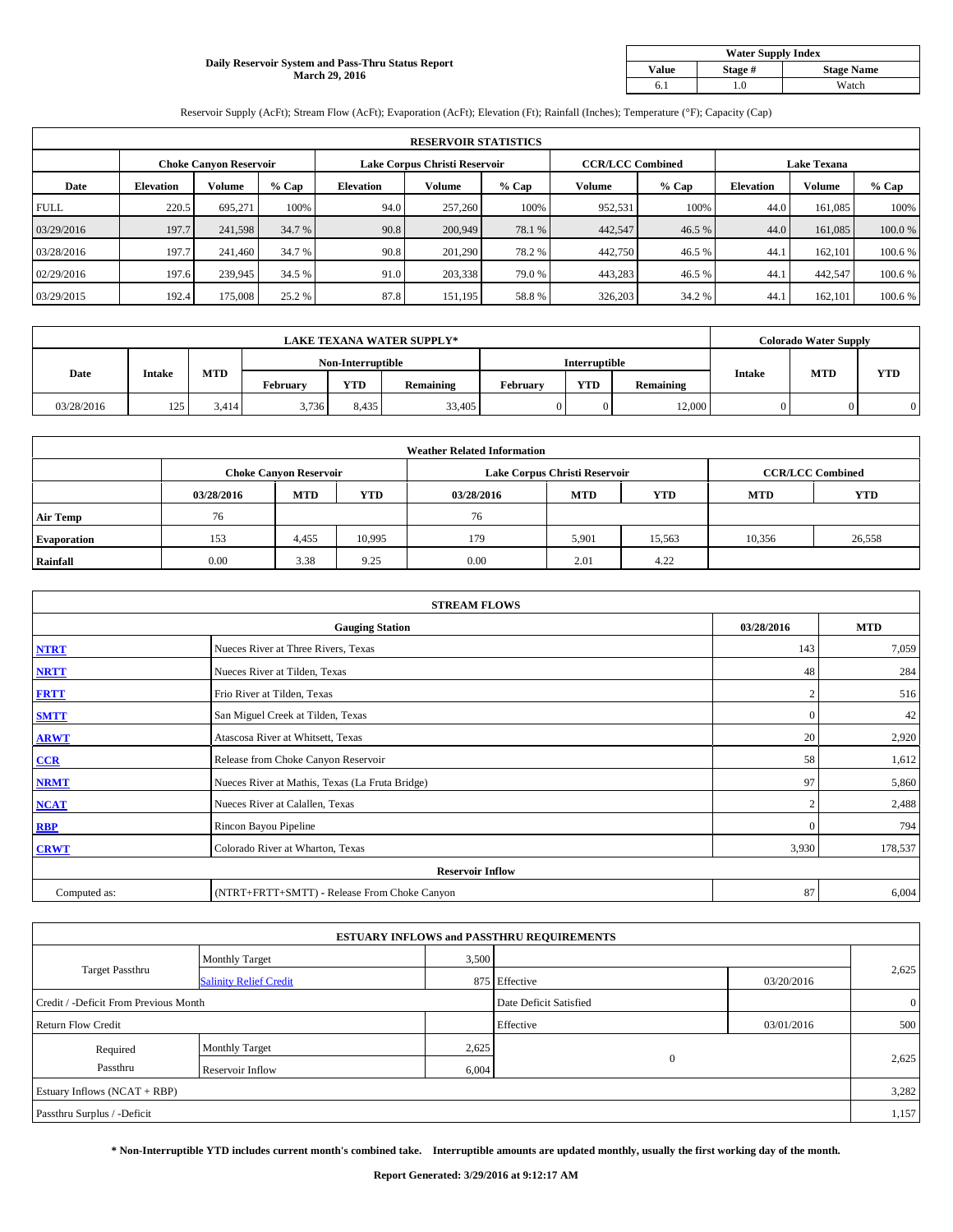#### **Daily Reservoir System and Pass-Thru Status Report March 30, 2016**

| <b>Water Supply Index</b> |         |                   |  |  |  |  |  |  |
|---------------------------|---------|-------------------|--|--|--|--|--|--|
| <b>Value</b>              | Stage # | <b>Stage Name</b> |  |  |  |  |  |  |
|                           | .0      | Watch             |  |  |  |  |  |  |

Reservoir Supply (AcFt); Stream Flow (AcFt); Evaporation (AcFt); Elevation (Ft); Rainfall (Inches); Temperature (°F); Capacity (Cap)

| <b>RESERVOIR STATISTICS</b> |                  |                               |         |                  |                               |         |                         |         |                    |               |         |
|-----------------------------|------------------|-------------------------------|---------|------------------|-------------------------------|---------|-------------------------|---------|--------------------|---------------|---------|
|                             |                  | <b>Choke Canyon Reservoir</b> |         |                  | Lake Corpus Christi Reservoir |         | <b>CCR/LCC Combined</b> |         | <b>Lake Texana</b> |               |         |
| Date                        | <b>Elevation</b> | Volume                        | $%$ Cap | <b>Elevation</b> | Volume                        | $%$ Cap | Volume                  | $%$ Cap | <b>Elevation</b>   | <b>Volume</b> | % Cap   |
| <b>FULL</b>                 | 220.5            | 695.271                       | 100%    | 94.0             | 257,260                       | 100%    | 952,531                 | 100%    | 44.0               | 161,085       | 100%    |
| 03/30/2016                  | 197.6            | 240.221                       | 34.6 %  | 90.8             | 200,437                       | 77.9 %  | 440,658                 | 46.3%   | 44.0               | 161,085       | 100.0%  |
| 03/29/2016                  | 197.7            | 241,598                       | 34.7 %  | 90.8             | 200,949                       | 78.1 %  | 442,547                 | 46.5 %  | 44.0               | 161,085       | 100.0%  |
| 03/01/2016                  | 197.5            | 239,532                       | 34.5 %  | 90.9             | 202,484                       | 78.7%   | 442,016                 | 46.4%   | 44.1               | 440,658       | 100.6 % |
| 03/30/2015                  | 192.3            | 174,445                       | 25.1 %  | 87.8             | 151,347                       | 58.8%   | 325,792                 | 34.2 %  | 44.1               | 162,101       | 100.6%  |

| <b>LAKE TEXANA WATER SUPPLY*</b> |               |            |       |                   |           |       |                      | <b>Colorado Water Supply</b> |        |            |            |
|----------------------------------|---------------|------------|-------|-------------------|-----------|-------|----------------------|------------------------------|--------|------------|------------|
|                                  |               |            |       | Non-Interruptible |           |       | <b>Interruptible</b> |                              |        |            |            |
| Date                             | <b>Intake</b> | <b>MTD</b> | March | <b>YTD</b>        | Remaining | March | <b>YTD</b>           | <b>Remaining</b>             | Intake | <b>MTD</b> | <b>YTD</b> |
| 03/29/2016                       | 125           | 3,538      | 3,736 | 8.560             | 33,280    |       |                      | 12,000                       |        |            |            |

|                    | <b>Weather Related Information</b> |                               |            |            |                               |                         |            |            |  |  |  |  |
|--------------------|------------------------------------|-------------------------------|------------|------------|-------------------------------|-------------------------|------------|------------|--|--|--|--|
|                    |                                    | <b>Choke Canyon Reservoir</b> |            |            | Lake Corpus Christi Reservoir | <b>CCR/LCC Combined</b> |            |            |  |  |  |  |
|                    | 03/29/2016                         | <b>MTD</b>                    | <b>YTD</b> | 03/29/2016 | <b>MTD</b>                    | <b>YTD</b>              | <b>MTD</b> | <b>YTD</b> |  |  |  |  |
| <b>Air Temp</b>    | 74                                 |                               |            | 74         |                               |                         |            |            |  |  |  |  |
| <b>Evaporation</b> | 32                                 | 4,487                         | 11,027     | 99         | 6,000                         | 15,662                  | 10.487     | 26,689     |  |  |  |  |
| Rainfall           | 0.01                               | 3.39                          | 9.26       | 0.01       | 2.02                          | 4.23                    |            |            |  |  |  |  |

| <b>STREAM FLOWS</b> |                                                 |                |            |  |  |  |  |  |  |
|---------------------|-------------------------------------------------|----------------|------------|--|--|--|--|--|--|
|                     | <b>Gauging Station</b>                          | 03/29/2016     | <b>MTD</b> |  |  |  |  |  |  |
| <b>NTRT</b>         | Nueces River at Three Rivers, Texas             | 137            | 7,196      |  |  |  |  |  |  |
| <b>NRTT</b>         | Nueces River at Tilden, Texas                   | 153            | 437        |  |  |  |  |  |  |
| <b>FRTT</b>         | Frio River at Tilden, Texas                     | $\overline{2}$ | 517        |  |  |  |  |  |  |
| <b>SMTT</b>         | San Miguel Creek at Tilden, Texas               | $\mathbf{0}$   | 42         |  |  |  |  |  |  |
| <b>ARWT</b>         | Atascosa River at Whitsett, Texas               | 20             | 2,940      |  |  |  |  |  |  |
| CCR                 | Release from Choke Canyon Reservoir             | 58             | 1,669      |  |  |  |  |  |  |
| <b>NRMT</b>         | Nueces River at Mathis, Texas (La Fruta Bridge) | 73             | 5,933      |  |  |  |  |  |  |
| <b>NCAT</b>         | Nueces River at Calallen, Texas                 | $\overline{2}$ | 2,490      |  |  |  |  |  |  |
| <b>RBP</b>          | Rincon Bayou Pipeline                           | $\Omega$       | 794        |  |  |  |  |  |  |
| <b>CRWT</b>         | Colorado River at Wharton, Texas                | 3,652          | 182,189    |  |  |  |  |  |  |
|                     | <b>Reservoir Inflow</b>                         |                |            |  |  |  |  |  |  |
| Computed as:        | (NTRT+FRTT+SMTT) - Release From Choke Canyon    | 81             | 6,085      |  |  |  |  |  |  |

| <b>ESTUARY INFLOWS and PASSTHRU REQUIREMENTS</b> |                               |                        |               |                |       |  |  |  |  |  |
|--------------------------------------------------|-------------------------------|------------------------|---------------|----------------|-------|--|--|--|--|--|
|                                                  | <b>Monthly Target</b>         | 3,500                  |               |                |       |  |  |  |  |  |
| <b>Target Passthru</b>                           | <b>Salinity Relief Credit</b> |                        | 875 Effective | 03/20/2016     | 2,625 |  |  |  |  |  |
| Credit / -Deficit From Previous Month            |                               | Date Deficit Satisfied |               | $\overline{0}$ |       |  |  |  |  |  |
| <b>Return Flow Credit</b>                        |                               |                        | Effective     | 03/01/2016     | 500   |  |  |  |  |  |
| Required                                         | <b>Monthly Target</b>         | 2,625                  |               |                |       |  |  |  |  |  |
| Passthru                                         | Reservoir Inflow              | 6,085                  | $\mathbf{0}$  |                | 2,625 |  |  |  |  |  |
| Estuary Inflows (NCAT + RBP)                     |                               |                        |               |                |       |  |  |  |  |  |
| Passthru Surplus / -Deficit                      |                               |                        |               |                | 1,159 |  |  |  |  |  |